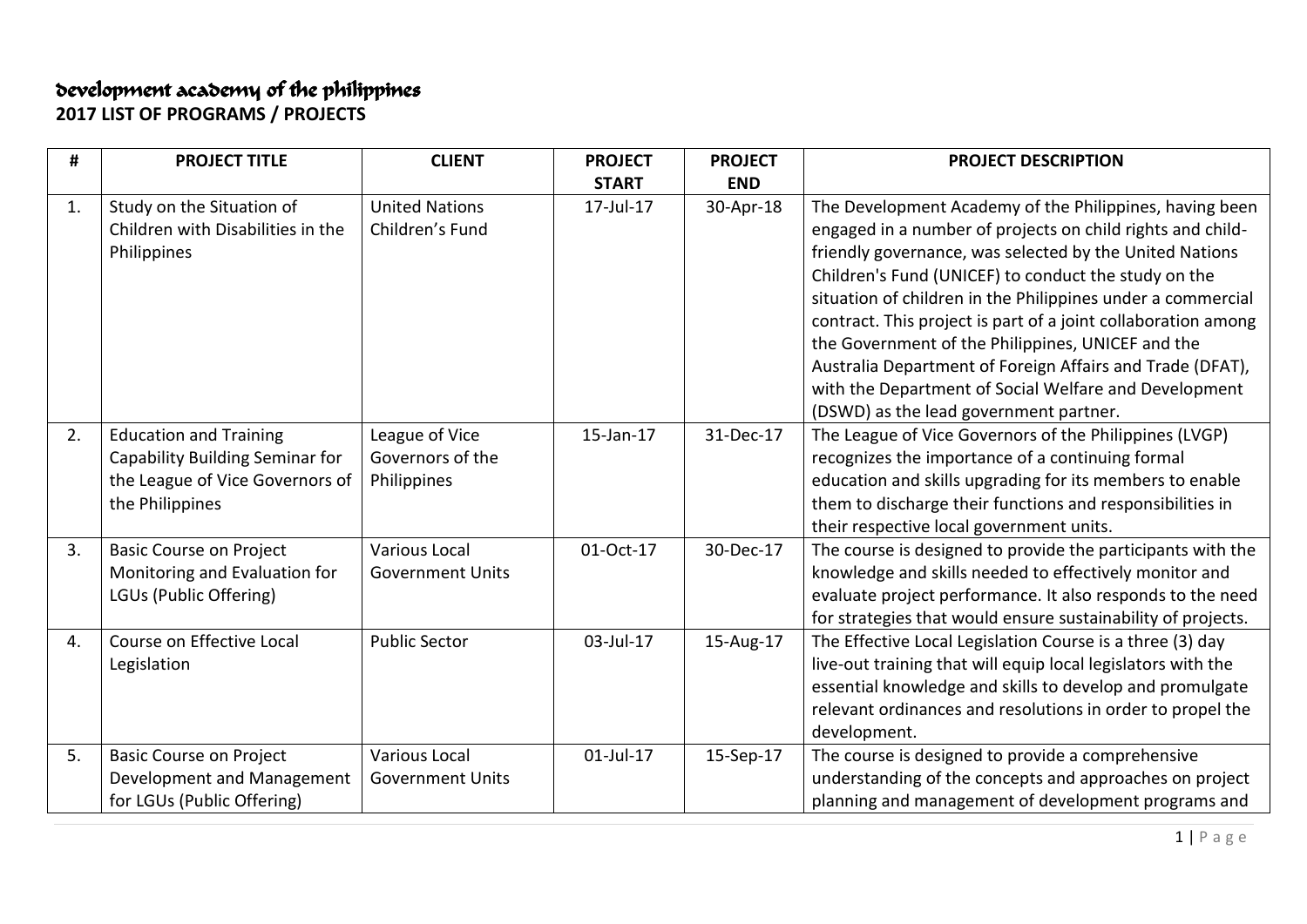| #   | <b>PROJECT TITLE</b>                                                                                     | <b>CLIENT</b>                                            | <b>PROJECT</b> | <b>PROJECT</b> | <b>PROJECT DESCRIPTION</b>                                                                                                                                                                                                                                                                                                                                                                                                                                 |
|-----|----------------------------------------------------------------------------------------------------------|----------------------------------------------------------|----------------|----------------|------------------------------------------------------------------------------------------------------------------------------------------------------------------------------------------------------------------------------------------------------------------------------------------------------------------------------------------------------------------------------------------------------------------------------------------------------------|
|     |                                                                                                          |                                                          | <b>START</b>   | <b>END</b>     |                                                                                                                                                                                                                                                                                                                                                                                                                                                            |
|     |                                                                                                          |                                                          |                |                | projects.                                                                                                                                                                                                                                                                                                                                                                                                                                                  |
| 6.  | <b>Stakeholder Satisfaction Survey</b><br>for the Philippine Crop                                        | Philippine Crop<br><b>Insurance Corporation</b>          | 26-Sep-16      | 31-Mar-17      | This project aims to generate feedback and measure the<br>level of satisfaction of the following stakeholders of the                                                                                                                                                                                                                                                                                                                                       |
|     | Insurance Corporation (PCIC)                                                                             |                                                          |                |                | Philippine Crop Insurance Corporation (PCIC) in terms of<br>delivering its services and fulfilling its mandates and<br>functions.                                                                                                                                                                                                                                                                                                                          |
| 7.  | <b>Stakeholder Satisfaction Survey</b><br>for the Philippine Crop<br><b>Insurance Corporation (PCIC)</b> | Philippine Crop<br><b>Insurance Corporation</b>          | 01-Oct-17      | 31-Mar-18      | This project aims to generate feedback and measure the<br>level of satisfaction of the following stakeholders of the<br>Philippine Crop Insurance Corporation (PCIC) in terms of<br>delivering its services and fulfilling its mandates and<br>functions.                                                                                                                                                                                                  |
| 8.  | Technical Assistance on the<br>Implementation of BUB for<br><b>Barangays</b>                             | Department of Interior<br>and Local Government           | 04-Jan-16      | 30-Sep-17      | The national government is testing an approach called<br>"performance-based downloading to LGUs" to support<br>service delivery through meaningful devolution and<br>community empowerment. The "BUB for Barangays" is a<br>major program, in this regard. Selection of priority<br>barangays and projects will be done in 2016, while<br>implementation will be in 2017.                                                                                  |
| 9.  | <b>Strategic Planning Workshop</b><br>for the Provincial Government<br>of Surigao del Norte              | <b>Provincial Government</b><br>of Surigao del Norte.    | 14-Aug-17      | 13-Oct-17      | Conduct of a Strategic Planning Workshop for the<br>Provincial Government of Surigao del Norte which aims to<br>chart the development directions of the Province for 2018-<br>2019.                                                                                                                                                                                                                                                                        |
| 10. | Leadership Enhancement and<br>Development (LEAD) Training<br>for Maguindanao Local Chief<br>Executives   | Department of Interior<br>and Local Government<br>- ARMM | 01-Aug-17      | 20-Oct-17      | The Province of Maguindanao is one of the local<br>government units (LGUs) in the Autonomous Region of<br>Muslim Mindanao (ARMM). It is composed of one<br>independent city and 36 municipalities. As provided in the<br>Muslim Mindanao Autonomy Act No. 25, local chief<br>executives (LCEs) play a critical role in managing local<br>development and delivering of public services to their<br>constituents. Thus, the ARMM Department of the Interior |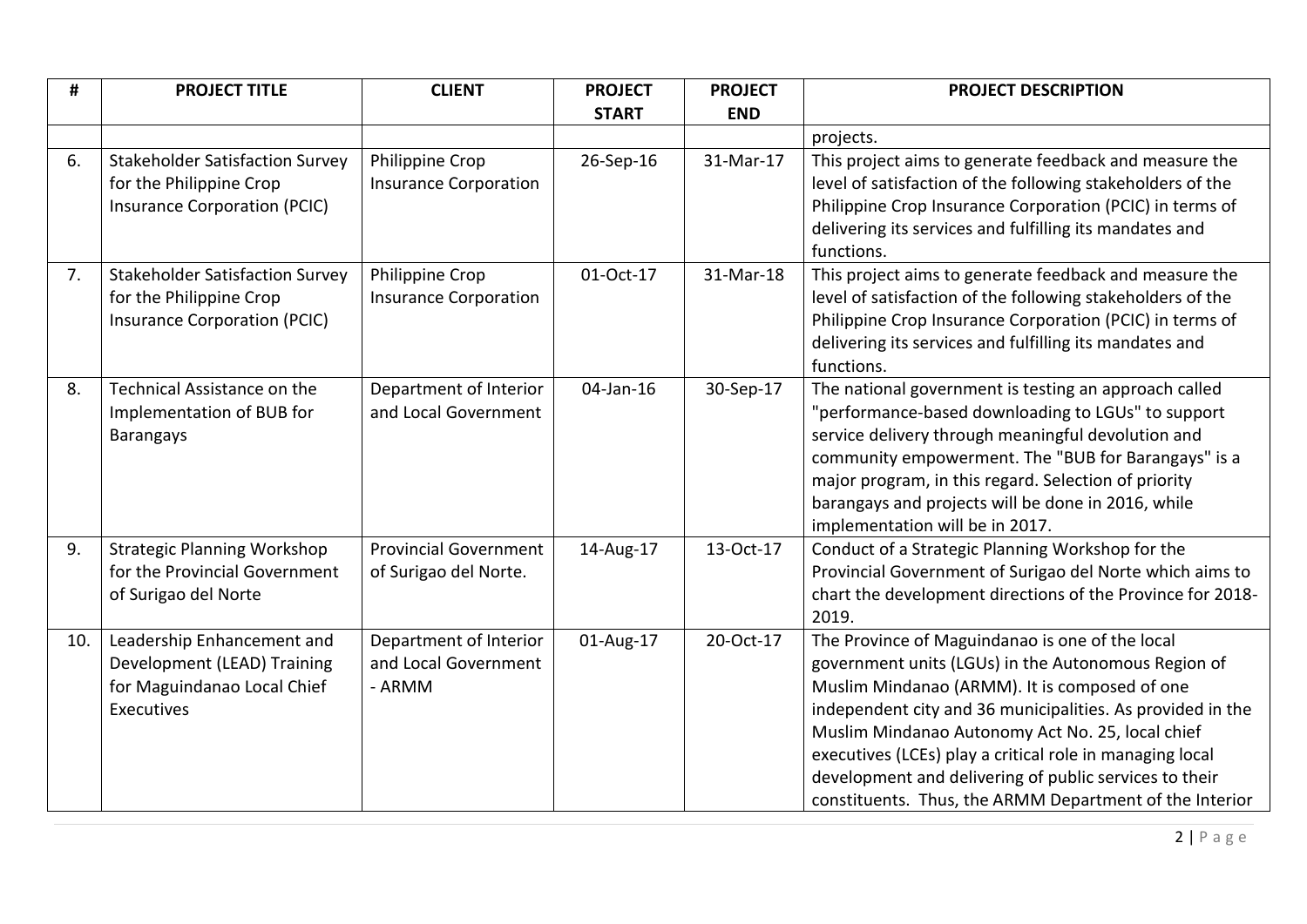| #   | <b>PROJECT TITLE</b>             | <b>CLIENT</b>          | <b>PROJECT</b> | <b>PROJECT</b> | <b>PROJECT DESCRIPTION</b>                                 |
|-----|----------------------------------|------------------------|----------------|----------------|------------------------------------------------------------|
|     |                                  |                        | <b>START</b>   | <b>END</b>     |                                                            |
|     |                                  |                        |                |                | and Local Government (DILG) acknowledges the need to       |
|     |                                  |                        |                |                | strengthen the leadership capabilities of LCEs to ensure   |
|     |                                  |                        |                |                | that the local government mandates are performed           |
|     |                                  |                        |                |                | efficiently and effectively.                               |
| 11. | Orientation-Seminar on Public    | GOCC                   | 01-Mar-17      | 30-Apr-17      | The Orientation-Seminar on Public Corporate Governance     |
|     | Corporate Governance for         |                        |                |                | is a two-day seminar designed to equip Appointive          |
|     | Board of Directors/Trustees of   |                        |                |                | Directors of GOCCs with the knowledge to effectively carry |
|     | <b>GOCCs</b>                     |                        |                |                | out their functions in ensuring transparent, responsible   |
|     |                                  |                        |                |                | and accountable governance of GOCCs.                       |
| 12. | <b>Basic Project Management</b>  | <b>NLAs and GOCCs</b>  | 15-Mar-17      | 15-May-17      | The Basic Project Management Course (BPMC) is a five-day   |
|     | Course (Public Offering)         |                        |                |                | non-residential training course designed to provide a      |
|     |                                  |                        |                |                | comprehensive understanding of the concepts and            |
|     |                                  |                        |                |                | approaches on planning and management of development       |
|     |                                  |                        |                |                | programs and projects.                                     |
| 13. | <b>Basic Project Management</b>  | <b>NLAs and GOCCs</b>  | 15-Jun-17      | 15-Aug-17      | The Basic Project Management Course (BPMC) is a five-day   |
|     | Course (Public Offering) Batch 2 |                        |                |                | non-residential training course designed to provide a      |
|     |                                  |                        |                |                | comprehensive understanding of the concepts and            |
|     |                                  |                        |                |                | approaches on planning and management of development       |
|     |                                  |                        |                |                | programs and projects.                                     |
| 14. | <b>Technical Assistance on</b>   | Bangko Sentral ng      | 01-Sep-17      | 28-Feb-18      | BSP-CPO requested the Development Academy of the           |
|     | Strategic Plan Formulation for   | Pilipinas              |                |                | Philippines-Center for Governance (DAP-CfG) for a          |
|     | the Bangko Sentral ng Pilipinas  |                        |                |                | presentation of its intervention framework on strategic    |
|     | (BSP)                            |                        |                |                | planning. This submission formalizes the Academy's         |
|     |                                  |                        |                |                | proposal for a technical assistance on strategic plan      |
|     |                                  |                        |                |                | formulation for the BSP that aims to enhance its strategic |
|     |                                  |                        |                |                | management and planning process. This will help BSP        |
|     |                                  |                        |                |                | sustain its journey towards quality and performance        |
|     |                                  |                        |                |                | excellence.                                                |
| 15. | Formulating the Strategic Plan   | <b>Bureau of Plant</b> | 02-May-16      | 30-Jan-17      | DAP proposes a technical assistance in the formulation of  |
|     | of the Bureau of Plant Industry  | Industry               |                |                | the strategic plan for the BPI that aims to enhance its    |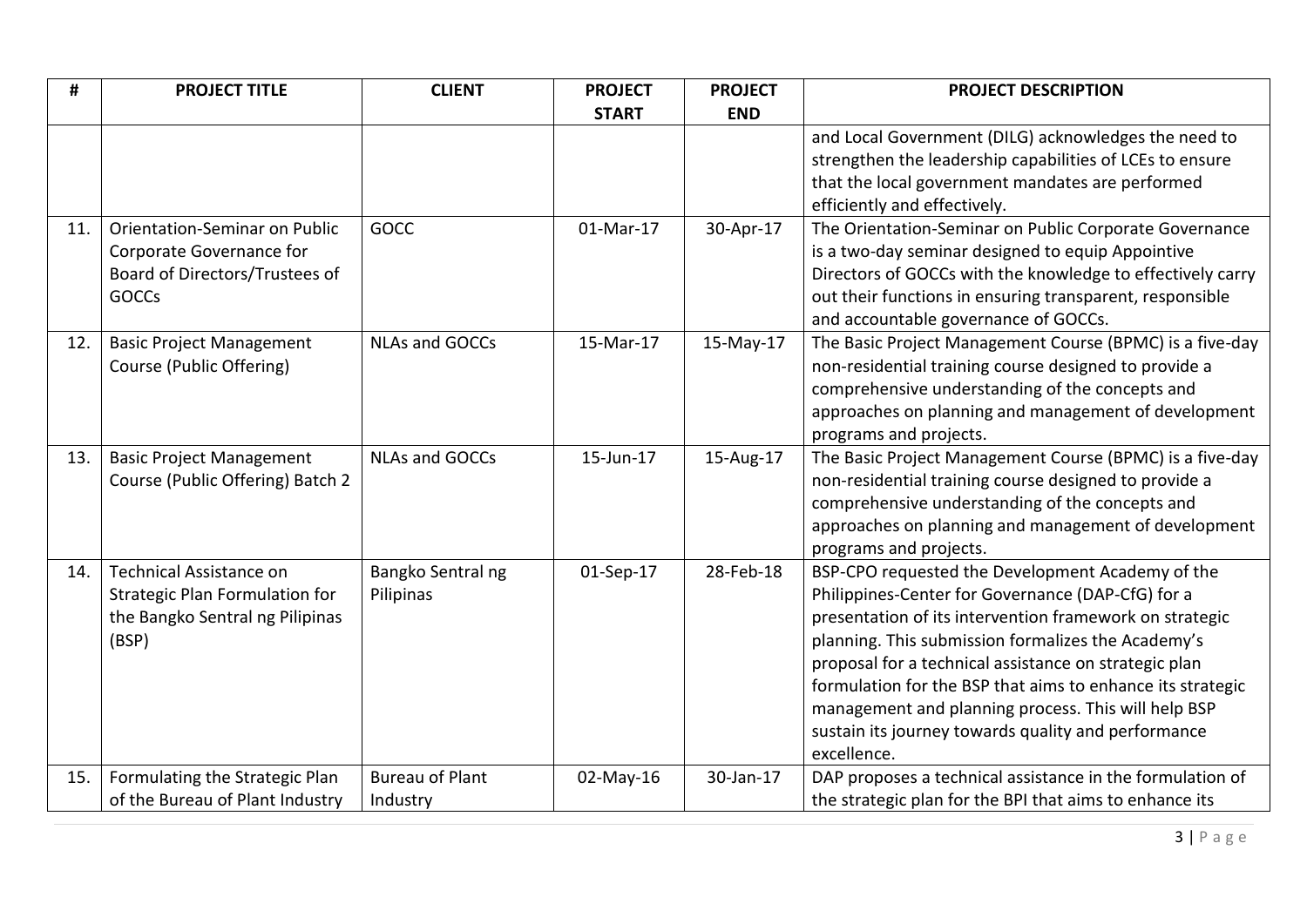| #   | <b>PROJECT TITLE</b>                                                | <b>CLIENT</b>             | <b>PROJECT</b> | <b>PROJECT</b> | <b>PROJECT DESCRIPTION</b>                                                                                          |
|-----|---------------------------------------------------------------------|---------------------------|----------------|----------------|---------------------------------------------------------------------------------------------------------------------|
|     |                                                                     |                           | <b>START</b>   | <b>END</b>     |                                                                                                                     |
|     | (BPI)                                                               |                           |                |                | strategic management and planning process. This will help                                                           |
|     |                                                                     |                           |                |                | prepare BPI embark on a journey towards quality and                                                                 |
|     |                                                                     |                           |                |                | performance excellence.                                                                                             |
| 16. | <b>Public Service Ethics and</b>                                    | <b>Bureau of Plant</b>    | 01-Apr-17      | 15-Aug-17      | The Public Service Ethics and Accountability Seminar and                                                            |
|     | Accountability Seminar and                                          | Industry                  |                |                | Cascading Workshop is a five-day non-residential training                                                           |
|     | Cascading Workshop for the                                          |                           |                |                | that aims to align quarantine stations performance targets                                                          |
|     | Bureau of Plant Industry-                                           |                           |                |                | to that of the Bureau and divisions strategic direction.                                                            |
|     | <b>National Plant Quarantine</b>                                    |                           |                |                |                                                                                                                     |
|     | Services Division (BPI-NPQSD)                                       |                           |                |                |                                                                                                                     |
| 17. | Review and Reformulation of                                         | <b>Philippine Mining</b>  | 01-Feb-17      | 28-Feb-17      | The two-day workshop shall assist PMDC to review                                                                    |
|     | the PMDC Strategic Plan                                             | Development               |                |                | elements of its current strategic plan to ensure alignment                                                          |
|     |                                                                     | Corporation               |                |                | with the present leadership's thrusts and priorities. These                                                         |
|     |                                                                     |                           |                |                | include PMDC's vision and mission statements, strategic                                                             |
|     |                                                                     |                           |                |                | objectives and scorecard, and strategic initiatives.                                                                |
| 18. | Technical Assistance on the                                         | <b>National Nutrition</b> | 20-Feb-17      | 31-Jul-17      | To continuously enhance its capacity to be more effective                                                           |
|     | Development of the National<br><b>Nutrition Council Secretariat</b> | Council                   |                |                | and efficient in the delivery of its mandates, the NNC<br>Secretariat identified the need to review its performance |
|     | 2017-2022 Strategic Plan                                            |                           |                |                | and formulate a Strategic Plan in light of the new                                                                  |
|     |                                                                     |                           |                |                | Philippine Plan of Action for Nutrition. This undertaking                                                           |
|     |                                                                     |                           |                |                | shall be anchored on the new Philippines Development                                                                |
|     |                                                                     |                           |                |                | Plan, the Philippine government's long term vision of                                                               |
|     |                                                                     |                           |                |                | Ambisyon 2040 as well as its commitment to 2021 Global                                                              |
|     |                                                                     |                           |                |                | Goals for Maternal Infant and Young Child Nutrition and                                                             |
|     |                                                                     |                           |                |                | the Sustainable Development Goals.                                                                                  |
| 19. | Mid-Term Strategic                                                  | Zamboanga City Water      | 01-Jun-17      | 31-Jul-17      | In 2014, the Zamboanga City Water District (ZCWD)                                                                   |
|     | Performance Review of the                                           | <b>District</b>           |                |                | contracted the Development Academy of the Philippines                                                               |
|     | Zamboanga City Water District                                       |                           |                |                | (DAP) to conduct a participatory organizational assessment                                                          |
|     | (ZCWD)                                                              |                           |                |                | and strategic planning. The intervention enabled ZCWD to                                                            |
|     |                                                                     |                           |                |                | revisit its strategic directions and formulate its medium                                                           |
|     |                                                                     |                           |                |                | term plan 2015-2020. Halfway in the period covered of its                                                           |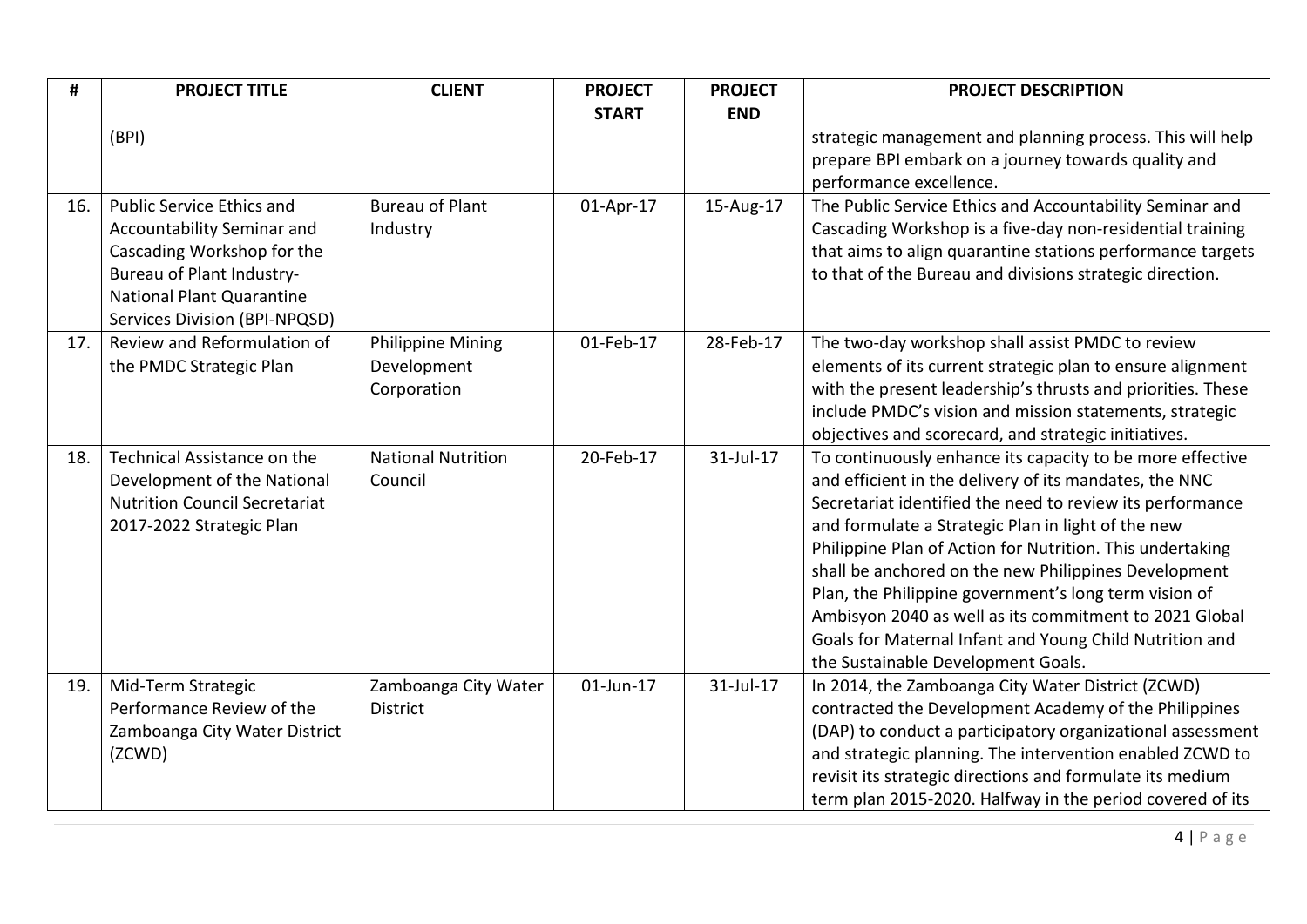| #   | <b>PROJECT TITLE</b>                                                                                                        | <b>CLIENT</b>                                    | <b>PROJECT</b> | <b>PROJECT</b> | <b>PROJECT DESCRIPTION</b>                                                                                                                                                                                                                                                                                                                                                                                                                                                                |
|-----|-----------------------------------------------------------------------------------------------------------------------------|--------------------------------------------------|----------------|----------------|-------------------------------------------------------------------------------------------------------------------------------------------------------------------------------------------------------------------------------------------------------------------------------------------------------------------------------------------------------------------------------------------------------------------------------------------------------------------------------------------|
|     |                                                                                                                             |                                                  | <b>START</b>   | <b>END</b>     |                                                                                                                                                                                                                                                                                                                                                                                                                                                                                           |
|     |                                                                                                                             |                                                  |                |                | formulated plan, the ZCWD identified the need to review<br>and assess where the organization is right now in terms of<br>their commitment enshrined in their medium term plan<br>and the course of actions needed to ensure the attainment<br>of their strategic medium-term directions. In view of this,<br>the ZCWD requested DAP for assistance. In response, DAP<br>proposes the conduct a midterm assessment of the ZCWD<br>strategic to enhance its strategic management and action |
| 20. | Technical Assistance on the<br>Development of the Manila<br><b>International Airport Authority</b><br>(MIAA) Strategic Plan | Manila International<br><b>Airport Authority</b> | 15-Feb-17      | 15-Jun-17      | plan implementation.<br>DAP proposes a technical assistance in the formulation of<br>the strategic plan for the MIAA that aims to enhance its<br>strategic management and planning process. This will help<br>prepare MIAA embark on a journey towards quality and<br>performance excellence.                                                                                                                                                                                             |
| 21. | <b>Orientation-Seminar on Public</b><br>Corporate Governance for<br><b>Social Housing Finance</b><br>Corporation            | <b>Social Housing Finance</b><br>Corporation     | 15-Aug-17      | 30-Sep-17      | The orientation-seminar aims to enable participants to:<br>1. Obtain common understanding of the principles of<br>corporate governance;<br>2. Appreciate the salient provisions of RA 10149 and other<br>relevant policies;<br>3. Articulate the key functions and responsibilities of the<br>governing board; and<br>4. Deepen their understanding of their roles as fiduciaries<br>of the State.                                                                                        |
| 22. | <b>Local Water Utilities</b><br><b>Administration Management</b><br>Seminar-Workshop                                        | <b>Local Water Utilities</b><br>Administration   | 20-Sep-17      | 20-Oct-17      | The Management Seminar-Workshop is designed to enable<br>participants to be re-oriented on the intents and purposes<br>of the charter or succeeding policy issuances that shaped<br>what LWUA is now and what it can further become.                                                                                                                                                                                                                                                      |
| 23. | Course on Advanced<br>Monitoring and Evaluation<br>Batch 3                                                                  | <b>NLAs and GOCCs</b>                            | 06-Nov-17      | 31-Dec-17      | The course aims to build and enhance the participants<br>skills and understanding of M&E and work through some<br>of the complex challenges in doing M&E. Specifically, the                                                                                                                                                                                                                                                                                                               |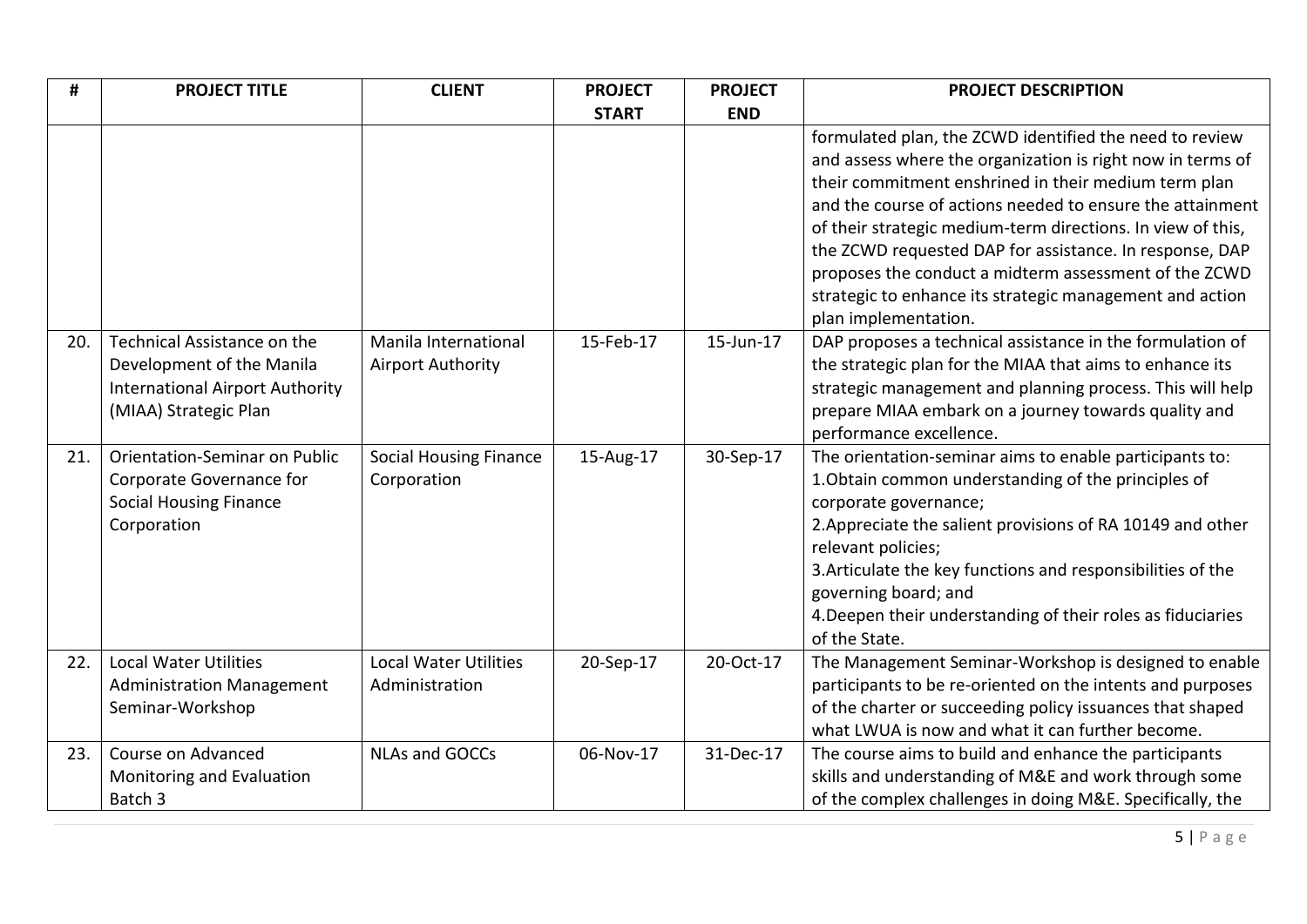| #   | <b>PROJECT TITLE</b>                                         | <b>CLIENT</b>                        | <b>PROJECT</b> | <b>PROJECT</b> | <b>PROJECT DESCRIPTION</b>                                                                                                                                                                                                                                                                                                                                                                                                     |
|-----|--------------------------------------------------------------|--------------------------------------|----------------|----------------|--------------------------------------------------------------------------------------------------------------------------------------------------------------------------------------------------------------------------------------------------------------------------------------------------------------------------------------------------------------------------------------------------------------------------------|
|     |                                                              |                                      | <b>START</b>   | <b>END</b>     |                                                                                                                                                                                                                                                                                                                                                                                                                                |
|     |                                                              |                                      |                |                | course will provide participants with up-to-date knowledge<br>on M&E and enable them to successfully design and<br>conduct sound impact evaluation of their programs,<br>projects and organizations using statistical analysis and<br>other methods. The course also provides an overview of all<br>aspects of M&E from planning to M&E and impact<br>assessment.                                                              |
| 24. | <b>Course on Basic Policy Process</b><br>(Public Offering)   | <b>NLAs and GOCCs</b>                | 01-May-17      | 16-Jul-17      | The project aims to build and strengthen the capacities of<br>participants in developing and crafting policies, which are<br>geared toward fulfilment of their mandate. Specifically, the<br>course will help the participants to better understand the<br>theoretical underpinnings and components of the policy<br>process as well as the range of tools and techniques for<br>policy development.                           |
| 25. | Course on Basic Monitoring and<br>Evaluation (Batch 4)       | <b>NLAs and GOCCs</b>                | 08-Aug-17      | 13-Oct-17      | This Three-day Course on Basic and Monitoring and<br>Evaluation of projects aims to provide participants with<br>necessary skills and knowledge on monitoring and<br>evaluation of programs and projects. It will enable<br>participants to perform quantitative assessment of their<br>programs and projects using various tools.                                                                                             |
| 26. | 2016 Port Users' Annual<br><b>Satisfaction Survey (PASS)</b> | <b>Philippine Ports</b><br>Authority | $01$ -May-16   | 15-Apr-17      | The 2016 Port Users' Annual Satisfaction Survey (PASS)<br>aims to measure the level of satisfaction of the port users<br>(i.e. passengers and shipping lines) on the quality of<br>services and facilities of PPA subsequent to the<br>improvements that the PMOs have introduced as a<br>response to the previous assessments. The project will also<br>evaluate the responsiveness of PPA to the needs of the<br>port users. |
| 27. | 2017 Port Users' Annual<br>Satisfaction Survey (PASS)        | <b>Philippine Ports</b><br>Authority | $01$ -Jul-17   | 15-Apr-18      | The 2017 Port Users' Annual Satisfaction Survey (PASS)<br>aims to measure the level of satisfaction of the port users                                                                                                                                                                                                                                                                                                          |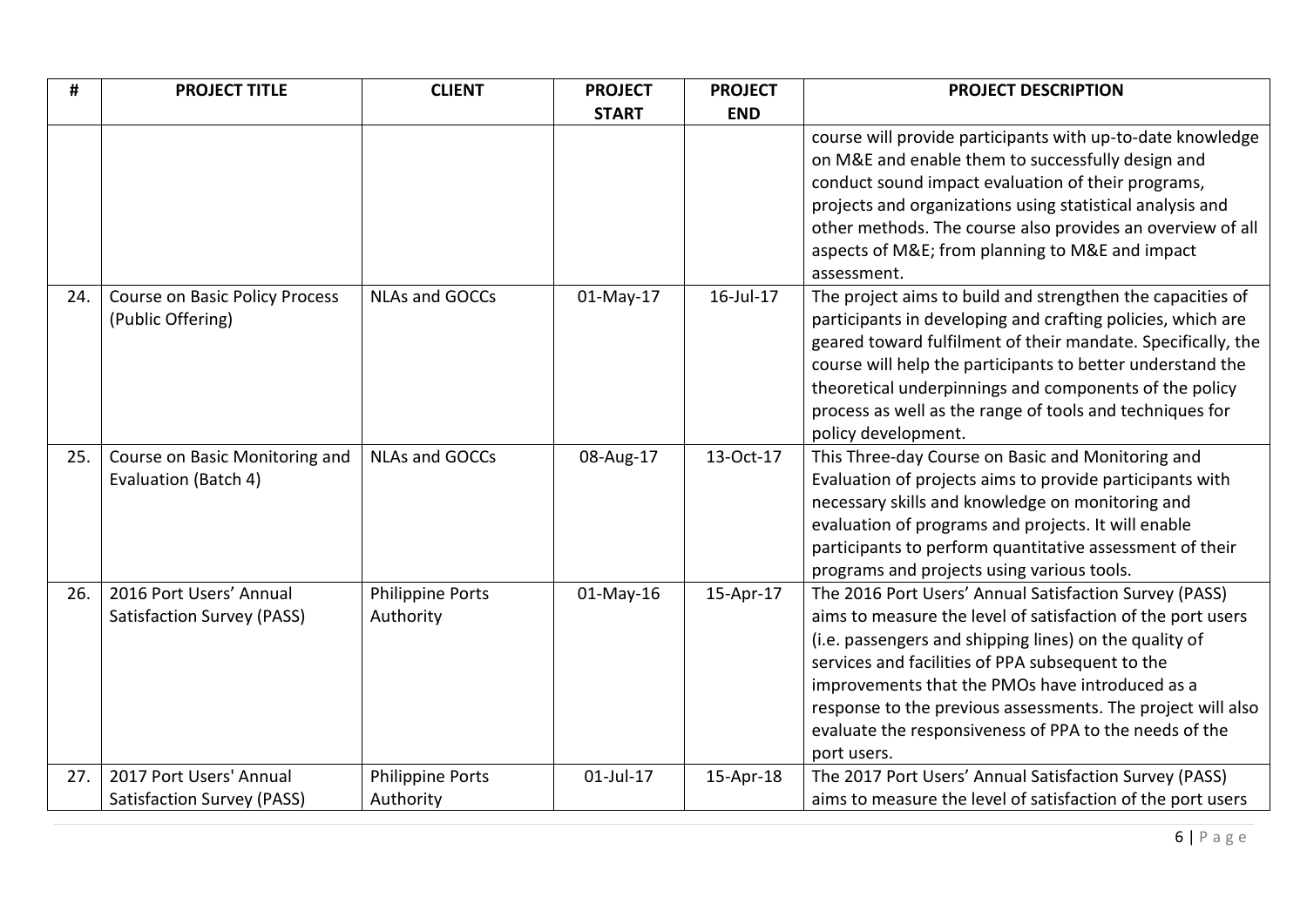| #   | <b>PROJECT TITLE</b>                                                                      | <b>CLIENT</b>                               | <b>PROJECT</b> | <b>PROJECT</b> | <b>PROJECT DESCRIPTION</b>                                                                                                                                                                                                                                                                                                                                                                                                                                                                                                                                                                                                                                                                                                                                                      |
|-----|-------------------------------------------------------------------------------------------|---------------------------------------------|----------------|----------------|---------------------------------------------------------------------------------------------------------------------------------------------------------------------------------------------------------------------------------------------------------------------------------------------------------------------------------------------------------------------------------------------------------------------------------------------------------------------------------------------------------------------------------------------------------------------------------------------------------------------------------------------------------------------------------------------------------------------------------------------------------------------------------|
|     |                                                                                           |                                             | <b>START</b>   | <b>END</b>     |                                                                                                                                                                                                                                                                                                                                                                                                                                                                                                                                                                                                                                                                                                                                                                                 |
|     |                                                                                           |                                             |                |                | (i.e. passengers and shipping lines) on the quality of<br>services and facilities of PPA subsequent to the<br>improvements that the PMOs have introduced as a<br>response to the previous assessments. The project will also<br>evaluate the responsiveness of PPA to the needs of the<br>port users. Specifically, the project will: 1) Determine the<br>service quality index of PPA which will define the level of<br>satisfaction of the port users on the service delivery<br>aspects of PPA; 2) Determine the degree of improvements<br>in the service delivery of PPA; and 3) Identify the factors<br>and relationships affecting the satisfaction of the port<br>users as well as other opportunities for improvement to<br>enhance the satisfaction of the port users. |
| 28. | <b>Strengthening Good</b><br>Governance in the Bangko<br>Sentral ng Pilipinas (Phase III) | Bangko Sentral ng<br>Pilipinas              | $02$ -May-16   | 30-Jun-17      | The project seeks to assess the extent to which BSP has<br>implemented the Governance Initiatives Roadmap in terms<br>of improving the integration in its decision making,<br>systems, procedures, and work ethics of the five (5)<br>governance principles.                                                                                                                                                                                                                                                                                                                                                                                                                                                                                                                    |
| 29. | <b>Customer Satisfaction Survey</b><br>for National Transmission<br>Corporation           | <b>National Transmission</b><br>Corporation | 01-Aug-17      | 30-Jan-18      | The National Transmission Corporation (TransCo) is a<br>government agency created under Republic Act No. 9136,<br>otherwise known as the Electric Power Industry Reform<br>Act (EPIRA) of 2001. The EPIRA was envisioned to improve<br>the delivery of power supply to consumers by encouraging<br>competition and efficiency in the generation sector as well<br>as ensuring the quality and affordability of electric power<br>supply. Being true to their mission, TransCo seeks to<br>continually fulfill its commitment of delivering quality<br>services for their stakeholders with an acceptable degree<br>of confidentiality and integrity. With the issuance of the<br>Governance Commission for GOCCs's (GCG) Memorandum                                             |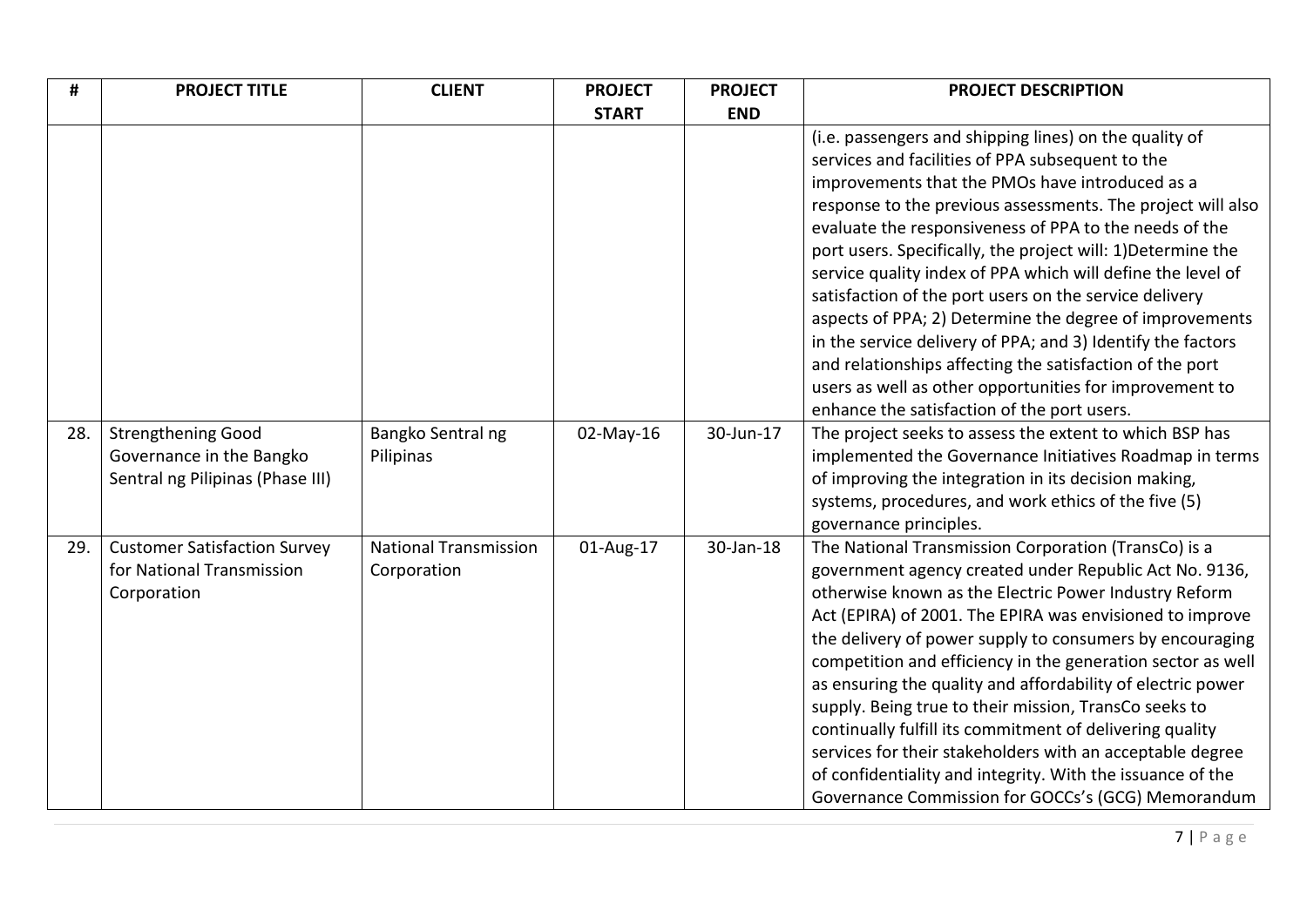| #   | <b>PROJECT TITLE</b>                | <b>CLIENT</b>             | <b>PROJECT</b> | <b>PROJECT</b> | <b>PROJECT DESCRIPTION</b>                                     |
|-----|-------------------------------------|---------------------------|----------------|----------------|----------------------------------------------------------------|
|     |                                     |                           | <b>START</b>   | <b>END</b>     |                                                                |
|     |                                     |                           |                |                | Circular to have an annual third-party customer                |
|     |                                     |                           |                |                | satisfaction survey, TransCo recognized an opportunity to      |
|     |                                     |                           |                |                | further improve their services thus engaged the                |
|     |                                     |                           |                |                | Development Academy of the Philippines (DAP) to                |
|     |                                     |                           |                |                | measure the overall satisfaction of its clients to their       |
|     |                                     |                           |                |                | services.                                                      |
| 30. | <b>Training on Basic Monitoring</b> | Food and Drug             | 02-Nov-17      | 15-Jan-18      | This training is designed to equip Food and Drug               |
|     | and Evaluation for FDA              | Administration            |                |                | Administration (FDA) staff with up-to-date M&E                 |
|     |                                     |                           |                |                | knowledge and tools. The contribution of DAP's Policy          |
|     |                                     |                           |                |                | Research Office to this project is limited to the provision of |
|     |                                     |                           |                |                | the technical expertise in the managing and conducting         |
|     |                                     |                           |                |                | monitoring and evaluation training-workshops. Venue and        |
|     |                                     |                           |                |                | food will be provided for by the FDA.                          |
| 31. | <b>Training on Advanced</b>         | Department of Labor       | 04-Jul-17      | 30-Sep-17      | The training project aims to build and enhance the             |
|     | Monitoring and Evaluation for       | and Employment            |                |                | participant's skills and understanding of how to develop       |
|     | <b>DOLE-NRCO</b>                    |                           |                |                | sustainable and cost effective monitoring and evaluation       |
|     |                                     |                           |                |                | processes and practices within their own projects and          |
|     |                                     |                           |                |                | programs. It will also provide an overview of all aspects of   |
|     |                                     |                           |                |                | M&E from planning to M&E and impact assessment, with a         |
|     |                                     |                           |                |                | focus on ensuring that M&E contributes towards improving       |
|     |                                     |                           |                |                | organizational learning and accountability.                    |
| 32. | 2017 Customer Satisfaction          | Philippine Charity        | 02-Jan-17      | 30-Jun-17      | The PCSO through its Charity Assistance Department             |
|     | Survey for the Philippine           | <b>Sweepstakes Office</b> |                |                | (CAD), administers a client feedback survey to elicit the      |
|     | <b>Charity Sweepstakes Office</b>   |                           |                |                | applicants' overall satisfaction with and suggestions for the  |
|     | (PCSO)                              |                           |                |                | Individual Medical Assistance Program (IMAP). Through          |
|     |                                     |                           |                |                | the expertise of the DAP, the PCSO was able to enhance         |
|     |                                     |                           |                |                | the existing survey and align it with the Governance           |
|     |                                     |                           |                |                | Commission for GOCCs' (GCG) Performance Evaluation             |
|     |                                     |                           |                |                | System (PES) Guidebook.                                        |
| 33. | Baseline Research for the           | Philippine Commission     | 18-Jul-16      | 28-Feb-17      | As part of its advocacy of promoting economic                  |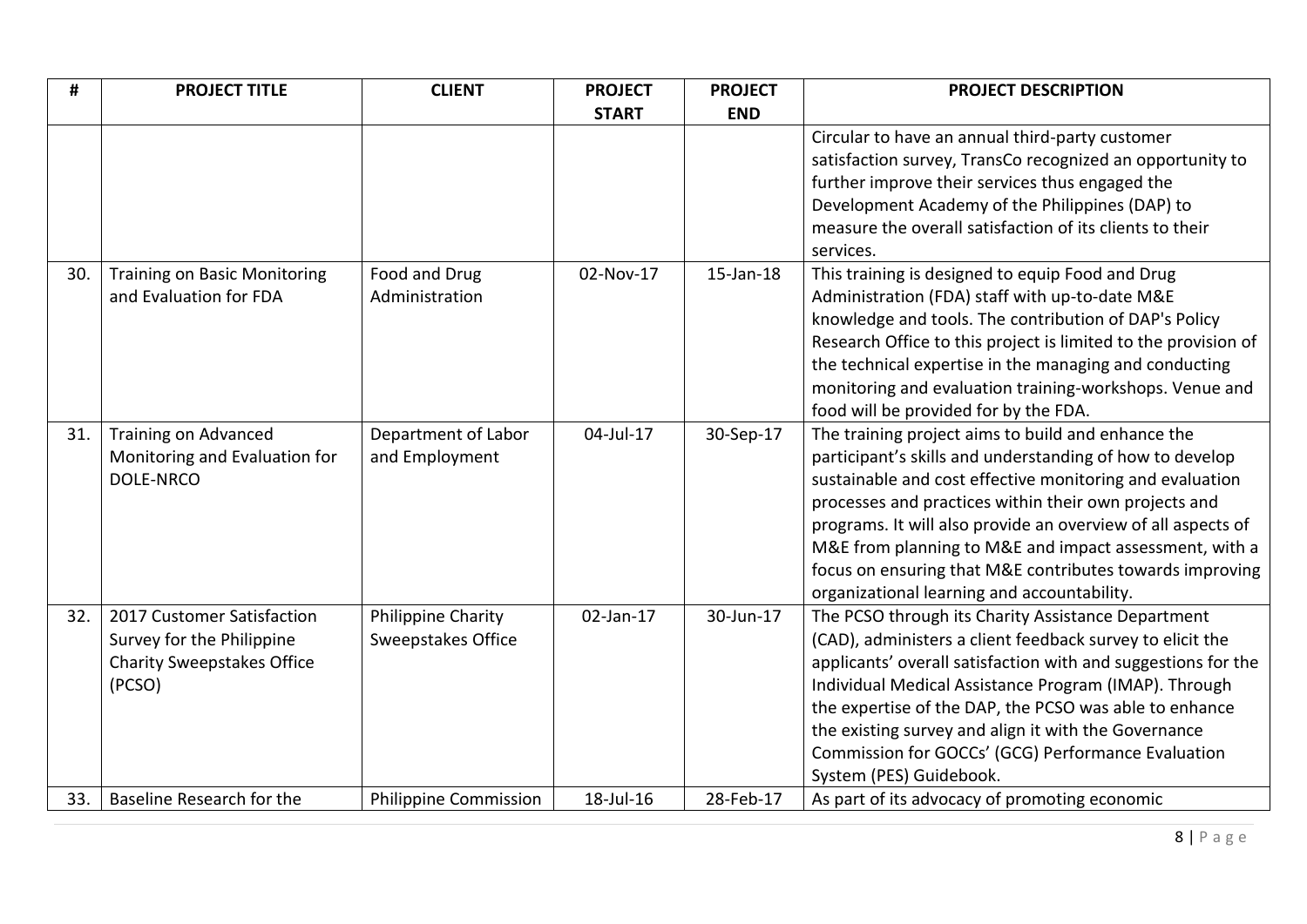| #   | <b>PROJECT TITLE</b>                                                                                             | <b>CLIENT</b>                          | <b>PROJECT</b> | <b>PROJECT</b> | <b>PROJECT DESCRIPTION</b>                                                                                                                                                                                                                                                                                                                                                                                                                                                                                                                                                                                                                                                                                                                                                                                                                                                                                                                                                                                                                                                                           |
|-----|------------------------------------------------------------------------------------------------------------------|----------------------------------------|----------------|----------------|------------------------------------------------------------------------------------------------------------------------------------------------------------------------------------------------------------------------------------------------------------------------------------------------------------------------------------------------------------------------------------------------------------------------------------------------------------------------------------------------------------------------------------------------------------------------------------------------------------------------------------------------------------------------------------------------------------------------------------------------------------------------------------------------------------------------------------------------------------------------------------------------------------------------------------------------------------------------------------------------------------------------------------------------------------------------------------------------------|
|     |                                                                                                                  |                                        | <b>START</b>   | <b>END</b>     |                                                                                                                                                                                                                                                                                                                                                                                                                                                                                                                                                                                                                                                                                                                                                                                                                                                                                                                                                                                                                                                                                                      |
|     | <b>GREAT Women Project 2</b>                                                                                     | on Women                               |                |                | empowerment of women, the PCW had team up with<br>selected local government units, private sector groups and<br>other national government agencies to implement the<br>Gender-Responsive Economic Actions for the<br>Transformation of Women (GREAT Women) Project. With<br>the support of the Government of Canada, the GREAT<br>Women Project is a five-year governance and capacity<br>development project (2007-2013) which aimed to enhance<br>the enabling environment for women's economic<br>empowerment with focus on women in microenterprises<br>(WMEs). Building on the results of this project, PCW sees<br>the need to further strengthen the capacity of women<br>entrepreneurs in terms of producing and marketing high<br>quality products. Hence, together with its partner agencies<br>and organizations, PCW has started implementing the<br>GREAT Women Project 2 focusing on improving the<br>competitiveness, productivity and sustainability of WMEs<br>as well as to establish linkages with selected small and<br>medium enterprises (SMEs) in the different regions for a |
| 34. | Training on Research Tools for<br><b>Government Regulators</b>                                                   | Maritime Industry<br>Authority         | 25-Apr-17      | 23-Jun-17      | more gender responsive value chain.<br>The training seeks to equip MARINA officials and<br>employees with necessary skills in research tools for<br>government regulators.                                                                                                                                                                                                                                                                                                                                                                                                                                                                                                                                                                                                                                                                                                                                                                                                                                                                                                                           |
| 35. | Harmonization of National<br>Government Performance,<br>Monitoring, Information and<br>Reporting System Phase VI | Department of Budget<br>and Management | $01$ -Jan-17   | 31-Dec-17      | The program aims to:1. Establish a unified and integrated<br>Results-Based Performance Management System (RBPMS)<br>framework and common set performance scorecard as<br>basis for monitoring, evaluating and reporting<br>performance of all departments and agencies within the<br>Executive Branch of Government.2. Use the RBPMS as<br>basis for determining entitlement to performance-based                                                                                                                                                                                                                                                                                                                                                                                                                                                                                                                                                                                                                                                                                                    |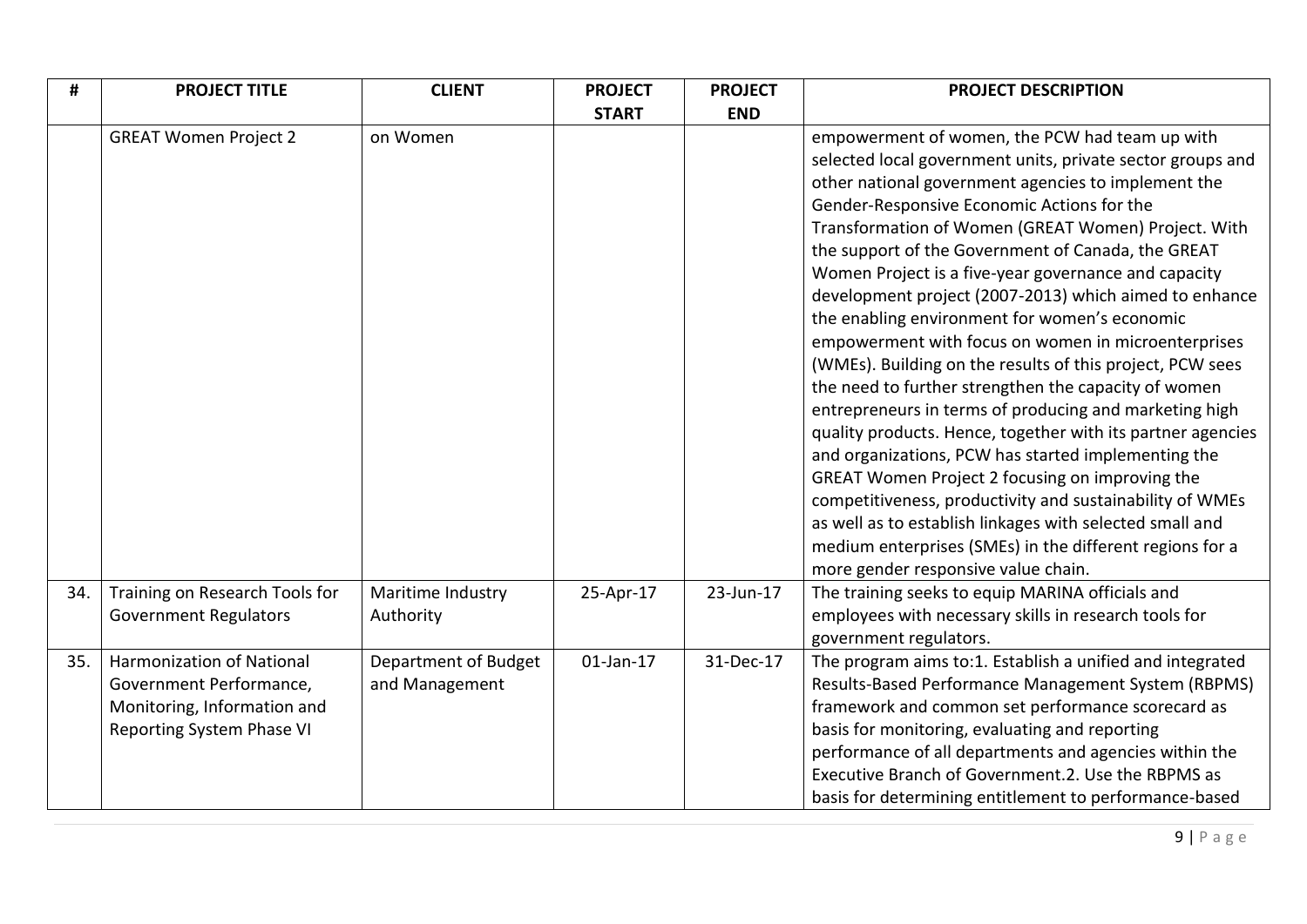| #   | <b>PROJECT TITLE</b>           | <b>CLIENT</b>             | <b>PROJECT</b> | <b>PROJECT</b> | <b>PROJECT DESCRIPTION</b>                                    |
|-----|--------------------------------|---------------------------|----------------|----------------|---------------------------------------------------------------|
|     |                                |                           | <b>START</b>   | <b>END</b>     |                                                               |
|     |                                |                           |                |                | allowances, incentives, or compensation of government         |
|     |                                |                           |                |                | personnel.3. Design a Government Executive Information        |
|     |                                |                           |                |                | System (GEIS) for easy access to accurate and latest whole-   |
|     |                                |                           |                |                | of-government, sectoral, MFOs/organizational                  |
|     |                                |                           |                |                | performance information                                       |
| 36. | Center of Excellence on Public | Department of Budget      | $01$ -Jan-17   | 31-Dec-17      | A key strategy adopted by the Asian Productivity              |
|     | Sector Productivity - 2017     | and Management            |                |                | Organization to develop national productivity                 |
|     |                                |                           |                |                | organizations like the DAP is establish centers of excellence |
|     |                                |                           |                |                | (COE) in areas where NPOs possess unique strengths and        |
|     |                                |                           |                |                | expertise. According to APO, the best practices in the area   |
|     |                                |                           |                |                | of expertise of an NPO can be propagated and emulated by      |
|     |                                |                           |                |                | other NPOs. To date, APO has already designated two           |
|     |                                |                           |                |                | NPOs as COE. The SPRING of Singapore was designated as        |
|     |                                |                           |                |                | COE on Business Excellence in 2009. The China Productivity    |
|     |                                |                           |                |                | Center was chosen COE on Green Productivity in 2013. In       |
|     |                                |                           |                |                | 2014, the DAP submitted the Philippines bid to be the APO     |
|     |                                |                           |                |                | Center of Excellence on Public Sector Productivity to be      |
|     |                                |                           |                |                | able to showcase, get international recognition and further   |
|     |                                |                           |                |                | enrich its capacity and leadership in developing and          |
|     |                                |                           |                |                | implementing programs to raise efficiency, effectiveness,     |
|     |                                |                           |                |                | economy and ethics in the public sector                       |
| 37. | Workshop on Public Sector      | <b>Asian Productivity</b> | 15-Jan-17      | 30-Jun-17      | This workshop will review the concept of leadership in        |
|     | Leadership                     | Organization              |                |                | leveraging productivity for public-sector organizations,      |
|     |                                |                           |                |                | particularly by regarding the fast-changing external          |
|     |                                |                           |                |                | environment as one factor shaping public bodies. This is      |
|     |                                |                           |                |                | also a continuation of the series of APO interventions to     |
|     |                                |                           |                |                | promote higher performance in the sector in APO member        |
|     |                                |                           |                |                | countries through enhanced leadership.                        |
| 38. | Workshop on Performance        | <b>Asian Productivity</b> | 01-Aug-17      | 27-Nov-17      | While the APO has moved toward more comprehensive,            |
|     | Management for the Public      | Organization              |                |                | advanced approaches to deal with organizational               |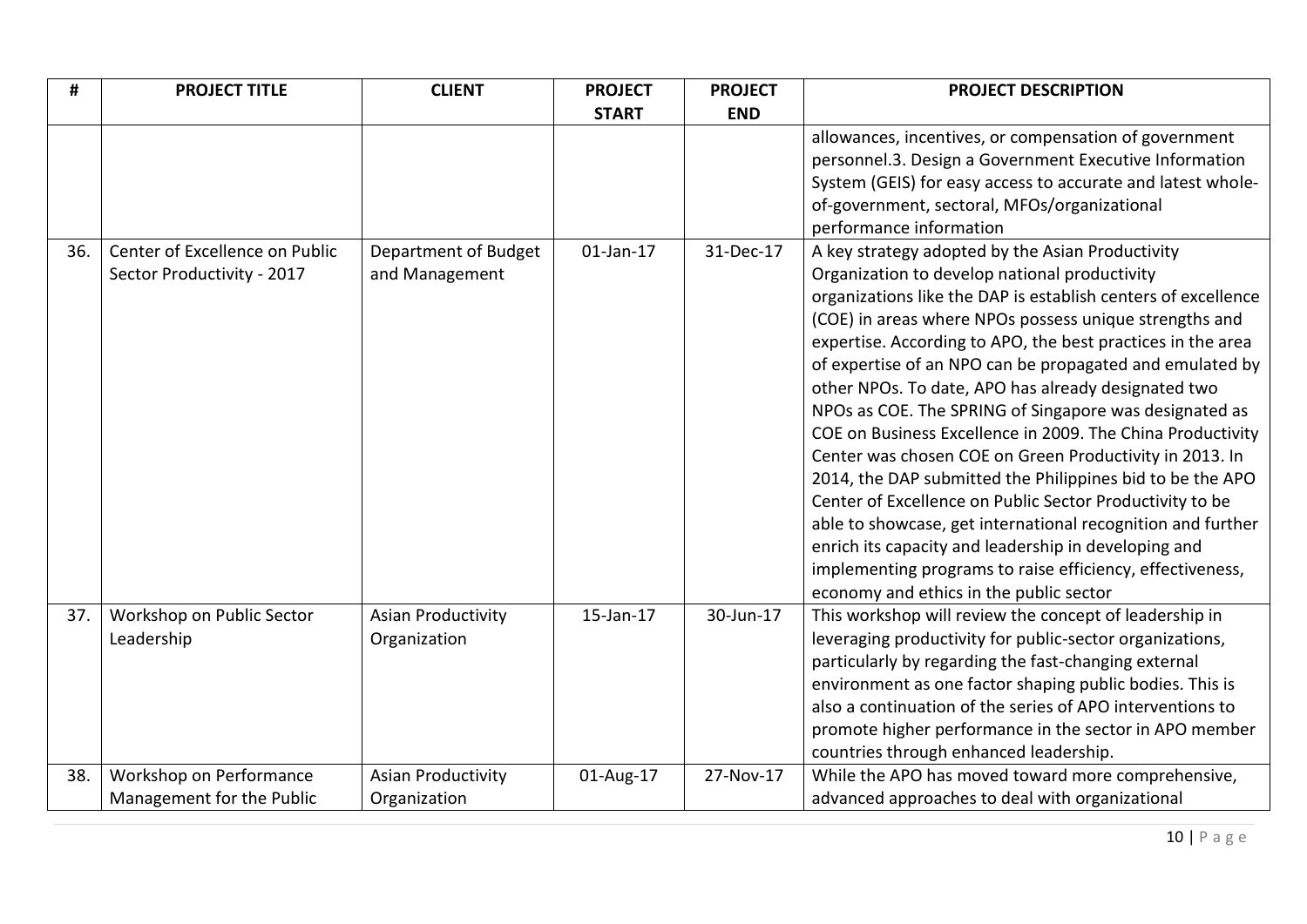| #   | <b>PROJECT TITLE</b>                                                                                       | <b>CLIENT</b>                             | <b>PROJECT</b> | <b>PROJECT</b> | <b>PROJECT DESCRIPTION</b>                                                                                                                                                                                                                                                                                                                                                                                                                                                                                                                                                                                                                                                                                                                                                         |
|-----|------------------------------------------------------------------------------------------------------------|-------------------------------------------|----------------|----------------|------------------------------------------------------------------------------------------------------------------------------------------------------------------------------------------------------------------------------------------------------------------------------------------------------------------------------------------------------------------------------------------------------------------------------------------------------------------------------------------------------------------------------------------------------------------------------------------------------------------------------------------------------------------------------------------------------------------------------------------------------------------------------------|
|     |                                                                                                            |                                           | <b>START</b>   | <b>END</b>     |                                                                                                                                                                                                                                                                                                                                                                                                                                                                                                                                                                                                                                                                                                                                                                                    |
|     | Sector                                                                                                     |                                           |                |                | performance management in the face of accelerating<br>volatility, uncertainty, complexity, and ambiguity (VUCA),<br>this workshop will re-examine steps to improve<br>government performance by aligning individual, team, and<br>organizational objectives and results to reflect VUCA<br>elements. It will reassess the framework for performance<br>management in the public sector and appropriate<br>methodologies. The workshop targets public-service<br>professionals at the mid- to senior-management level.<br>They will be expected to contribute to on-going program<br>development for public-service performance management<br>and, as course alumni, to create multiplier effects by<br>disseminating the acquired knowledge to peers in their<br>own institutions. |
| 39. | APO International Conference<br>on Public Sector Productivity<br>2017                                      | <b>Asian Productivity</b><br>Organization | 01-May-17      | 31-Dec-17      | This conference aims to reinforce knowledge sharing and<br>inspire transformations in the public sector on emerging<br>trends, technologies, methodologies, and innovations<br>merged with new policies to impact productivity in the<br>public sector, and how can they be used to enhance the<br>productivity of public sector leaders and organizations<br>based on the contexts of APO-member countries.                                                                                                                                                                                                                                                                                                                                                                       |
| 40. | GAA - PMDP - Records<br>Management                                                                         | <b>National Government</b>                | 01-Feb-16      | 31-Jan-17      | To manage all the scholar's pertinent records and keep<br>track of their academic status from admission to<br>graduation, a Records Administration/Management<br>component of the PMDP is put in place.                                                                                                                                                                                                                                                                                                                                                                                                                                                                                                                                                                            |
| 41. | <b>GAA - Public Management</b><br>Development Program -<br><b>Curriculum Enhancement</b><br>Component 2016 | <b>National Government</b>                | 15-Mar-16      | 31-Mar-17      | The NGCESDP-PMDP is an intensive, purposive, and<br>continuing training program for incumbent executives and<br>middle managers and their potential successors in the<br>government bureaucracy. It aims to foster careerism in<br>government and promote stability in the bureaucracy by                                                                                                                                                                                                                                                                                                                                                                                                                                                                                          |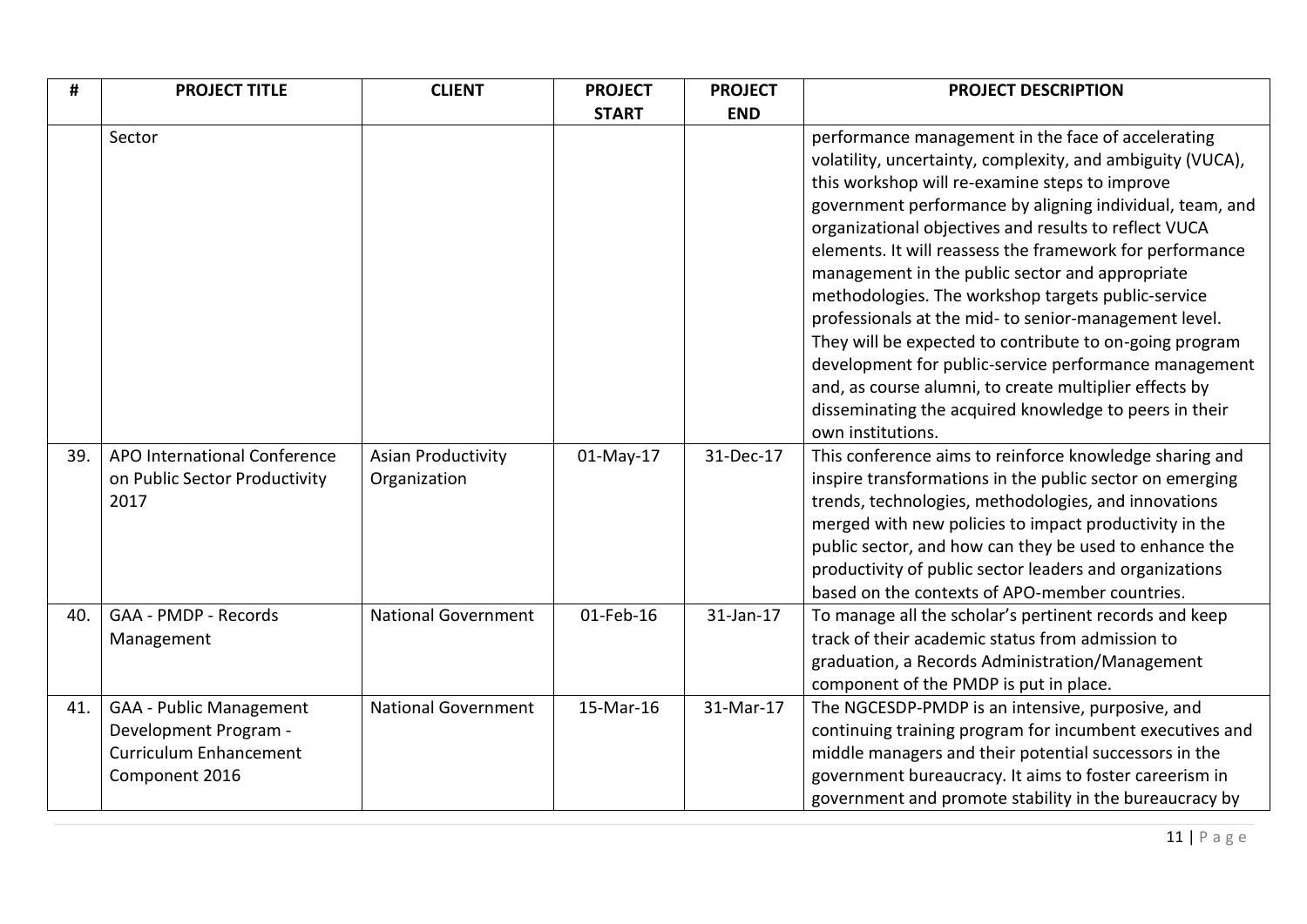| #   | <b>PROJECT TITLE</b>                                                                                                 | <b>CLIENT</b>              | <b>PROJECT</b> | <b>PROJECT</b> | <b>PROJECT DESCRIPTION</b>                                                                                                                                                                                                                                                                                                                                                                                                                                                                                                                                                                                                                                     |
|-----|----------------------------------------------------------------------------------------------------------------------|----------------------------|----------------|----------------|----------------------------------------------------------------------------------------------------------------------------------------------------------------------------------------------------------------------------------------------------------------------------------------------------------------------------------------------------------------------------------------------------------------------------------------------------------------------------------------------------------------------------------------------------------------------------------------------------------------------------------------------------------------|
|     |                                                                                                                      |                            | <b>START</b>   | <b>END</b>     |                                                                                                                                                                                                                                                                                                                                                                                                                                                                                                                                                                                                                                                                |
|     |                                                                                                                      |                            |                |                | producing a corps of development-oriented, competent,<br>dedicated and honest officials within the medium term.<br>This supports President Aquino's commitment to lift the<br>nation from poverty through honest and effective<br>governance and to transform the government from one<br>that is self-serving to one that works for the welfare of the<br>nation.                                                                                                                                                                                                                                                                                              |
| 42. | <b>GAA - Public Management</b><br><b>Development Learning</b><br>Resource Development<br>Component                   | <b>National Government</b> | 15-Mar-16      | 31-Mar-17      | The NGCESDP-PMDP is an intensive, purposive, and<br>continuing training program for incumbent executives and<br>middle managers and their potential successors in the<br>government bureaucracy. It aims to foster careerism in<br>government and promote stability in the bureaucracy by<br>producing a corps of development-oriented, competent,<br>dedicated and honest officials within the medium term.<br>This supports President Aquino's commitment to lift the<br>nation from poverty through honest and effective<br>governance and to transform the government from one<br>that is self-serving to one that works for the welfare of the<br>nation. |
| 43. | <b>GAA - Public Management</b><br>Development Program with<br><b>Continuing Education And</b><br>Alumni Affairs 2016 | <b>National Government</b> | 01-Mar-16      | 31-Mar-17      | The NGCESDP-PMDP is an intensive, purposive, and<br>continuing training program for incumbent executives and<br>middle managers and their potential successors in the<br>government bureaucracy. It aims to foster careerism in<br>government and promote stability in the bureaucracy by<br>producing a corps of development-oriented, competent,<br>dedicated and honest officials within the medium term.<br>This supports President Aquino's commitment to lift the<br>nation from poverty through honest and effective<br>governance and to transform the government from one<br>that is self-serving to one that works for the welfare of the            |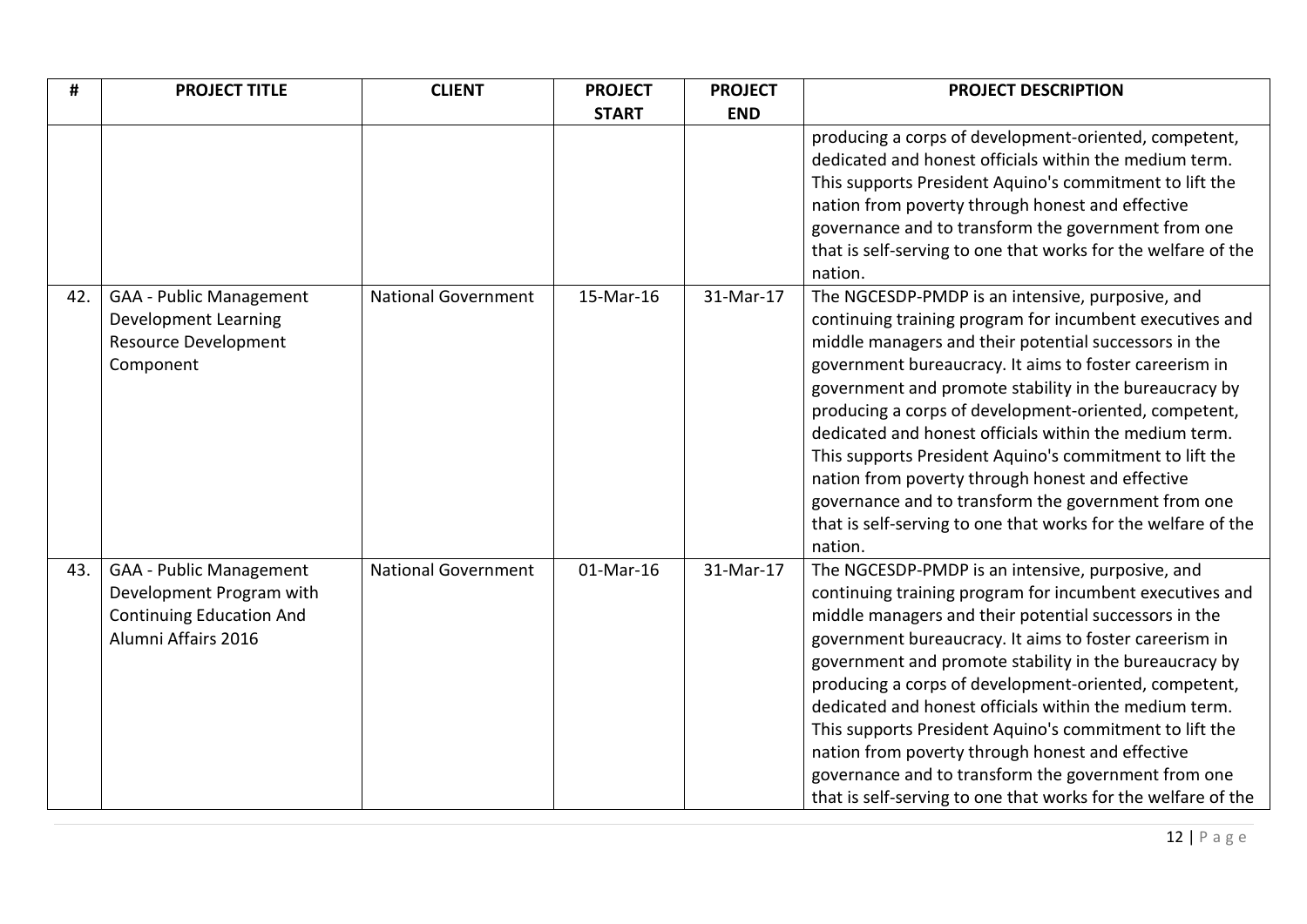| #   | <b>PROJECT TITLE</b>               | <b>CLIENT</b>              | <b>PROJECT</b> | <b>PROJECT</b> | <b>PROJECT DESCRIPTION</b>                                    |
|-----|------------------------------------|----------------------------|----------------|----------------|---------------------------------------------------------------|
|     |                                    |                            | <b>START</b>   | <b>END</b>     |                                                               |
|     |                                    |                            |                |                | nation.                                                       |
| 44. | <b>PMDP Middle Managers Class</b>  | <b>National Government</b> | $01$ -May-16   | 31-May-17      | The Executive Department designated DAP as the                |
|     | Batch 12 Re-Entry Project          |                            |                |                | implementing agency of the PMDP. After all, DAP is the        |
|     |                                    |                            |                |                | original creator of the CESDP. It has the institutional       |
|     |                                    |                            |                |                | experience of running this program. Moreover, it has the      |
|     |                                    |                            |                |                | requisite facilities to maximize the value of a residential   |
|     |                                    |                            |                |                | program. More to the point, DAPs mandate requires it to       |
|     |                                    |                            |                |                | play this role for the national government. Presidential      |
|     |                                    |                            |                |                | Decree No. 1 dated September 24, 1972 and Presidential        |
|     |                                    |                            |                |                | Decree No. 336 dated November 14, 1973 state that the         |
|     |                                    |                            |                |                | Development Academy of the Philippines shall (i) prepare a    |
|     |                                    |                            |                |                | career executive service program appropriate and              |
|     |                                    |                            |                |                | necessary for the organization and operation of the Career    |
|     |                                    |                            |                |                | Executive Service and (ii) in consultation with the Career    |
|     |                                    |                            |                |                | Executive Service Board, initiate and continue to             |
|     |                                    |                            |                |                | implement the aforesaid program.                              |
| 45. | <b>GAA - Public Management</b>     | <b>National Government</b> | 02-Jun-16      | 30-Jun-17      | The NGCESDP-PMDP is an intensive, purposive, and              |
|     | Development Program -              |                            |                |                | continuing training program for incumbent executives and      |
|     | Program Management 2016            |                            |                |                | middle managers and their potential successors in the         |
|     |                                    |                            |                |                | government bureaucracy. It aims to foster careerism in        |
|     |                                    |                            |                |                | government and promote stability in the bureaucracy by        |
|     |                                    |                            |                |                | producing a corps of development-oriented, competent,         |
|     |                                    |                            |                |                | dedicated and honest officials within the medium term.        |
|     |                                    |                            |                |                | This supports President Aquino's commitment to lift the       |
|     |                                    |                            |                |                | nation from poverty through honest and effective              |
|     |                                    |                            |                |                | governance and to transform the government from one           |
|     |                                    |                            |                |                | that is self-serving to one that works for the welfare of the |
| 46. |                                    |                            | 01-Mar-16      |                | nation. PMDP hopes to achieve the following:                  |
|     | <b>GAA - Middle Managers Class</b> | <b>National Government</b> |                | 31-Mar-17      | The Re-entry Project is a separate module of the PMDP. It     |
|     | Batch 11 - Re-Entry Project        |                            |                |                | is an integrating activity where the PMDP scholar draws       |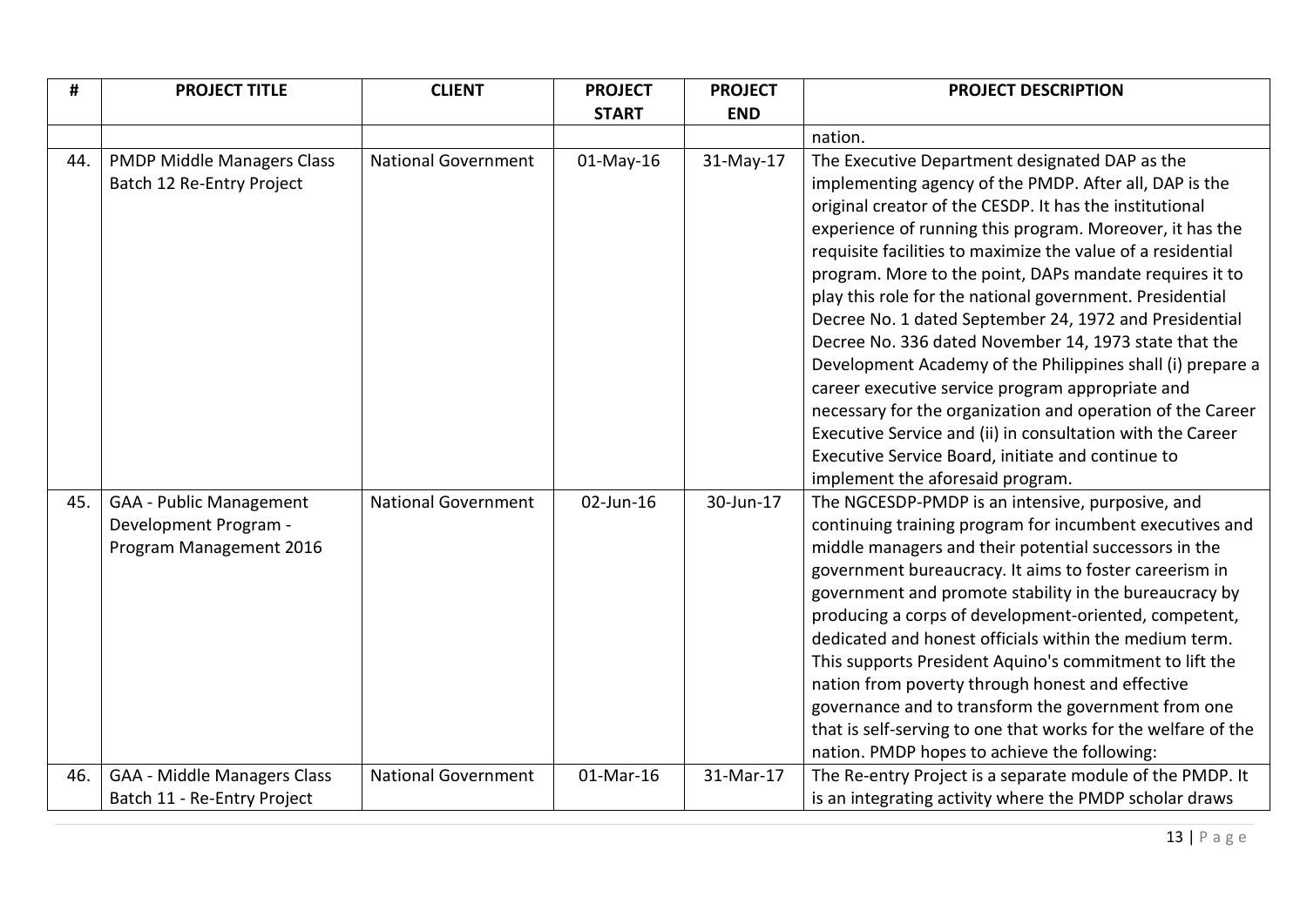| #   | <b>PROJECT TITLE</b>                                        | <b>CLIENT</b>                          | <b>PROJECT</b> | <b>PROJECT</b> | <b>PROJECT DESCRIPTION</b>                                                                                                                                                                                                                                                                                                                                                                                                                                                                                                                                                                                                                                                                                                                                                                                                                                                                                                                                                                                                                                                     |
|-----|-------------------------------------------------------------|----------------------------------------|----------------|----------------|--------------------------------------------------------------------------------------------------------------------------------------------------------------------------------------------------------------------------------------------------------------------------------------------------------------------------------------------------------------------------------------------------------------------------------------------------------------------------------------------------------------------------------------------------------------------------------------------------------------------------------------------------------------------------------------------------------------------------------------------------------------------------------------------------------------------------------------------------------------------------------------------------------------------------------------------------------------------------------------------------------------------------------------------------------------------------------|
|     |                                                             |                                        | <b>START</b>   | <b>END</b>     |                                                                                                                                                                                                                                                                                                                                                                                                                                                                                                                                                                                                                                                                                                                                                                                                                                                                                                                                                                                                                                                                                |
|     |                                                             |                                        |                |                | from his/her significant experiences and his/her learning in<br>the various courses and activities of the curriculum of the<br>PMDP to address agency- or customer -specific concerns<br>and opportunities. Through this activity, each scholar<br>creates a space that enables him/her to demonstrate the<br>extent to which he/she has internalized the concepts<br>discussed in the program, mastered the skills developed<br>and applies these as competencies appropriate and useful<br>to the context of his/her workplace. The ReP gives the<br>scholar the chance to formulate his/her strategies focused<br>towards the achievement of pre-identified goals and<br>objectives; to organize and to manage his/her project team<br>either within his/her unit, inter-unit or inter-agency; to<br>create and to implement a work plan that will deliver the<br>desired results/outputs; to obtain the resources needed<br>for implementation within the period set by the program<br>and to evaluate this experience in light of his/her being a<br>development manager. |
| 47. | <b>PMDP Middle Managers Class</b><br>Batch 13 Residential   | Department of Budget<br>and Management | 08-Aug-16      | 31-Mar-17      | The goal of PMDP is to foster careerism in government by<br>producing a corps of development-oriented, competent,<br>dedicated and honest government executives within the<br>medium term.                                                                                                                                                                                                                                                                                                                                                                                                                                                                                                                                                                                                                                                                                                                                                                                                                                                                                     |
| 48. | PMDP - Middle Managers Class<br>Batch 13 - Re-entry Project | <b>National Government</b>             | 08-Oct-16      | 31-Dec-17      | The Re-entry Project is a separate module of the PMDP. It<br>is an integrating activity where the PMDP scholar draws<br>from his/her significant experiences and his/her learning in<br>the various courses and activities of the curriculum of the<br>PMDP to address agency- or customer -specific concerns<br>and opportunities. Through this activity, each scholar<br>creates a space that enables him/her to demonstrate the<br>extent to which he/she has internalized the concepts                                                                                                                                                                                                                                                                                                                                                                                                                                                                                                                                                                                     |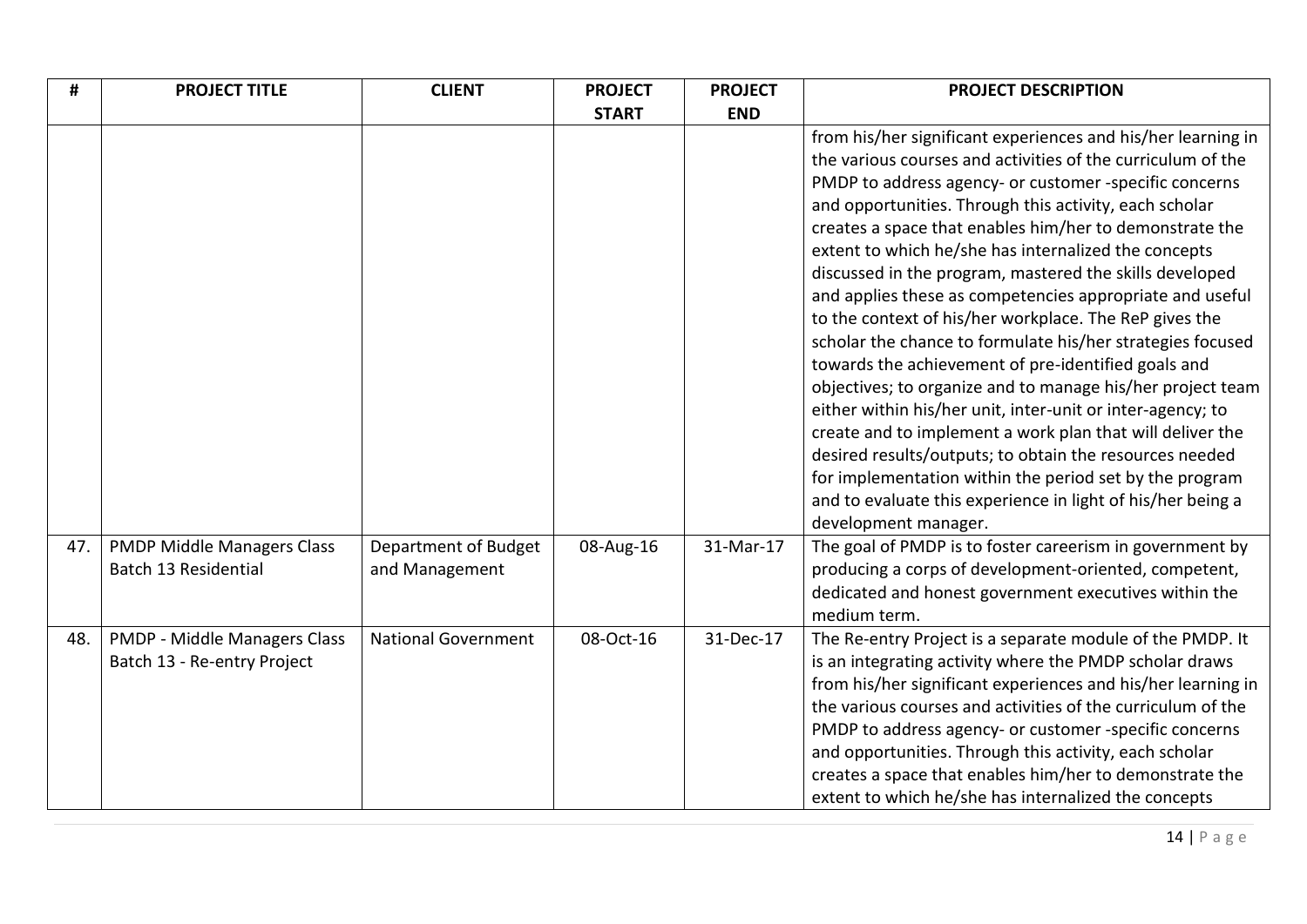| #   | <b>PROJECT TITLE</b>               | <b>CLIENT</b>              | <b>PROJECT</b> | <b>PROJECT</b> | <b>PROJECT DESCRIPTION</b>                                  |
|-----|------------------------------------|----------------------------|----------------|----------------|-------------------------------------------------------------|
|     |                                    |                            | <b>START</b>   | <b>END</b>     |                                                             |
|     |                                    |                            |                |                | discussed in the program, mastered the skills developed     |
|     |                                    |                            |                |                | and applies these as competencies appropriate and useful    |
|     |                                    |                            |                |                | to the context of his/her workplace. The ReP gives the      |
|     |                                    |                            |                |                | scholar the chance to formulate his/her strategies focused  |
|     |                                    |                            |                |                | towards the achievement of pre-identified goals and         |
|     |                                    |                            |                |                | objectives; to organize and to manage his/her project team  |
|     |                                    |                            |                |                | either within his/her unit, inter-unit or inter-agency; to  |
|     |                                    |                            |                |                | create and to implement a work plan that will deliver the   |
|     |                                    |                            |                |                | desired results/outputs; to obtain the resources needed     |
|     |                                    |                            |                |                | for implementation within the period set by the program     |
|     |                                    |                            |                |                | and to evaluate this experience in light of his/her being a |
|     |                                    |                            |                |                | development manager.                                        |
| 49. | <b>Recruitment and Admissions</b>  | <b>National Government</b> | $01$ -Jan-17   | 31-Dec-17      | The Recruitment and Admissions is tasked to administer      |
|     | 2017                               |                            |                |                | the screening of PMDP nominations and to make               |
|     |                                    |                            |                |                | recommendations for acceptance based on screening           |
|     |                                    |                            |                |                | results.                                                    |
| 50. | PMDP Monitoring and                | <b>National Government</b> | 03-Feb-17      | 31-Mar-18      | Information requirements of various stakeholders on         |
|     | Evaluation 2017                    |                            |                |                | Program implementation and impact should be regularly       |
|     |                                    |                            |                |                | provided so as to aid in enhancing the Program to better    |
|     |                                    |                            |                |                | serve our clients, thus, the adoption of a framework for    |
|     |                                    |                            |                |                | monitoring and evaluation for the PMDP.                     |
| 51. | Middle Managers Class Batch        | <b>National Government</b> | 01-Feb-17      | 31-Dec-17      | This Project covers the Residential Training Phase which    |
|     | 14 - Residential Training          |                            |                |                | consists of a 5 months in-house training at the DAP         |
|     |                                    |                            |                |                | Conference Center in Tagaytay City and a 10 day             |
|     |                                    |                            |                |                | community immersion in a selected rural community.          |
| 52. | <b>PMDP Curriculum Enhancement</b> | <b>National Government</b> | 16-Mar-17      | 15-Mar-18      | The Curriculum Enhancement Component is responsible         |
|     | Component (2017-2018)              |                            |                |                | for data gathering and research on the improvement of       |
|     |                                    |                            |                |                | course content and design. The component is also            |
|     |                                    |                            |                |                | responsible for the program's technical writing and         |
|     |                                    |                            |                |                | research related activities.                                |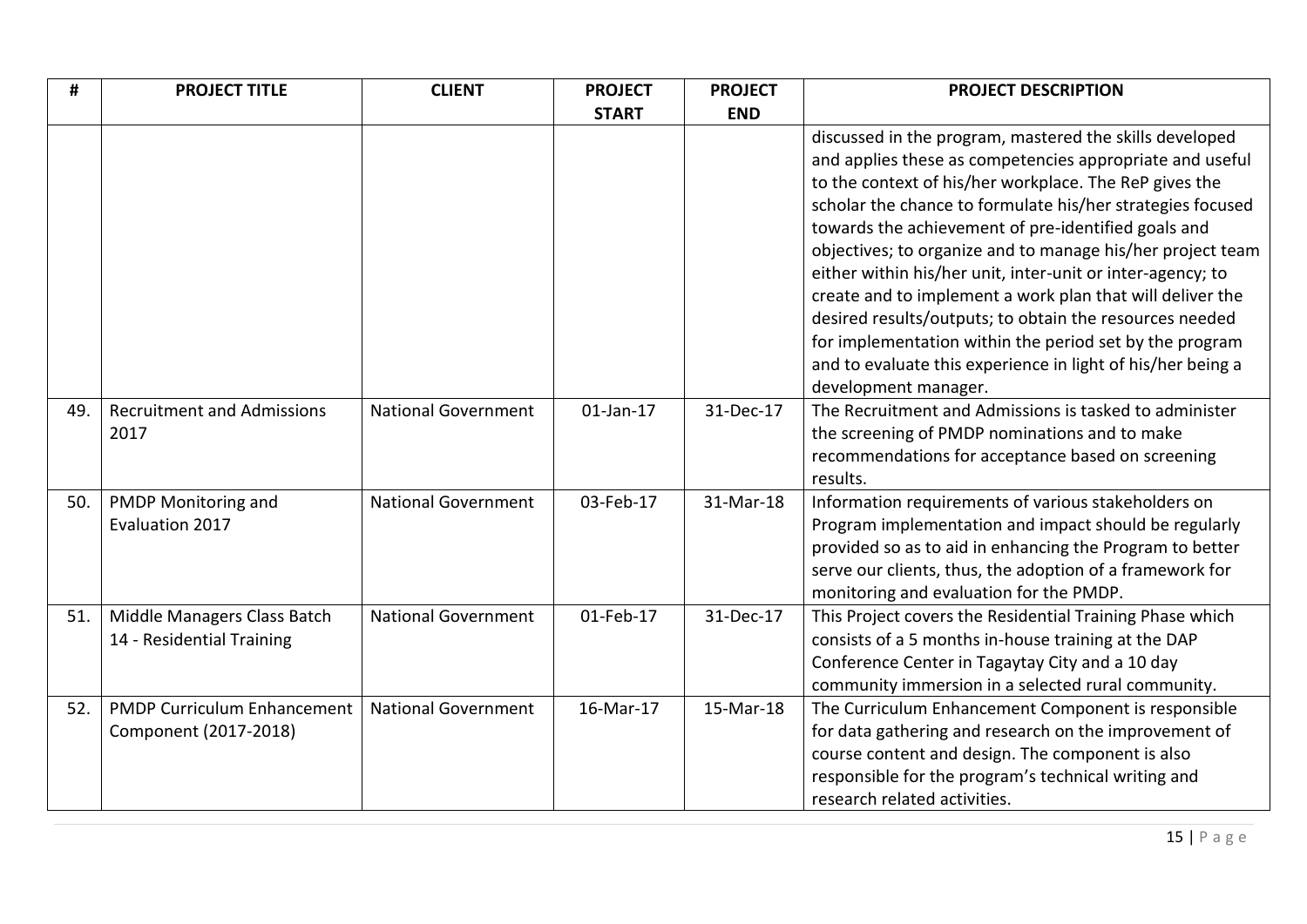| #   | <b>PROJECT TITLE</b>                                                      | <b>CLIENT</b>              | <b>PROJECT</b> | <b>PROJECT</b> | <b>PROJECT DESCRIPTION</b>                                                                                                                                                                                                                                                                                                                                                                                                                                                                                                                                                                                                                                                                                                                                                                                                                                                                                                                                                                                                                                                                                                                                                     |
|-----|---------------------------------------------------------------------------|----------------------------|----------------|----------------|--------------------------------------------------------------------------------------------------------------------------------------------------------------------------------------------------------------------------------------------------------------------------------------------------------------------------------------------------------------------------------------------------------------------------------------------------------------------------------------------------------------------------------------------------------------------------------------------------------------------------------------------------------------------------------------------------------------------------------------------------------------------------------------------------------------------------------------------------------------------------------------------------------------------------------------------------------------------------------------------------------------------------------------------------------------------------------------------------------------------------------------------------------------------------------|
|     |                                                                           |                            | <b>START</b>   | <b>END</b>     |                                                                                                                                                                                                                                                                                                                                                                                                                                                                                                                                                                                                                                                                                                                                                                                                                                                                                                                                                                                                                                                                                                                                                                                |
| 53. | <b>PMDP Learning Resource</b><br>Development Component<br>$(2017 - 2018)$ | <b>National Government</b> | 16-Mar-17      | 31-Dec-17      | The Learning Resource Development Component is in<br>charge of learning materials, references and relevant<br>scholar outputs that are added to the DAP Library and<br>PMDP Learning Resource Center. It also facilitates<br>acquisition of both online and print materials and<br>references.                                                                                                                                                                                                                                                                                                                                                                                                                                                                                                                                                                                                                                                                                                                                                                                                                                                                                 |
| 54. | Promotions and Advocacy 2017                                              | <b>National Government</b> | 01-Apr-17      | 30-Jun-18      | The Promotions and Advocacy Group is on the components<br>of the Public Management Development Program (PMDP).<br>It is created mainly to lead in promoting PMDP and<br>pursuing advocacies anchored on the Program's mission,<br>vision and objectives.                                                                                                                                                                                                                                                                                                                                                                                                                                                                                                                                                                                                                                                                                                                                                                                                                                                                                                                       |
| 55. | Middle Managers Class Batch<br>14 - Re Entry Project                      | <b>National Government</b> | 01-Mar-17      | 31-Mar-18      | The Re-entry Project is a separate module of the PMDP. It<br>is an integrating activity where the PMDP scholar draws<br>from his/her significant experiences and his/her learning in<br>the various courses and activities of the curriculum of the<br>PMDP to address agency- or customer -specific concerns<br>and opportunities. Through this activity, each scholar<br>creates a space that enables him/her to demonstrate the<br>extent to which he/she has internalized the concepts<br>discussed in the program, mastered the skills developed<br>and applies these as competencies appropriate and useful<br>to the context of his/her workplace. The ReP gives the<br>scholar the chance to formulate his/her strategies focused<br>towards the achievement of pre-identified goals and<br>objectives; to organize and to manage his/her project team<br>either within his/her unit, inter-unit or inter-agency; to<br>create and to implement a work plan that will deliver the<br>desired results/outputs; to obtain the resources needed<br>for implementation within the period set by the program<br>and to evaluate this experience in light of his/her being a |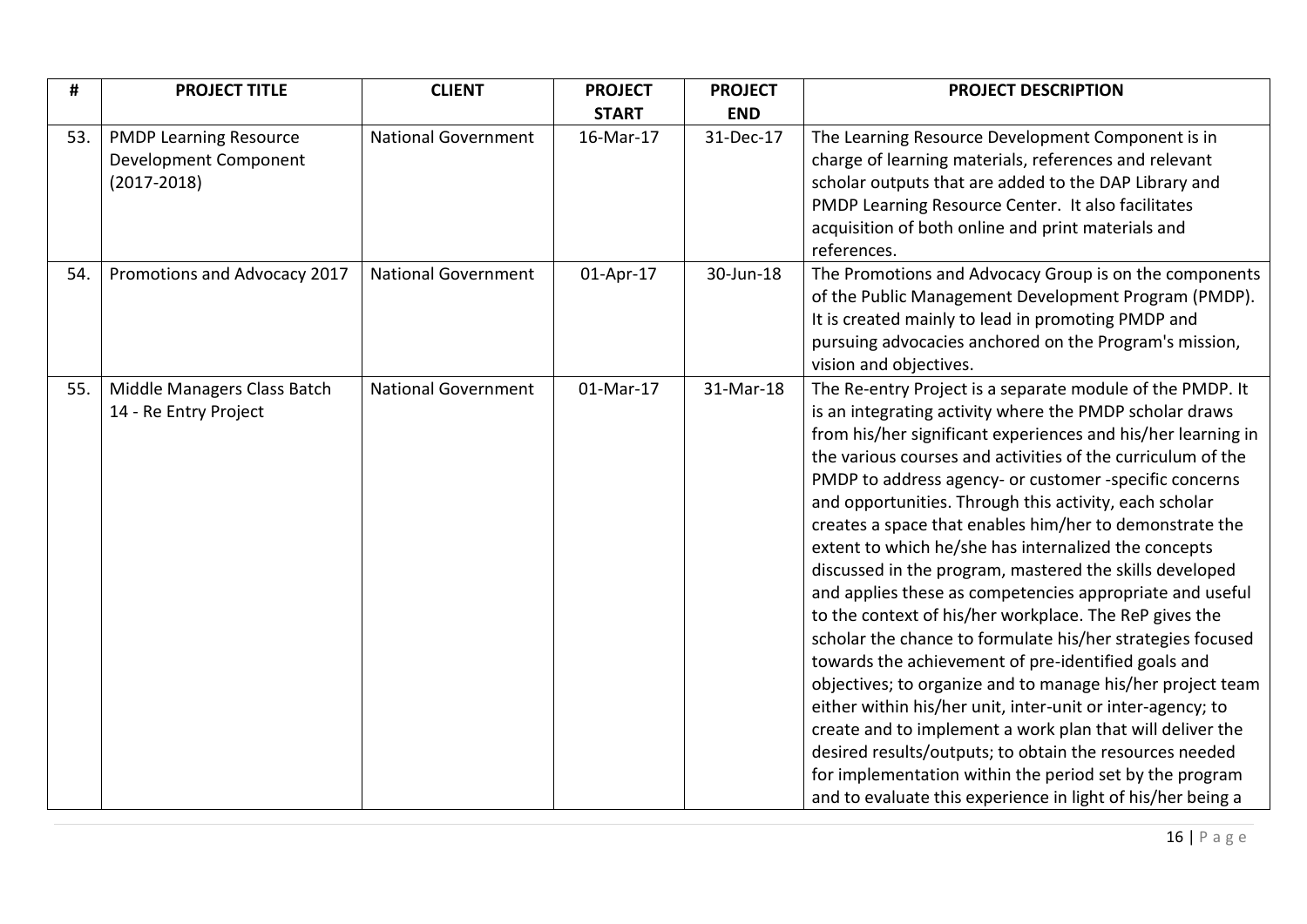| #   | <b>PROJECT TITLE</b>              | <b>CLIENT</b>              | <b>PROJECT</b> | <b>PROJECT</b> | <b>PROJECT DESCRIPTION</b>                                   |
|-----|-----------------------------------|----------------------------|----------------|----------------|--------------------------------------------------------------|
|     |                                   |                            | <b>START</b>   | <b>END</b>     |                                                              |
|     |                                   |                            |                |                | development manager.                                         |
| 56. | Office of the Managing Director   | <b>National Government</b> | 01-Jun-17      | 30-Jul-18      | The NGCESDP-PMDP is an intensive, purposive, and             |
|     | - Program Management              |                            |                |                | continuing training program for incumbent executives and     |
|     |                                   |                            |                |                | middle managers and their potential successors in the        |
|     |                                   |                            |                |                | government bureaucracy. It aims to foster careerism in       |
|     |                                   |                            |                |                | government and promote stability in the bureaucracy by       |
|     |                                   |                            |                |                | producing a corps of development-oriented, competent,        |
|     |                                   |                            |                |                | dedicated and honest officials within the medium term.       |
| 57. | <b>PMDP Middle Managers Class</b> | <b>National Government</b> | 01-Jun-17      | 31-Mar-18      | The NGCESDP-PMDP is an intensive, purposive, and             |
|     | Batch 15 - Residential            |                            |                |                | continuing training program for incumbent executives and     |
|     |                                   |                            |                |                | middle managers and their potential successors in the        |
|     |                                   |                            |                |                | government bureaucracy. It aims to foster careerism in       |
|     |                                   |                            |                |                | government and promote stability in the bureaucracy by       |
|     |                                   |                            |                |                | producing a corps of development-oriented, competent,        |
|     |                                   |                            |                |                | dedicated and honest officials within the medium term.       |
| 58. | <b>PMDP Records Management</b>    | <b>National Government</b> | 01-Jun-17      | 31-Mar-18      | The PMDP implements an intensive, long-running,              |
|     |                                   |                            |                |                | residential training for Senior Executives and Middle        |
|     |                                   |                            |                |                | Managers of government. This same Program likewise           |
|     |                                   |                            |                |                | confers a Diploma in Development Management and              |
|     |                                   |                            |                |                | Master in Development Management. To manage all the          |
|     |                                   |                            |                |                | scholar's pertinent records and keep track of their          |
|     |                                   |                            |                |                | academic status from admission to graduation, a Records      |
|     |                                   |                            |                |                | Administration/Management component of the PMDP is           |
|     |                                   |                            |                |                | put in place.                                                |
| 59. | <b>PMDP Middle Managers Class</b> | <b>National Government</b> | 01-Aug-17      | 30-Oct-18      | The Re-entry Project is a separate module of the PMDP. It    |
|     | Batch 15 - Re-Entry Project       |                            |                |                | is an integrating activity where the PMDP scholar draws      |
|     |                                   |                            |                |                | from his/her significant experiences and his/her learning in |
|     |                                   |                            |                |                | the various courses and activities of the curriculum of the  |
|     |                                   |                            |                |                | PMDP to address agency- or customer -specific concerns       |
|     |                                   |                            |                |                | and opportunities. Through this activity, each scholar       |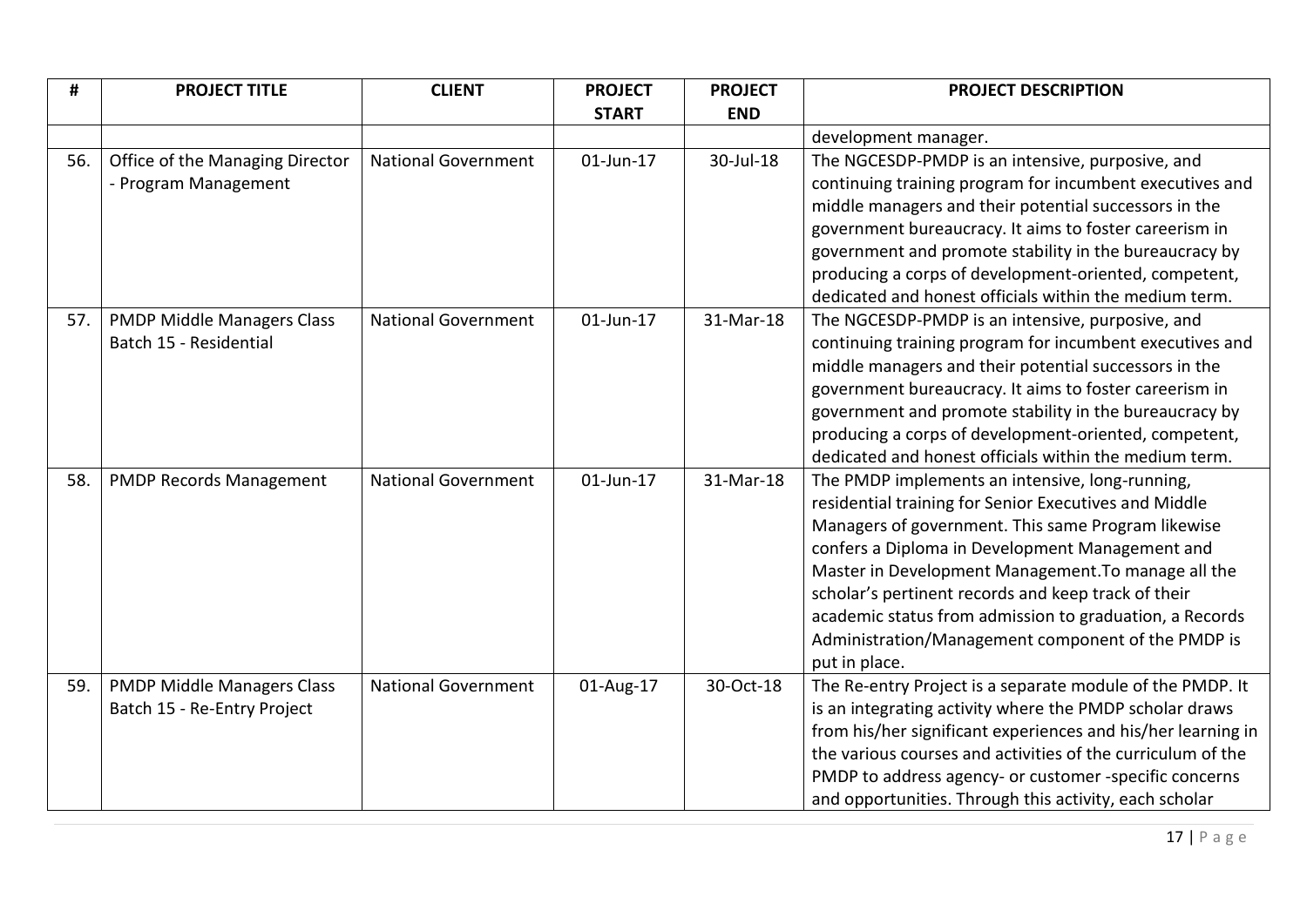| #   | <b>PROJECT TITLE</b>                                                 | <b>CLIENT</b>              | <b>PROJECT</b> | <b>PROJECT</b> | <b>PROJECT DESCRIPTION</b>                                                                                                                                                                                                                                                                                                                                                                                                                                                                                                                                                                                                                                                                                                                                                                          |
|-----|----------------------------------------------------------------------|----------------------------|----------------|----------------|-----------------------------------------------------------------------------------------------------------------------------------------------------------------------------------------------------------------------------------------------------------------------------------------------------------------------------------------------------------------------------------------------------------------------------------------------------------------------------------------------------------------------------------------------------------------------------------------------------------------------------------------------------------------------------------------------------------------------------------------------------------------------------------------------------|
|     |                                                                      |                            | <b>START</b>   | <b>END</b>     |                                                                                                                                                                                                                                                                                                                                                                                                                                                                                                                                                                                                                                                                                                                                                                                                     |
|     |                                                                      |                            |                |                | creates a space that enables him/her to demonstrate the<br>extent to which he/she has internalized the concepts<br>discussed in the program, mastered the skills developed<br>and applies these as competencies appropriate and useful<br>to the context of his/her workplace. The ReP gives the<br>scholar the chance to formulate his/her strategies focused<br>towards the achievement of pre-identified goals and<br>objectives: to organize and to manage his/her project team<br>either within his/her unit, inter-unit or inter-agency; to<br>create and to implement a work plan that will deliver the<br>desired results/outputs; to obtain the resources needed<br>for implementation within the period set by the program<br>and to evaluate this experience in light of his/her being a |
| 60. | Senior Executives Class Batch 6                                      | <b>National Government</b> | 01-Sep-17      | 31-May-18      | development manager.<br>The PMDP implements an intensive, long-running,<br>residential training for Senior Executives and Middle<br>Managers of government. This same Program likewise<br>confers a Diploma in Development Management and<br>Master in Development Management. To manage all the<br>scholar's pertinent records and keep track of their<br>academic status from admission to graduation, a Records<br>Administration/Management component of the PMDP is<br>put in place.                                                                                                                                                                                                                                                                                                           |
| 61. | <b>PMDP Middle Managers Class</b><br>Batch 16 - Residential Training | <b>National Government</b> | 03-Nov-17      | 30-Jun-18      | The Curriculum for the MMC has two phases: The<br>Residential Training Phase and the Re-Entry Project<br>Implementation phase. This Project covers the Residential<br>Training Phase which consists of a 5-month in-house<br>training at the DAP Conference Center in Tagaytay City and<br>a 10 day community immersion in a selected rural<br>community.                                                                                                                                                                                                                                                                                                                                                                                                                                           |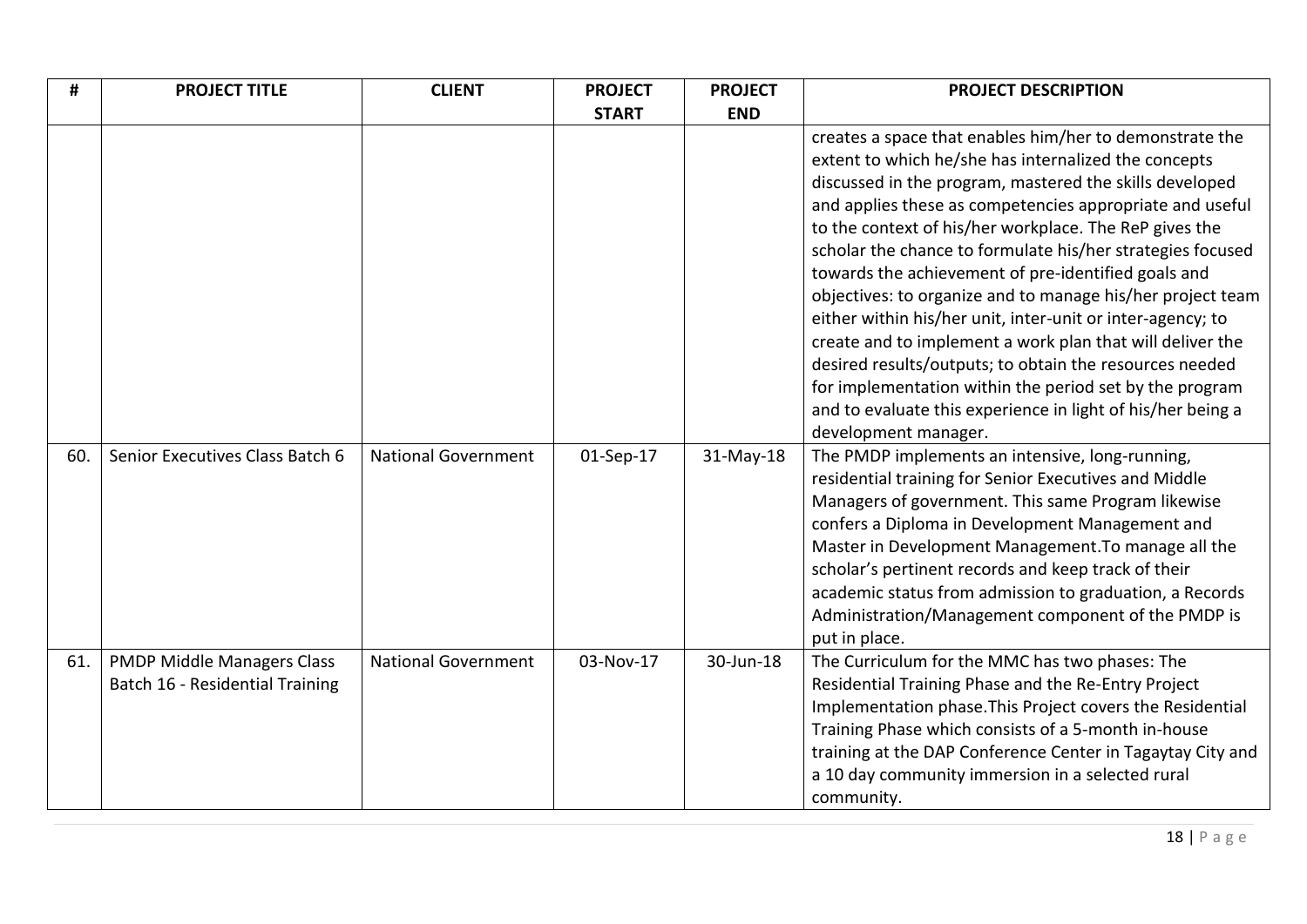| #   | <b>PROJECT TITLE</b>                                                                     | <b>CLIENT</b>                                                | <b>PROJECT</b> | <b>PROJECT</b> | <b>PROJECT DESCRIPTION</b>                                                                                                                                                                                                                                                                                                                                                                                                                                                                                                                                                                                                                                                         |
|-----|------------------------------------------------------------------------------------------|--------------------------------------------------------------|----------------|----------------|------------------------------------------------------------------------------------------------------------------------------------------------------------------------------------------------------------------------------------------------------------------------------------------------------------------------------------------------------------------------------------------------------------------------------------------------------------------------------------------------------------------------------------------------------------------------------------------------------------------------------------------------------------------------------------|
|     |                                                                                          |                                                              | <b>START</b>   | <b>END</b>     |                                                                                                                                                                                                                                                                                                                                                                                                                                                                                                                                                                                                                                                                                    |
| 62. | Development of Specialized<br><b>Training Courses for</b><br><b>Government Officials</b> | Development<br>Academy of the<br>Philippines                 | $01$ -Jul-16   | 31-Jul-17      | This program will cater to government officials occupying<br>Career Executive Service Officer (CESO) positions. Even as a<br>bigger number of students is envisioned to be<br>accommodated in the residential and long duration PMDP,<br>there is still a need to urgently address the most common<br>of improvement in the many government managers that<br>are currently performing their roles. These short courses<br>will upgrade essential skills of government officials in the<br>areas of planning, mentoring, project/program<br>implementation monitoring and evaluation, change<br>management, political dynamics, network-building and<br>citizen-centric governance. |
| 63. | <b>Expansion of DAP Tagaytay</b><br><b>Conference Center</b>                             | <b>National Government</b>                                   | 01-May-16      | 31-Mar-17      | The program is the expansion of its training and<br>conference facilities for the purpose of strengthening DAP<br>to further expand the coverage of its mandate to<br>capacitate the bureaucracy through training and education<br>programs.                                                                                                                                                                                                                                                                                                                                                                                                                                       |
| 64. | <b>DENR Course on</b><br>Communication for<br>Development                                | Department of<br>Environment and<br><b>Natural Resources</b> | 01-May-17      | 30-Jun-17      | The project is a collaboration between DAP and the DENR.<br>The latter intends to strengthen their human resource thus<br>they tapped the former to conduct a 5 - day<br>Communications for Development training program to<br>develop the DENR regional public affairs officers into<br>officers who shall: 1.) Comprehensively understand the<br>concepts, principles and requirements of Communication<br>for Development. 2.) Organize and apply the<br>Communication for Development tools and techniques in a<br>more effective and efficient manner.                                                                                                                        |
| 65. | Intensified Abot Alam Program<br>(IAAP)                                                  | Department of<br>Education                                   | 01-Feb-17      | 30-Sep-18      | This is in line with the priorities of the DepEd under the<br>Alternative Learning Systems (ALS) for children, youth or<br>adults that are out-of-school or have not been able to                                                                                                                                                                                                                                                                                                                                                                                                                                                                                                  |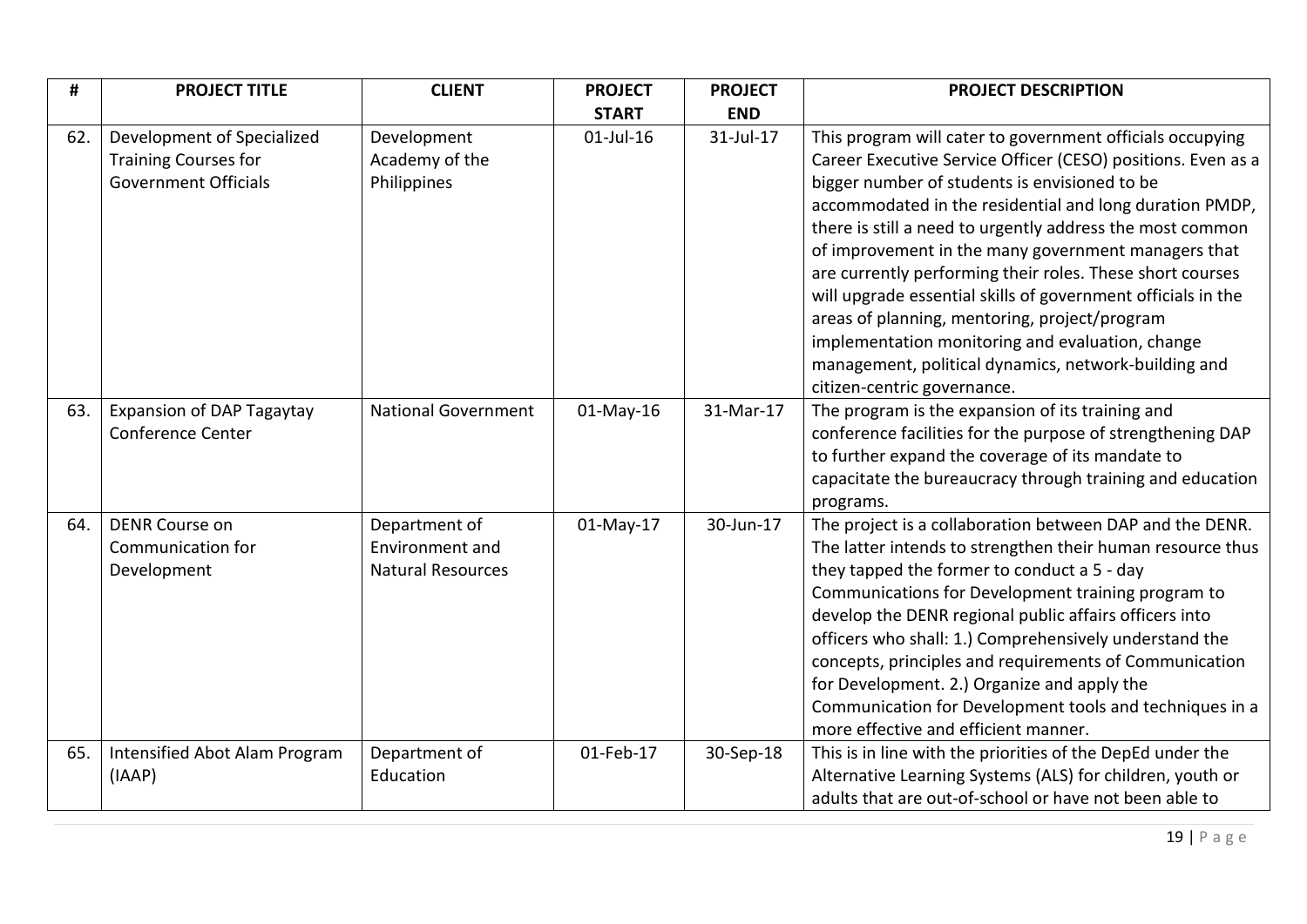| #   | <b>PROJECT TITLE</b>                | <b>CLIENT</b>   | <b>PROJECT</b> | <b>PROJECT</b> | <b>PROJECT DESCRIPTION</b>                                    |
|-----|-------------------------------------|-----------------|----------------|----------------|---------------------------------------------------------------|
|     |                                     |                 | <b>START</b>   | <b>END</b>     |                                                               |
|     |                                     |                 |                |                | complete basic education. The Abot Alam Program is one        |
|     |                                     |                 |                |                | among several components of the Alternative Learning          |
|     |                                     |                 |                |                | System Program being implemented by the DepEd.                |
| 66. | <b>Climate Finance MRV Capacity</b> | Department of   | $01$ -Jan-17   | 31-Dec-19      | The project is focused on activities related to environment,  |
|     |                                     | Finance         |                |                | climate change and disaster risk reduction and                |
|     |                                     |                 |                |                | management particularly on the tracking, monitoring, and      |
|     |                                     |                 |                |                | verification and reporting of official flows supporting these |
|     |                                     |                 |                |                | sectors.                                                      |
| 67. | Post-Compact Monitoring and         | Department of   | $01$ -Jan-17   | 31-Mar-21      | The Compact 1, implemented by the DOF through the             |
|     | Evaluation                          | Finance         |                |                | Millennium Challenge Account-Philippines (MCA-P) from         |
|     |                                     |                 |                |                | September 23, 2010 to September 2016, aimed to reduce         |
|     |                                     |                 |                |                | poverty by economic growth through the implementation         |
|     |                                     |                 |                |                | of the three (3) major projects: a) Secondary National        |
|     |                                     |                 |                |                | Roads Development Project, b) Kapit-Bisig Laban sa            |
|     |                                     |                 |                |                | Kahirapan " Comprehensive Integrated Delivery of Social       |
|     |                                     |                 |                |                | Service, and c) Revenue Administration Reform Project;        |
|     |                                     |                 |                |                | After the closure of MCA-P on September 22, 2016, and         |
|     |                                     |                 |                |                | implementation of the Compact projects has ended, the         |
|     |                                     |                 |                |                | GPH, through DOF, still needs to track if the expected        |
|     |                                     |                 |                |                | results and impact have already materialized pursuant to      |
|     |                                     |                 |                |                | the Compact Agreement dated September 23, 2010.               |
| 68. | <b>DICT-Institutional</b>           | Department of   | 01-Oct-16      | 30-Jun-17      | The Department of Information and Communications              |
|     | <b>Strengthening Program</b>        | Information and |                |                | Technology (DICT) was created through Republic Act            |
|     |                                     | Communications  |                |                | 10844. It is mandated to be the executive government          |
|     |                                     | Technology      |                |                | agency to provide necessary policies, plan, programs and      |
|     |                                     |                 |                |                | coordinating and implementing mechanisms to promote           |
|     |                                     |                 |                |                | the Philippine ICT agenda. Its major functions and powers     |
|     |                                     |                 |                |                | include policy and planning, improved public access,          |
|     |                                     |                 |                |                | resource sharing and capability building, consumer            |
|     |                                     |                 |                |                | protection and industry development, countryside              |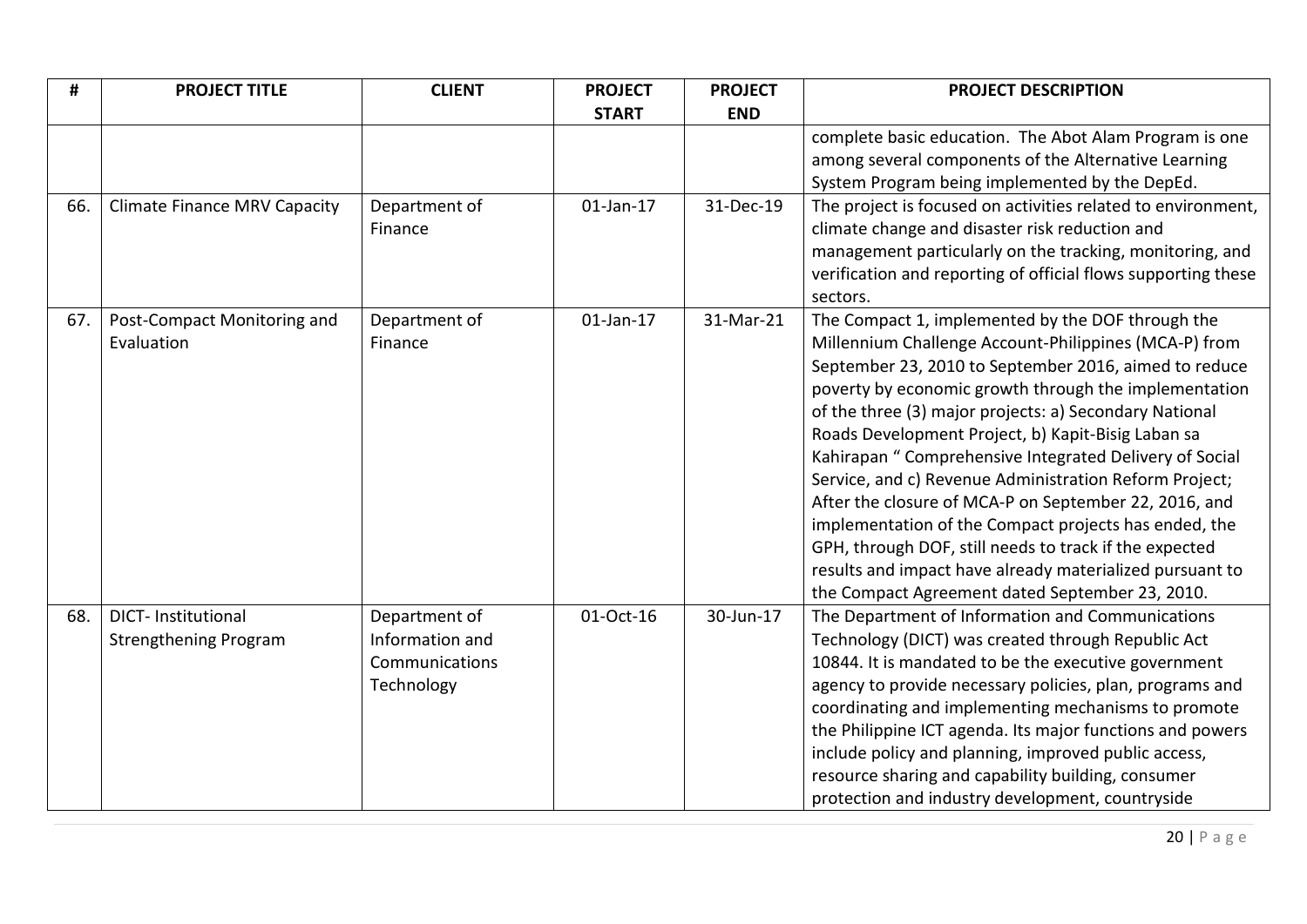| #   | <b>PROJECT TITLE</b>                   | <b>CLIENT</b>                 | <b>PROJECT</b> | <b>PROJECT</b> | <b>PROJECT DESCRIPTION</b>                                                                                   |
|-----|----------------------------------------|-------------------------------|----------------|----------------|--------------------------------------------------------------------------------------------------------------|
|     |                                        |                               | <b>START</b>   | <b>END</b>     |                                                                                                              |
|     |                                        |                               |                |                | development, and cyber security and cybercrime.                                                              |
| 69. | Technical Assistance for the           | Maritime Industry             | 01-Sep-17      | 30-Jan-18      |                                                                                                              |
|     | <b>Test Construction and</b>           | Authority                     |                |                |                                                                                                              |
|     | Validation of the Maritime             |                               |                |                |                                                                                                              |
|     | <b>Industry Authority</b>              |                               |                |                |                                                                                                              |
| 70. | Provision of Facilitation,             | <b>CARDNO</b>                 | 16-Oct-17      | 31-Jan-18      | BEST commits to support the DepEd 10-Point Agenda by                                                         |
|     | Documentation and                      |                               |                |                | incorporating these in the Program's priority activities and                                                 |
|     | <b>Administrative Support services</b> |                               |                |                | delivery strategy which is anchored in realizing the End-of-                                                 |
|     | in the conduct of 2017                 |                               |                |                | Program Outcomes: Access, Quality, and Governance. The                                                       |
|     | <b>Education Summit (MF)</b>           |                               |                |                | 2017 Education Summit is a gathering of key                                                                  |
|     |                                        |                               |                |                | representatives of tri-focal education agencies, DepEd,                                                      |
|     |                                        |                               |                |                | Commission on Higher Education (CHED) and Philippine<br>Technical Education and Skills Development Authority |
|     |                                        |                               |                |                | (TESDA), and all other stakeholder and partner                                                               |
|     |                                        |                               |                |                | organizations. The Summit builds on the vision and agenda                                                    |
|     |                                        |                               |                |                | of these education agencies.                                                                                 |
| 71. | Technical Assistance for the           | <b>Philippine Competition</b> | 01-Aug-16      | 31-Mar-17      | The Academy aims to support the PCC through the:1.                                                           |
|     | Setting up of a Support Services       | Commission                    |                |                | Provision of the expertise required; and 2. Provision of                                                     |
|     | Mechanism for the                      |                               |                |                | supplies, meeting resources, travel resources, publication                                                   |
|     | Implementation of the National         |                               |                |                | resources, and communication resources.                                                                      |
|     | <b>Competition Policy</b>              |                               |                |                |                                                                                                              |
|     | Development Activities of the          |                               |                |                |                                                                                                              |
|     | <b>Philippine Competition</b>          |                               |                |                |                                                                                                              |
|     | Commission                             |                               |                |                |                                                                                                              |
| 72. | <b>Technical Assistance and</b>        | <b>Philippine Competition</b> | 01-Oct-16      | 31-Aug-17      | The Academy aims to support the PCC through the:1.                                                           |
|     | Strengthening of Institutional         | Commission                    |                |                | Provision of the initial facilities and equipment for the                                                    |
|     | Support Services for the               |                               |                |                | PCC;2. Provision of office space, parking space, supplies,                                                   |
|     | <b>Philippine Competition</b>          |                               |                |                | meeting resources, travel resources, publication resources,                                                  |
|     | Commission                             |                               |                |                | internet access, communication resources, and                                                                |
|     |                                        |                               |                |                | administrative support services for the PCC; and 3. Hiring of                                                |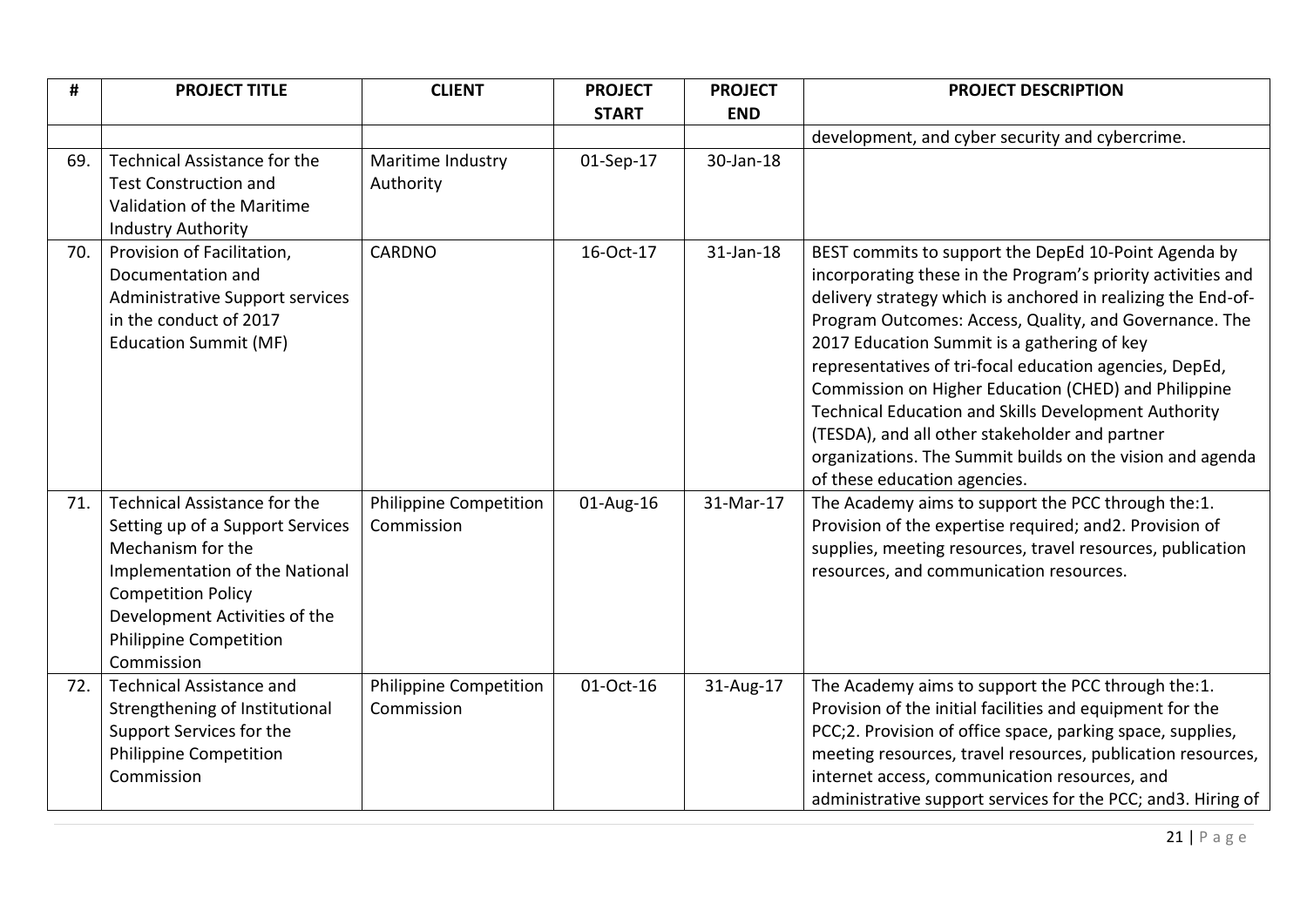| #   | <b>PROJECT TITLE</b>               | <b>CLIENT</b>                | <b>PROJECT</b> | <b>PROJECT</b> | <b>PROJECT DESCRIPTION</b>                                   |
|-----|------------------------------------|------------------------------|----------------|----------------|--------------------------------------------------------------|
|     |                                    |                              | <b>START</b>   | <b>END</b>     |                                                              |
|     |                                    |                              |                |                | temporary staff for the PCC.                                 |
| 73. | <b>Updating of the Tarlac</b>      | <b>Provincial Government</b> | 01-Feb-17      | 30-Nov-17      | The updating of the Provincial Development and Physical      |
|     | Provincial Development and         | of Tarlac                    |                |                | Framework Plan for the province of Tarlac aims to provide    |
|     | Physical Framework Plan            |                              |                |                | the provincial government the basis for identifying          |
|     | (PDPFP) and Competency-Based       |                              |                |                | programs, projects, and activities (PPAs) towards achieving  |
|     | <b>Training Needs Analysis for</b> |                              |                |                | the development objectives of the province. The PDPFP        |
|     | Tarlac                             |                              |                |                | identifies strategies and corresponding PPAs that serve as   |
|     |                                    |                              |                |                | primary inputs to provincial investment programming,         |
|     |                                    |                              |                |                | budgeting and implementation. The PDPFP is also aimed at     |
|     |                                    |                              |                |                | linking provincial development objectives with regional      |
|     |                                    |                              |                |                | and national policies and priorities. The guidelines for the |
|     |                                    |                              |                |                | crafting of the PDPFP were made by the National Economic     |
|     |                                    |                              |                |                | and Development Authority (NEDA), with technical             |
|     |                                    |                              |                |                | assistance from the Asian Development Bank (ADB).            |
| 74. | <b>Supply Chain Management:</b>    | <b>Public and Private</b>    | 27-Aug-17      | 01-Sep-17      | Supply Chain Management (SCM) is defined as "an              |
|     | Theory and Practice                |                              |                |                | integrating philosophy to manage the total flow of a         |
|     |                                    |                              |                |                | distribution channel from supplier to ultimate customer".    |
|     |                                    |                              |                |                | It is either related to the management process of the        |
|     |                                    |                              |                |                | economy or with the structural organization of business.     |
|     |                                    |                              |                |                | SCM greatly appeals in the areas of industrial engineering,  |
|     |                                    |                              |                |                | systems engineering, operations management, logistics,       |
|     |                                    |                              |                |                | procurement, information technology, and marketing. SCM      |
|     |                                    |                              |                |                | is basically the pattern of how goods, supplies, or services |
|     |                                    |                              |                |                | coming from their point of origin or purchase are            |
|     |                                    |                              |                |                | processed until it reaches its end point to be consumed or   |
|     |                                    |                              |                |                | delivered. The efficiency of the product and service         |
|     |                                    |                              |                |                | delivery of every institution is based on how robust the     |
|     |                                    |                              |                |                | knowledge and management of one's supply chain is.           |
| 75. | Provision of Expert Consultancy    | World Food                   | 03-Jan-17      | 30-May-17      | The project will document and assess the hazard-specific     |
|     | Services on the Assessment of      | Programme                    |                |                | mitigation technologies or activities adopted and            |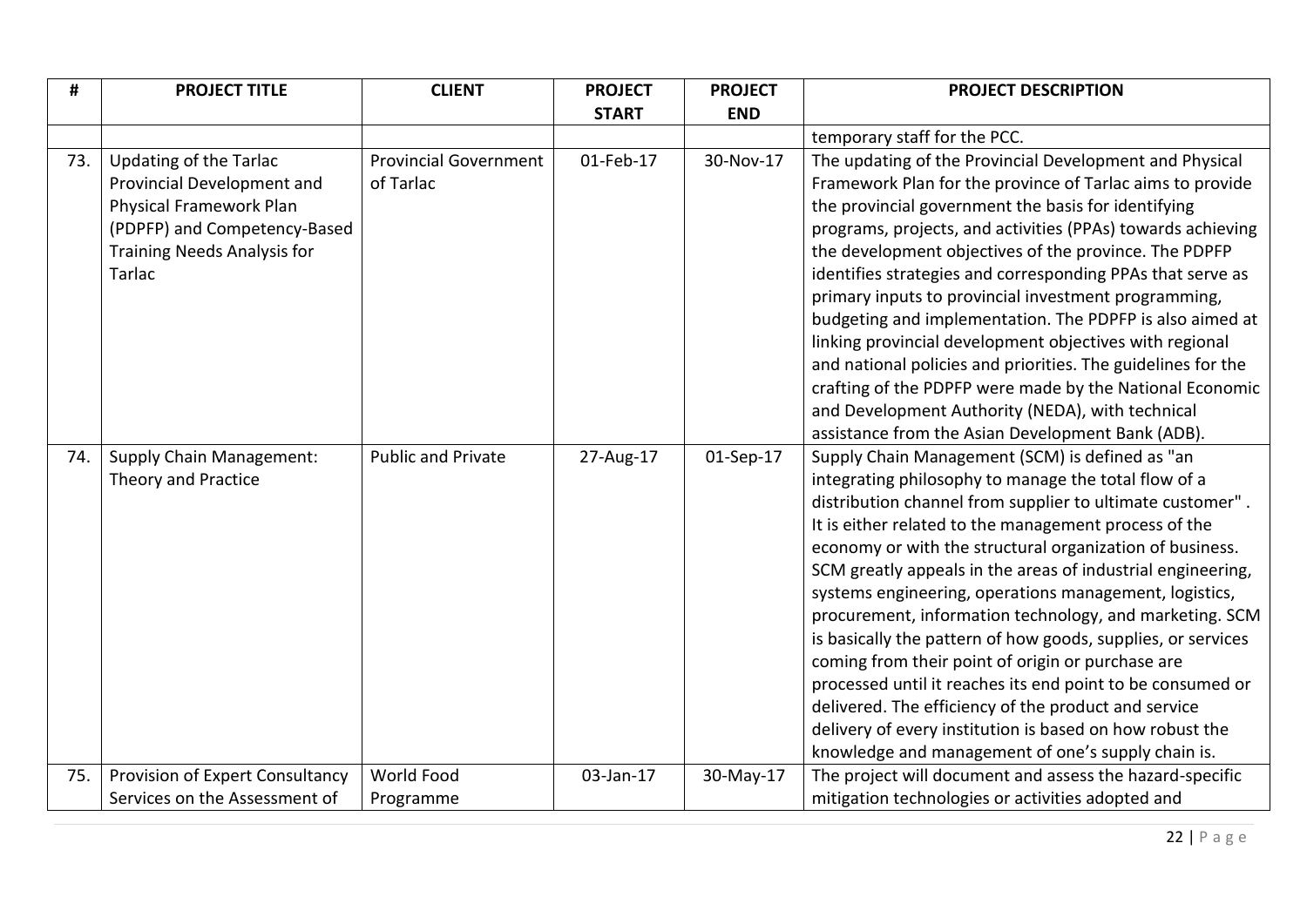| #   | <b>PROJECT TITLE</b>                 | <b>CLIENT</b> | <b>PROJECT</b> | <b>PROJECT</b> | <b>PROJECT DESCRIPTION</b>                                                                                         |
|-----|--------------------------------------|---------------|----------------|----------------|--------------------------------------------------------------------------------------------------------------------|
|     |                                      |               | <b>START</b>   | <b>END</b>     |                                                                                                                    |
|     | <b>Mitigation Projects Supported</b> |               |                |                | implemented in ten provinces nationwide, in terms of                                                               |
|     | by the Disaster Preparedness &       |               |                |                | effectiveness, cost benefits, appropriateness and                                                                  |
|     | Response and Climate Change          |               |                |                | relevance.                                                                                                         |
|     | <b>Adaptation (DPR/CCA)</b>          |               |                |                |                                                                                                                    |
|     | Programmes (Phases 1-4, 2011-        |               |                |                |                                                                                                                    |
|     | 2015)                                |               |                |                |                                                                                                                    |
| 76. | Consultancy Services on              | World Food    | 13-Feb-17      | 10-Mar-17      | Under a Long Term Agreement (LTA), DAP is tasked to                                                                |
|     | <b>Training Management: Incident</b> | Programme     |                |                | organize training events for 26 old and 12 partner LGUs of                                                         |
|     | Command System (ICS) for             |               |                |                | the WFP. DAP shall be organizing a total of 292 training                                                           |
|     | Barcelona, Sorsogon and              |               |                |                | events, involving 11 types of training. It shall find, book                                                        |
|     | Mountain Search and Rescue           |               |                |                | and pay for the venue, accommodation and meals,                                                                    |
|     | (MOSAR) for Cuenca, Batangas         |               |                |                | supplies; coordinate and secure engagement of resource                                                             |
|     |                                      |               |                |                | persons; do invitation, confirmation and ensure 80%                                                                |
|     |                                      |               |                |                | participation of LGUs; and submit documentation/training<br>report to WFP. Purchase Order (PO) shall be issued for |
|     |                                      |               |                |                | specific trainings                                                                                                 |
| 77. | Consultancy Services on              | World Food    | 31-Mar-17      | 30-Jun-17      | Under a Long Term Agreement (LTA), DAP is tasked to                                                                |
|     | Training Management:                 | Programme     |                |                | organize training events for 26 old and 12 partner LGUs of                                                         |
|     | Mountain Search and Rescue           |               |                |                | the WFP. DAP shall be organizing a total of 292 training                                                           |
|     | (MOSAR) for the Municipality of      |               |                |                | events, involving 11 types of training. It shall find, book                                                        |
|     | San Luis, Batangas and Water         |               |                |                | and pay for the venue, accommodation and meals,                                                                    |
|     | Search and Rescue (WASAR) for        |               |                |                | supplies; coordinate and secure engagement of resource                                                             |
|     | the Municipalities of Pamplona,      |               |                |                | persons; do invitation, confirmation and ensure 80%                                                                |
|     | Cagayan; Pakil, Laguna; Sta          |               |                |                | participation of LGUs; and submit documentation/training                                                           |
|     | Maria, Laguna; and New               |               |                |                | report to WFP. Purchase Order (PO) shall be issued for                                                             |
|     | Lucena, Iloilo                       |               |                |                | specific trainings                                                                                                 |
| 78. | <b>Consultancy Services on</b>       | World Food    | 04-Apr-17      | 26-May-17      | Under a Long Term Agreement (LTA), DAP is tasked to                                                                |
|     | Training Management:                 | Programme     |                |                | organize training events for 26 old and 12 partner LGUs of                                                         |
|     | Mountain Search and Rescue           |               |                |                | the WFP. DAP shall be organizing a total of 292 training                                                           |
|     | (MOSAR) for the Municipality of      |               |                |                | events, involving 11 types of training. It shall find, book                                                        |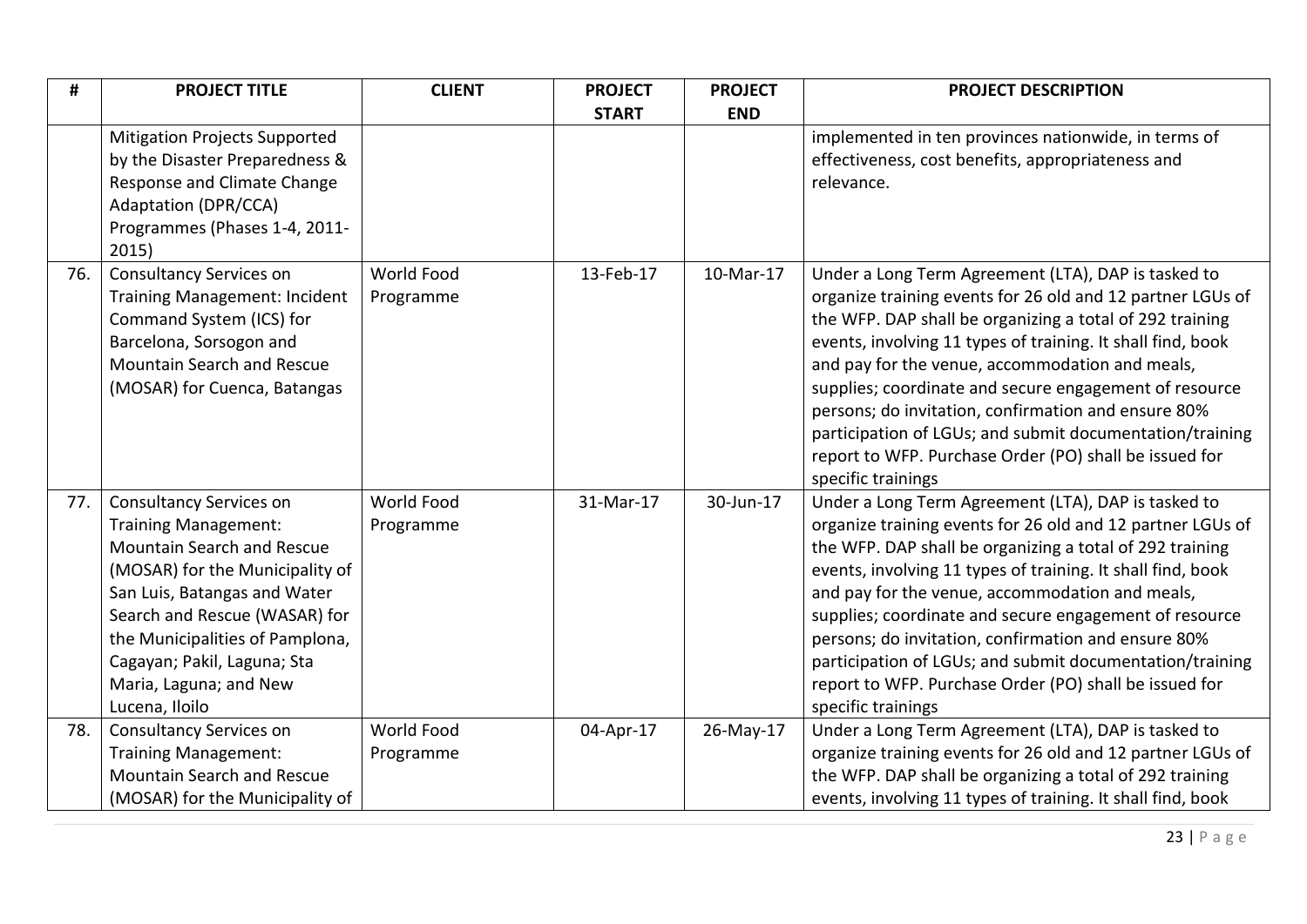| #   | <b>PROJECT TITLE</b>                                                                                                                                                                      | <b>CLIENT</b>                                | <b>PROJECT</b> | <b>PROJECT</b> | <b>PROJECT DESCRIPTION</b>                                                                                                                                                                                                                                                                                                                                                                                                                                                                                                                                   |
|-----|-------------------------------------------------------------------------------------------------------------------------------------------------------------------------------------------|----------------------------------------------|----------------|----------------|--------------------------------------------------------------------------------------------------------------------------------------------------------------------------------------------------------------------------------------------------------------------------------------------------------------------------------------------------------------------------------------------------------------------------------------------------------------------------------------------------------------------------------------------------------------|
|     |                                                                                                                                                                                           |                                              | <b>START</b>   | <b>END</b>     |                                                                                                                                                                                                                                                                                                                                                                                                                                                                                                                                                              |
|     | San Rafael, Iloilo and Water<br>Search and Rescue (WASAR) for<br>the Municipality of Prieto Diaz,<br>Sorsogon                                                                             |                                              |                |                | and pay for the venue, accommodation and meals,<br>supplies; coordinate and secure engagement of resource<br>persons; do invitation, confirmation and ensure 80%<br>participation of LGUs; and submit documentation/training<br>report to WFP. Purchase Order (PO) shall be issued for<br>specific trainings                                                                                                                                                                                                                                                 |
| 79. | <b>Consultancy Services on</b><br><b>Training Management: Water</b><br>Search and Rescue (WASAR) for<br>the Municipality of Libertad,<br>Misamis Oriental                                 | World Food<br>Programme                      | 05-May-17      | 30-Jun-17      | Under a Long Term Agreement (LTA), DAP is tasked to<br>organize training events for 26 old and 12 partner LGUs of<br>the WFP. DAP shall be organizing a total of 292 training<br>events, involving 11 types of training. It shall find, book<br>and pay for the venue, accommodation and meals,<br>supplies; coordinate and secure engagement of resource<br>persons; do invitation, confirmation and ensure 80%<br>participation of LGUs; and submit documentation/training<br>report to WFP. Purchase Order (PO) shall be issued for<br>specific trainings |
| 80. | <b>Consultancy Services on</b><br><b>Training Management: Water</b><br>Search and Rescue (WASAR) for<br>the Municipalities of Mataas Na<br>Kahoy, Batangas and Balete,<br><b>Batangas</b> | World Food<br>Programme                      | 10-May-17      | 30-Jun-17      | Under a Long Term Agreement (LTA), DAP is tasked to<br>organize training events for 26 old and 12 partner LGUs of<br>the WFP. DAP shall be organizing a total of 292 training<br>events, involving 11 types of training. It shall find, book<br>and pay for the venue, accommodation and meals,<br>supplies; coordinate and secure engagement of resource<br>persons; do invitation, confirmation and ensure 80%<br>participation of LGUs; and submit documentation/training<br>report to WFP. Purchase Order (PO) shall be issued for<br>specific trainings |
| 81. | Environmental Impact<br>Assessment and ECC Capture                                                                                                                                        | Development<br>Academy of the<br>Philippines | 02-May-16      | 30-Nov-17      | The Project will identify the direct and indirect impacts of<br>the proposed redevelopment of the DAPCC on the<br>biophysical and human environment. It will also provide<br>the appropriate environmental enhancement and                                                                                                                                                                                                                                                                                                                                   |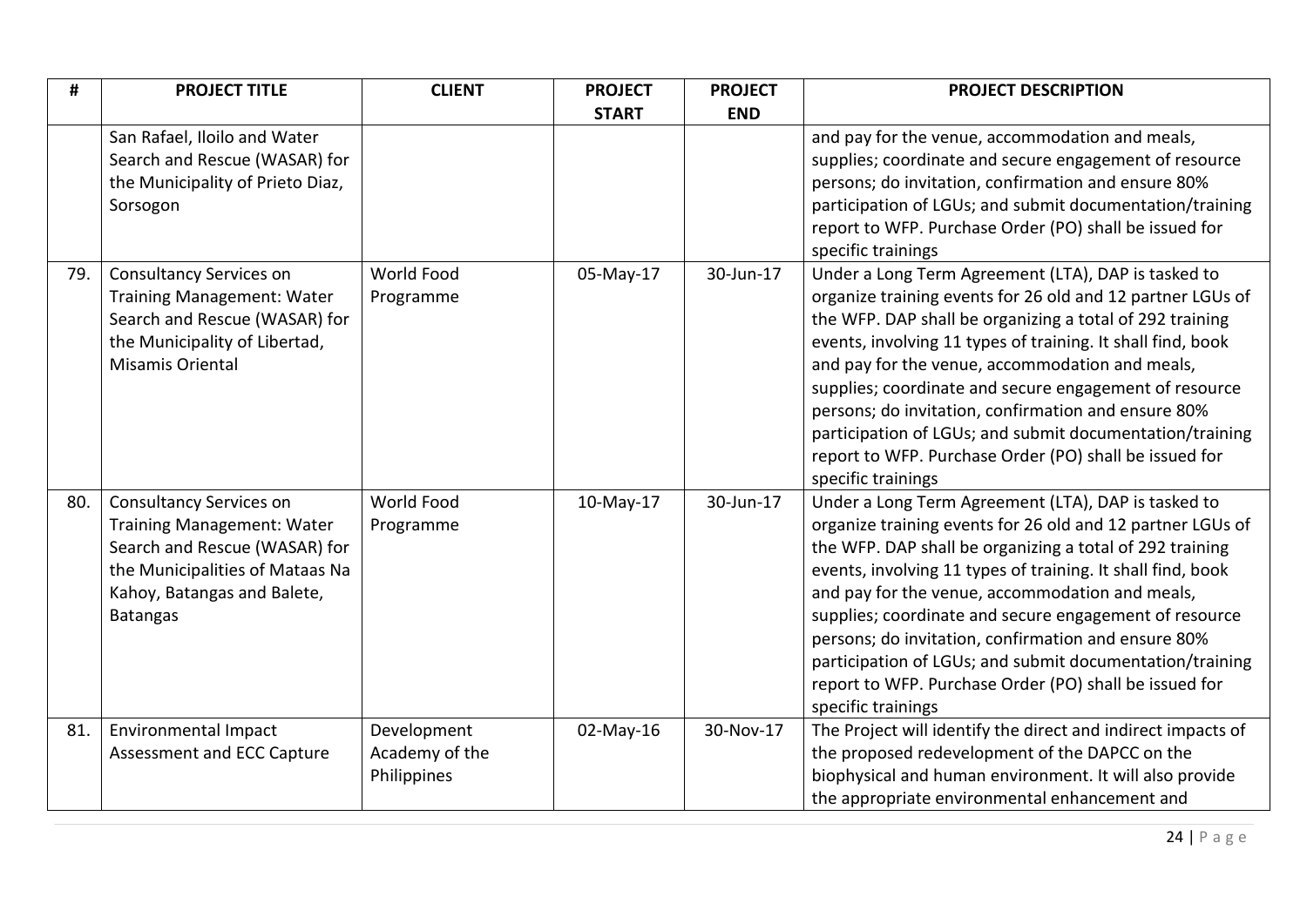| #   | <b>PROJECT TITLE</b>                   | <b>CLIENT</b>                | <b>PROJECT</b> | <b>PROJECT</b> | <b>PROJECT DESCRIPTION</b>                                    |
|-----|----------------------------------------|------------------------------|----------------|----------------|---------------------------------------------------------------|
|     |                                        |                              | <b>START</b>   | <b>END</b>     |                                                               |
|     |                                        |                              |                |                | protection measures to allow informed decision in the         |
|     |                                        |                              |                |                | design and construction of the proposed facility and in       |
|     |                                        |                              |                |                | addressing identified impacts and challenges.                 |
| 82. | Development of the Disaster            | <b>Bureau of Animal</b>      | 01-Feb-17      | 31-Aug-17      | The proposed project shall design and develop the BAI         |
|     | <b>Reduction and Emergency</b>         | Industry                     |                |                | disaster and emergency preparedness plan that addresses       |
|     | Preparedness Plan of the               |                              |                |                | identified current and projected hazards and the              |
|     | <b>Bureau of Animal Industry (BAI)</b> |                              |                |                | corresponding vulnerabilities and potential emergencies       |
|     |                                        |                              |                |                | that might arise from such. This will ensure that the agency  |
|     |                                        |                              |                |                | can continue to perform its mandated functions and            |
|     |                                        |                              |                |                | deliver its services                                          |
| 83. | Technical Assistance on the            | Philippine Crop              | 15-Oct-17      | 28-Feb-18      | The proposed intervention shall enable the PCIC to have a     |
|     | Development of the Philippine          | <b>Insurance Corporation</b> |                |                | strategic review of the organization that will serve as basis |
|     | Crop Insurance Corporation             |                              |                |                | for designing its organizational structure and staffing       |
|     | (PCIC) Reorganization Plan             |                              |                |                | pattern to ensure organizational performance while            |
|     |                                        |                              |                |                | adhering to its current mandate.                              |
| 84. | 2016 Customer Satisfaction             | <b>National Transmission</b> | 10-Oct-16      | 31-Mar-17      | The 2016 Customer Satisfaction Survey aims to measure         |
|     | Survey for the National                | Corporation                  |                |                | the level of satisfaction of TransCo customers.               |
|     | <b>Transmission Corporation</b>        |                              |                |                |                                                               |
|     | (TransCo)                              |                              |                |                |                                                               |
| 85. | Collaborative Initiative of the        | Department of Energy         | 15-Mar-17      | 14-Mar-19      | The scope of the technical assistance will cover the pursuit  |
|     | Department of Energy and the           |                              |                |                | of the DOE's National Energy Efficiency and Conservation      |
|     | Development Academy of the             |                              |                |                | Program (NEECP) through the implementation of sectoral        |
|     | Philippines for the Promotion of       |                              |                |                | and LGU level energy efficiency and conservation              |
|     | Energy Efficiency and                  |                              |                |                | interventions. Concretely, household sectors will be          |
|     | Conservation in All Energy-            |                              |                |                | reached through project interventions at the level of the     |
|     | <b>Demand Sectors</b>                  |                              |                |                | schools, while communities can participate and be             |
|     |                                        |                              |                |                | benefited through LGU-level EEC mainstreaming                 |
|     |                                        |                              |                |                | interventions. The project, by cascading national programs    |
|     |                                        |                              |                |                | to the ground level, is expected to contribute to the         |
|     |                                        |                              |                |                | achievement of about 10% of the energy savings targets        |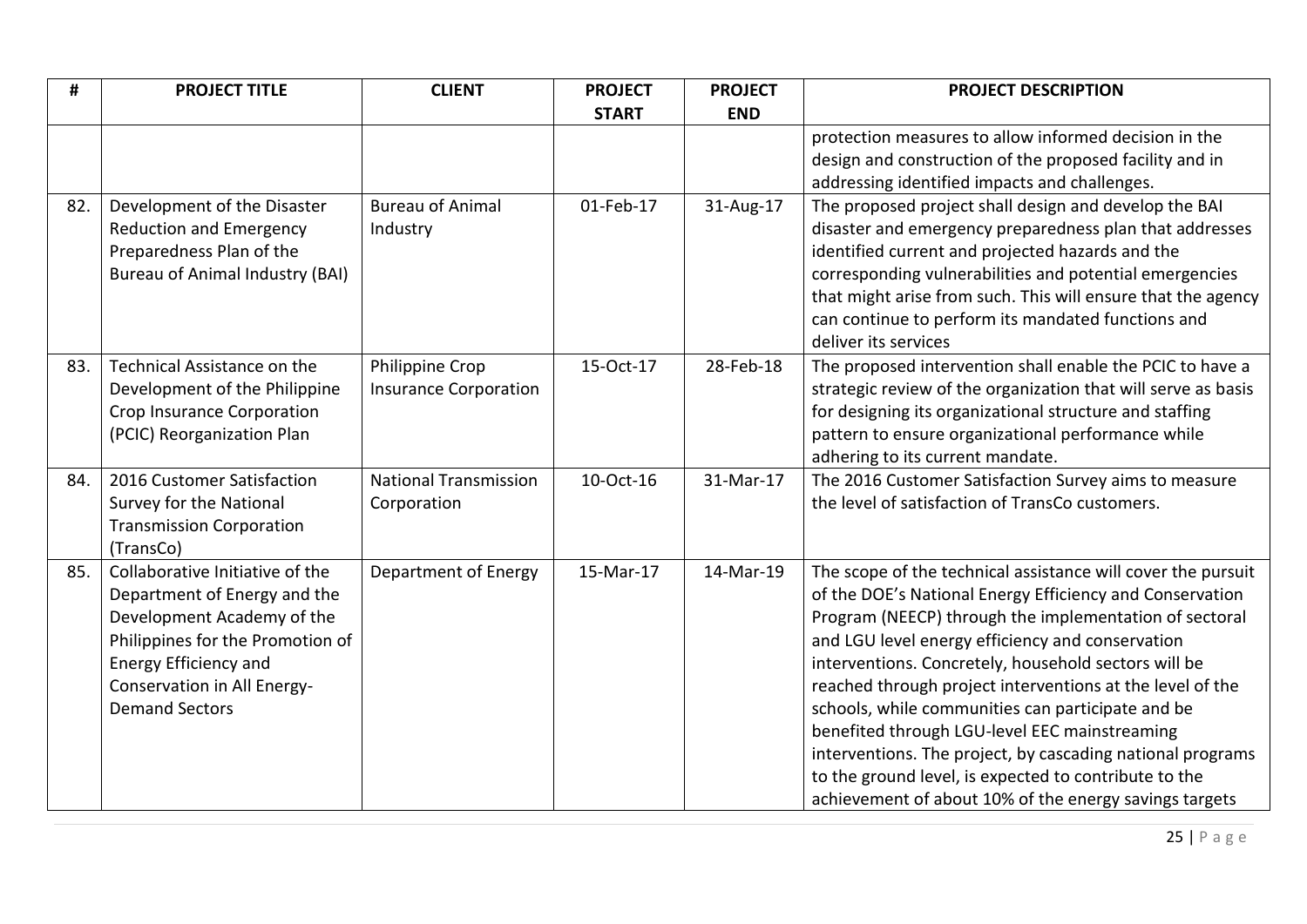| #   | <b>PROJECT TITLE</b>        | <b>CLIENT</b>        | <b>PROJECT</b> | <b>PROJECT</b> | <b>PROJECT DESCRIPTION</b>                                |
|-----|-----------------------------|----------------------|----------------|----------------|-----------------------------------------------------------|
|     |                             |                      | <b>START</b>   | <b>END</b>     |                                                           |
|     |                             |                      |                |                | through demand-side management approach.                  |
| 86. | City Leadership and         | Department of Health | 20-May-16      | 31-Aug-17      | The CLGP is a one-and-a-half year program composed of     |
|     | Governance Program for DOH  |                      |                |                | three (3) modules with intervening practicum sessions,    |
|     | Region 8                    |                      |                |                | designed to empower local chief executives, city health   |
|     |                             |                      |                |                | officers and other local leaders to become Bridging       |
|     |                             |                      |                |                | Leaders. The program aims to address the social           |
|     |                             |                      |                |                | determinants of health and transform their local health   |
|     |                             |                      |                |                | systems to make its programs and service work for the     |
|     |                             |                      |                |                | community by combining the Bridging Leadership            |
|     |                             |                      |                |                | Framework with the Short Course on Urban Health Equity    |
|     |                             |                      |                |                | (SCUHE), which was designed and developed by the DOH in   |
|     |                             |                      |                |                | partnership with the World Health Organization (WHO)      |
|     |                             |                      |                |                | and implemented by DAP. Thus, DAP has been tapped to      |
|     |                             |                      |                |                | serve as an academic partner in the implementation of the |
|     |                             |                      |                |                | CLGP.                                                     |
| 87. | City Leadership and         | Department of Health | 15-Nov-16      | 30-Apr-17      | The CLGP is a one-and-a-half year program composed of     |
|     | Governance Program for DOH- |                      |                |                | three (3) modules with intervening practicum sessions,    |
|     | Region X Phase II           |                      |                |                | designed to empower local chief executives, city health   |
|     |                             |                      |                |                | officers and other local leaders to become Bridging       |
|     |                             |                      |                |                | Leaders. The program aims to address the social           |
|     |                             |                      |                |                | determinants of health and transform their local health   |
|     |                             |                      |                |                | systems to make its programs and service work for the     |
|     |                             |                      |                |                | community by combining the Bridging Leadership            |
|     |                             |                      |                |                | Framework with the Short Course on Urban Health Equity    |
|     |                             |                      |                |                | (SCUHE), which was designed and developed by the DOH in   |
|     |                             |                      |                |                | partnership with the World Health Organization (WHO)      |
|     |                             |                      |                |                | and implemented by DAP. Thus, DAP has been tapped to      |
|     |                             |                      |                |                | serve as an academic partner in the implementation of the |
|     |                             |                      |                |                | CLGP.                                                     |
| 88. | City Leadership and         | Department of Health | 15-Nov-16      | 31-Dec-17      | The CLGP is a one-and-a-half year program composed of     |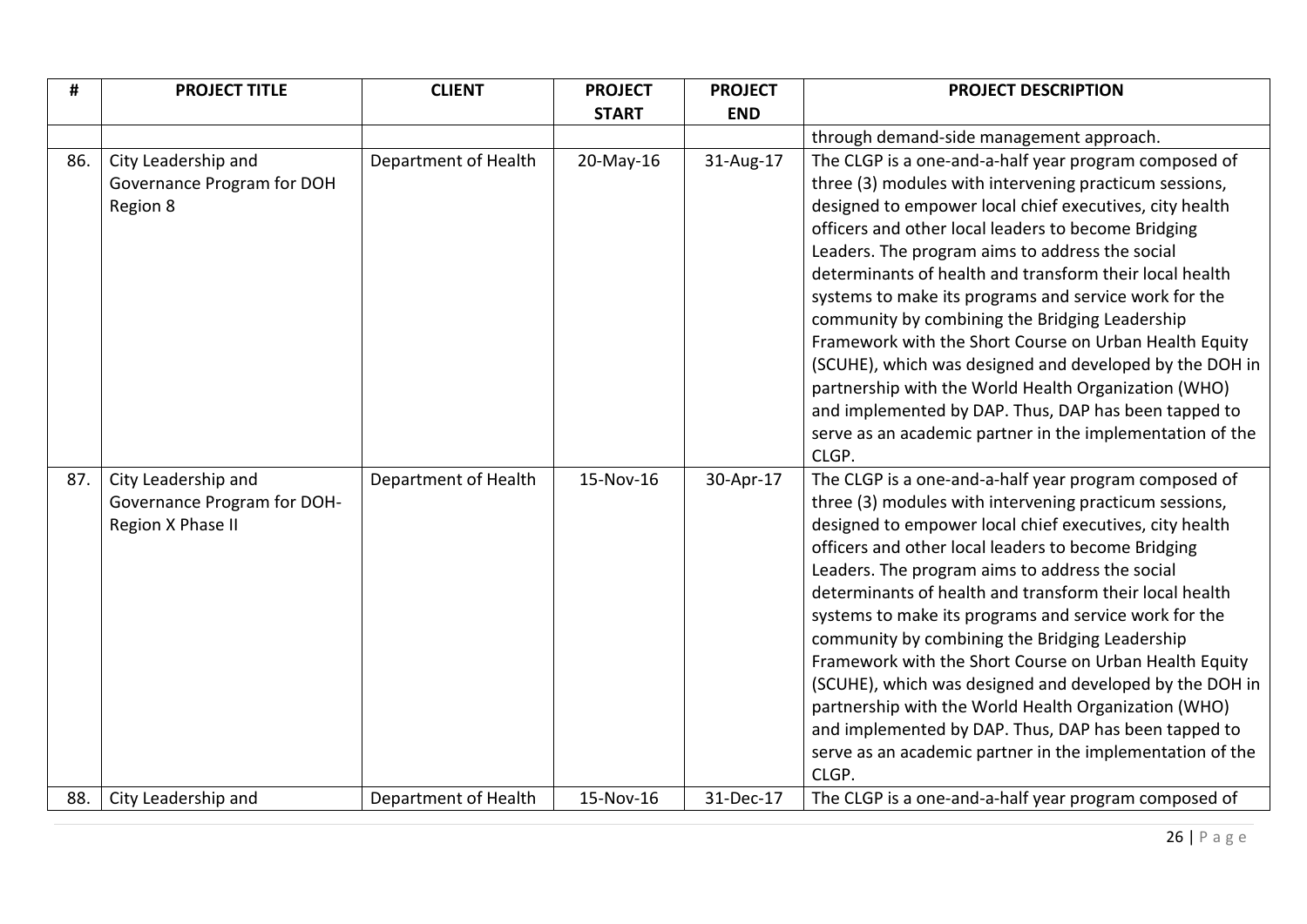| #   | <b>PROJECT TITLE</b>        | <b>CLIENT</b>        | <b>PROJECT</b> | <b>PROJECT</b> | <b>PROJECT DESCRIPTION</b>                                |
|-----|-----------------------------|----------------------|----------------|----------------|-----------------------------------------------------------|
|     |                             |                      | <b>START</b>   | <b>END</b>     |                                                           |
|     | Governance Program for DOH- |                      |                |                | three (3) modules with intervening practicum sessions,    |
|     | <b>CARAGA Phase II</b>      |                      |                |                | designed to empower local chief executives, city health   |
|     |                             |                      |                |                | officers and other local leaders to become Bridging       |
|     |                             |                      |                |                | Leaders. The program aims to address the social           |
|     |                             |                      |                |                | determinants of health and transform their local health   |
|     |                             |                      |                |                | systems to make its programs and service work for the     |
|     |                             |                      |                |                | community by combining the Bridging Leadership            |
|     |                             |                      |                |                | Framework with the Short Course on Urban Health Equity    |
|     |                             |                      |                |                | (SCUHE), which was designed and developed by the DOH in   |
|     |                             |                      |                |                | partnership with the World Health Organization (WHO)      |
|     |                             |                      |                |                | and implemented by DAP. Thus, DAP has been tapped to      |
|     |                             |                      |                |                | serve as an academic partner in the implementation of the |
|     |                             |                      |                |                | CLGP.                                                     |
| 89. | City Leadership and         | Department of Health | 15-Aug-17      | 15-Feb-18      | The CLGP is a one-and-a-half year program composed of     |
|     | Governance Program for DOH- |                      |                |                | three (3) modules with intervening practicum sessions,    |
|     | <b>NCRO Phase II</b>        |                      |                |                | designed to empower local chief executives, city health   |
|     |                             |                      |                |                | officers and other local leaders to become Bridging       |
|     |                             |                      |                |                | Leaders. The program aims to address the social           |
|     |                             |                      |                |                | determinants of health and transform their local health   |
|     |                             |                      |                |                | systems to make its programs and service work for the     |
|     |                             |                      |                |                | community by combining the Bridging Leadership            |
|     |                             |                      |                |                | Framework with the Short Course on Urban Health Equity    |
|     |                             |                      |                |                | (SCUHE), which was designed and developed by the DOH in   |
|     |                             |                      |                |                | partnership with the World Health Organization (WHO)      |
|     |                             |                      |                |                | and implemented by DAP. Thus, DAP has been tapped to      |
|     |                             |                      |                |                | serve as an academic partner in the implementation of the |
|     |                             |                      |                |                | CLGP.                                                     |
| 90. | City Leadership and         | Department of Health | 15-Sep-17      | 15-Mar-18      | The CLGP is a one-and-a-half year program composed of     |
|     | Governance Program for DOH- |                      |                |                | three (3) modules with intervening practicum sessions,    |
|     | Region IVA Phase II         |                      |                |                | designed to empower local chief executives, city health   |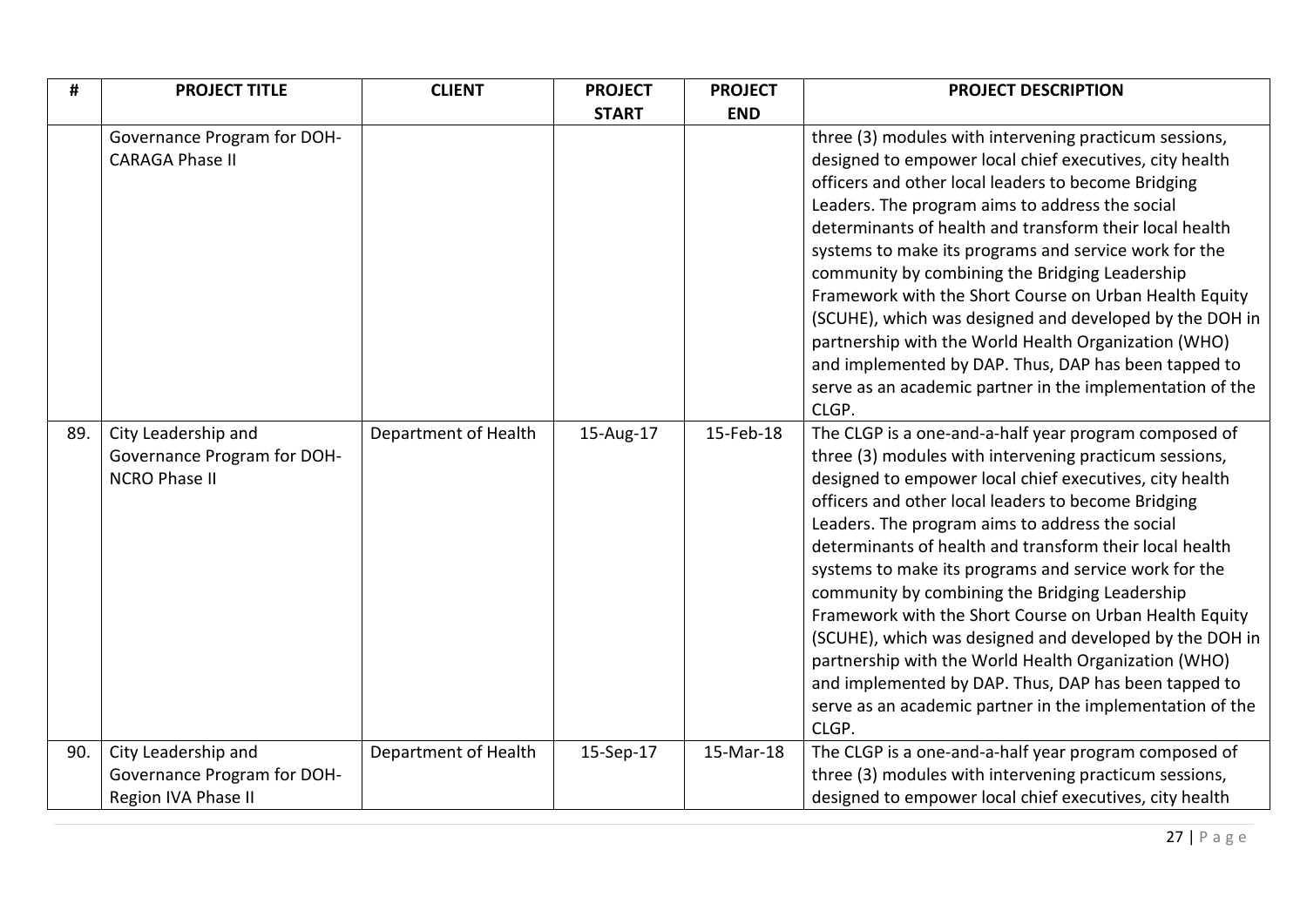| #   | <b>PROJECT TITLE</b>                                                                                                             | <b>CLIENT</b>                                             | <b>PROJECT</b> | <b>PROJECT</b> | <b>PROJECT DESCRIPTION</b>                                                                                                                                                                                                                                                                                                                                                                                                                                                                                                                                                                                  |
|-----|----------------------------------------------------------------------------------------------------------------------------------|-----------------------------------------------------------|----------------|----------------|-------------------------------------------------------------------------------------------------------------------------------------------------------------------------------------------------------------------------------------------------------------------------------------------------------------------------------------------------------------------------------------------------------------------------------------------------------------------------------------------------------------------------------------------------------------------------------------------------------------|
|     |                                                                                                                                  |                                                           | <b>START</b>   | <b>END</b>     |                                                                                                                                                                                                                                                                                                                                                                                                                                                                                                                                                                                                             |
|     |                                                                                                                                  |                                                           |                |                | officers and other local leaders to become Bridging<br>Leaders. The program aims to address the social<br>determinants of health and transform their local health<br>systems to make its programs and service work for the<br>community by combining the Bridging Leadership<br>Framework with the Short Course on Urban Health Equity<br>(SCUHE), which was designed and developed by the DOH in<br>partnership with the World Health Organization (WHO)<br>and implemented by DAP. Thus, DAP has been tapped to<br>serve as an academic partner in the implementation of the<br>CLGP.                     |
| 91. | Gender Profiling of the Land<br>Transport Sector of the<br>Department of Transportation<br>(DOTr)                                | Department of<br>Transportation                           | 15-Jun-17      | 31-Dec-17      | The proposed project shall revolve around the conduct of a<br>gender analysis of the land transportation sector in select<br>areas. It shall focus on the direct clientele of the DOTC: the<br>MRT 3 riders, the LTO clients and applicants for driver's<br>licenses, and the LTFRB clients and the operators of buses,<br>taxi, SUVs, jeepneys and school buses. The results of the<br>study shall inform the development of appropriate gender-<br>sensitive or responsive programs or projects that would<br>address identified women's/gender issues and concerns in<br>the land transportation sector. |
| 92. | <b>Organizational Structure</b><br>Improvement Program for the<br>Power Sector Assets &<br>Liabilities Management<br>Corporation | <b>Power Sector Assets</b><br>and Liabilities Mgt<br>Corp | 21-Nov-16      | 31-May-17      | The proposed intervention shall enable the PSALM<br>Corporation to complete the process for the development<br>of its Reorganization Plan as set forth by existing laws,<br>rules and regulations of the government.                                                                                                                                                                                                                                                                                                                                                                                        |
| 93. | Organizational Assessment for<br>the Development Bank of the<br>Philippines (DBP)                                                | Development Bank of<br>the Philippines                    | 15-May-17      | 31-Aug-17      | The intervention shall enable the DBP to have a strategic<br>review of the organization that will serve as basis for<br>designing organizational development initiatives to ensure<br>organizational performance while adhering to its current                                                                                                                                                                                                                                                                                                                                                              |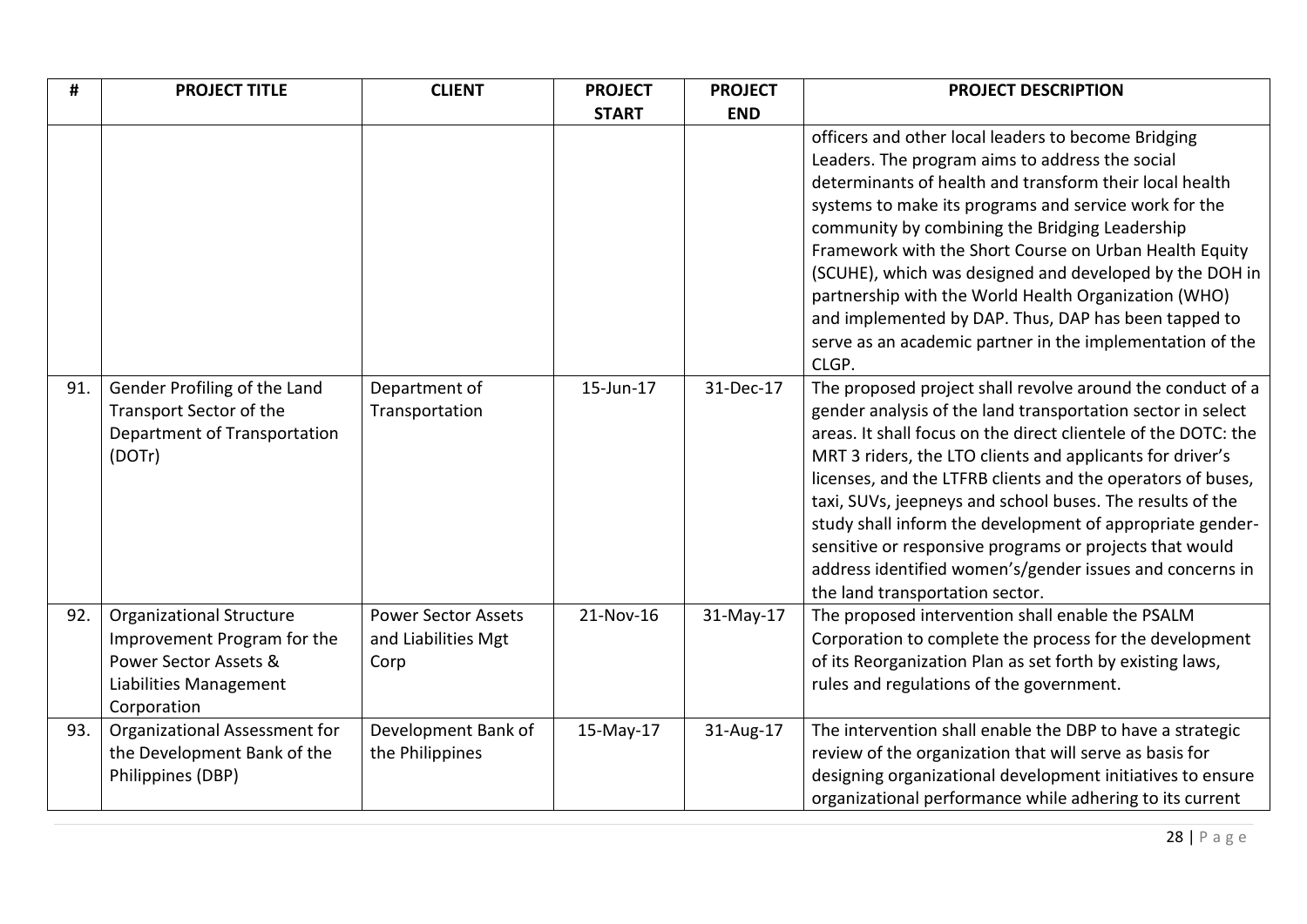| #   | <b>PROJECT TITLE</b>               | <b>CLIENT</b>        | <b>PROJECT</b> | <b>PROJECT</b> | <b>PROJECT DESCRIPTION</b>                                    |
|-----|------------------------------------|----------------------|----------------|----------------|---------------------------------------------------------------|
|     |                                    |                      | <b>START</b>   | <b>END</b>     |                                                               |
|     |                                    |                      |                |                | mandate.                                                      |
| 94. | Development of Standard            | World Food           | 25-Jul-16      | 30-Sep-17      | The Project aims to enhance forecast-based preparedness       |
|     | <b>Operating Procedures for</b>    | Programme            |                |                | and response at the national and regional level and in 10     |
|     | Forecast-Based Emergency           |                      |                |                | provinces through improved predictive capacity of early       |
|     | Preparedness                       |                      |                |                | warning systems and support for the development and/or        |
|     |                                    |                      |                |                | enhancement and documentation of Standard Operating           |
|     |                                    |                      |                |                | Procedures for early warning of hazard events as well as      |
|     |                                    |                      |                |                | for the accompanying food and nutrition security issues.      |
| 95. | Humanitarian Governance            | Humanitarian         | $01$ -Jun-17   | 31-May-18      | The purpose of the project is to build the individual         |
|     | <b>Training for Local Decision</b> | Leadership Academy   |                |                | capacities of local chief executives, department heads,       |
|     | <b>Makers</b>                      |                      |                |                | and/or local law makers on risk prevention, reduction, and    |
|     |                                    |                      |                |                | management based on global humanitarian standards. This       |
|     |                                    |                      |                |                | will be carried out through a face-to-face training and as an |
|     |                                    |                      |                |                | online training program.                                      |
| 96. | <b>GAA - Public Sector Human</b>   | Department of Budget | 01-Apr-16      | 31-Mar-17      | The project represent a partnership between DAP and           |
|     | Resource Management and            | and Management       |                |                | CESB to produce a plan for rationalizing and harmonizing      |
|     | Development Plan: A                |                      |                |                | the capability programs and the training and educational      |
|     | Descriptive-Analytical Study of    |                      |                |                | institutions that offer them, by creating a framework for     |
|     | Leadership Capability Programs     |                      |                |                | talent development for leadership, managerial and             |
|     | (PSHRMDP Phase 3)                  |                      |                |                | supervisory positions in the public sector                    |
| 97. | Write Right: Training Course in    | <b>Public Sector</b> | 27-Sep-17      | 31-Dec-17      | Write Right: Training Course in Technical Writing for the     |
|     | Technical Writing for the Public   |                      |                |                | Public Sector is a 4-day training course which aims to help   |
|     | Sector                             |                      |                |                | Public Sector managers and staff members improve their        |
|     |                                    |                      |                |                | technical writing skills through a learner-influenced, task-  |
|     |                                    |                      |                |                | oriented, and mixed-method Learning Experience Design.        |
| 98. | DAP Competency-Based HRMD          | Development          | 15-Jun-16      | 31-Oct-17      | In 2014-2015, the Development Academy of the                  |
|     | (Phase 2): Creating Competency     | Academy of the       |                |                | Philippines completed Competency Models and Profiles for      |
|     | Models and Profiles for Services   | Philippines          |                |                | its Core Business, namely, for the positions in the Programs  |
|     | and other Support Units            |                      |                |                | Group and the Graduate School. What now remains to be         |
|     |                                    |                      |                |                | produced to complete the preparations for a full-fledged      |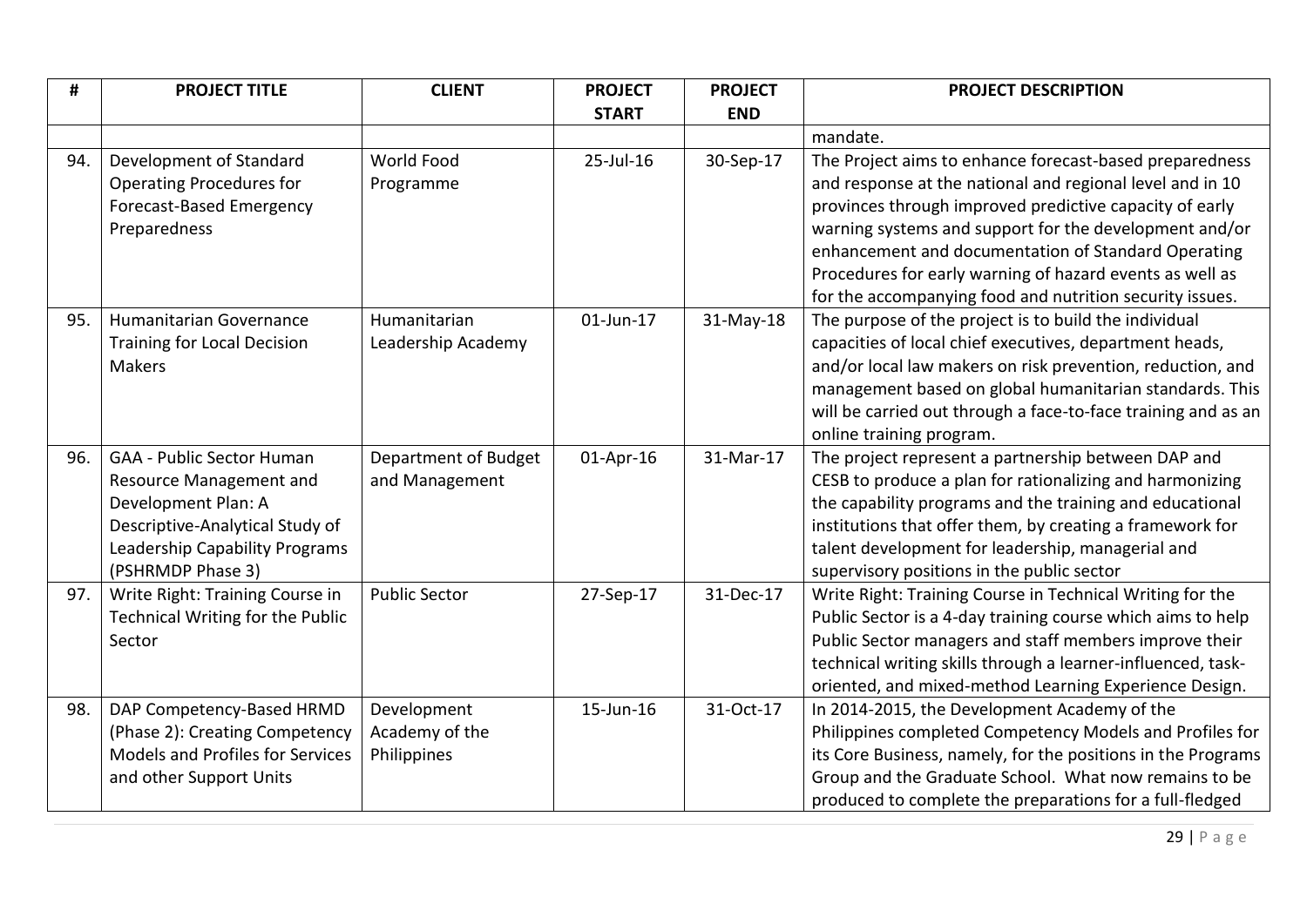| #    | <b>PROJECT TITLE</b>                                                                                       | <b>CLIENT</b>                                | <b>PROJECT</b> | <b>PROJECT</b> | <b>PROJECT DESCRIPTION</b>                                                                                                                                                                                                                                                                                                                                                                                                                                                                                                                                                                                                                                                                                                                    |
|------|------------------------------------------------------------------------------------------------------------|----------------------------------------------|----------------|----------------|-----------------------------------------------------------------------------------------------------------------------------------------------------------------------------------------------------------------------------------------------------------------------------------------------------------------------------------------------------------------------------------------------------------------------------------------------------------------------------------------------------------------------------------------------------------------------------------------------------------------------------------------------------------------------------------------------------------------------------------------------|
|      |                                                                                                            |                                              | <b>START</b>   | <b>END</b>     |                                                                                                                                                                                                                                                                                                                                                                                                                                                                                                                                                                                                                                                                                                                                               |
|      |                                                                                                            |                                              |                |                | implementation of a Competency-based Human Resource<br>system are the Competency Models and Profiles for the<br>positions in the Services Group and other units of the<br>Academy outside the Core Business units. As the service<br>provider for the creation of the Competency Models and<br>Profiles for the Programs Group and the Graduate School,<br>the DAP Center for Organizational Development now<br>proposes to provide a technical assistance to DAP's<br>Services Group and other Support Units to facilitate the<br>transition from Job-based to Competency-based HRMD,<br>which will make decision-making in recruitment, selection<br>and placement, development and retention of individuals<br>more accurate and reliable. |
| 99.  | <b>Structure Alignment and</b><br>Integration Project: A Process<br>for Managing the Transition<br>Process | Development<br>Academy of the<br>Philippines | 04-May-17      | 30-Sep-17      | The project is a participatory, consultative and inclusive<br>process to build and strengthen social cohesion across<br>DAP. It aims to present the new structure and<br>communicate its benefits in a series of workshops and will<br>culminate in a form of leadership sanctuary for DAP's top-<br>level executives to map out future strategies, innovations<br>and areas for legacy building.                                                                                                                                                                                                                                                                                                                                             |
| 100. | <b>Orientation Course in</b><br><b>Competency Modelling and</b><br><b>Position Profiling Batch 3</b>       | <b>Public and Private</b>                    | 16-Nov-16      | 10-Mar-17      | The Orientation Course in Competency Modeling and<br>Position Profiling aims to develop a good understanding of<br>and basic skills in facilitating the construction of<br>competency models and position profiles. The orientation<br>course uses a "guided task approach" in which the<br>participants will learn the ropes of competency modeling<br>and position profiling as they reflectively go through the<br>procedure itself of creating basic competency models and<br>position profiles. This gives the participants real "hands<br>on" experience, a first-hand view of the complexities and                                                                                                                                     |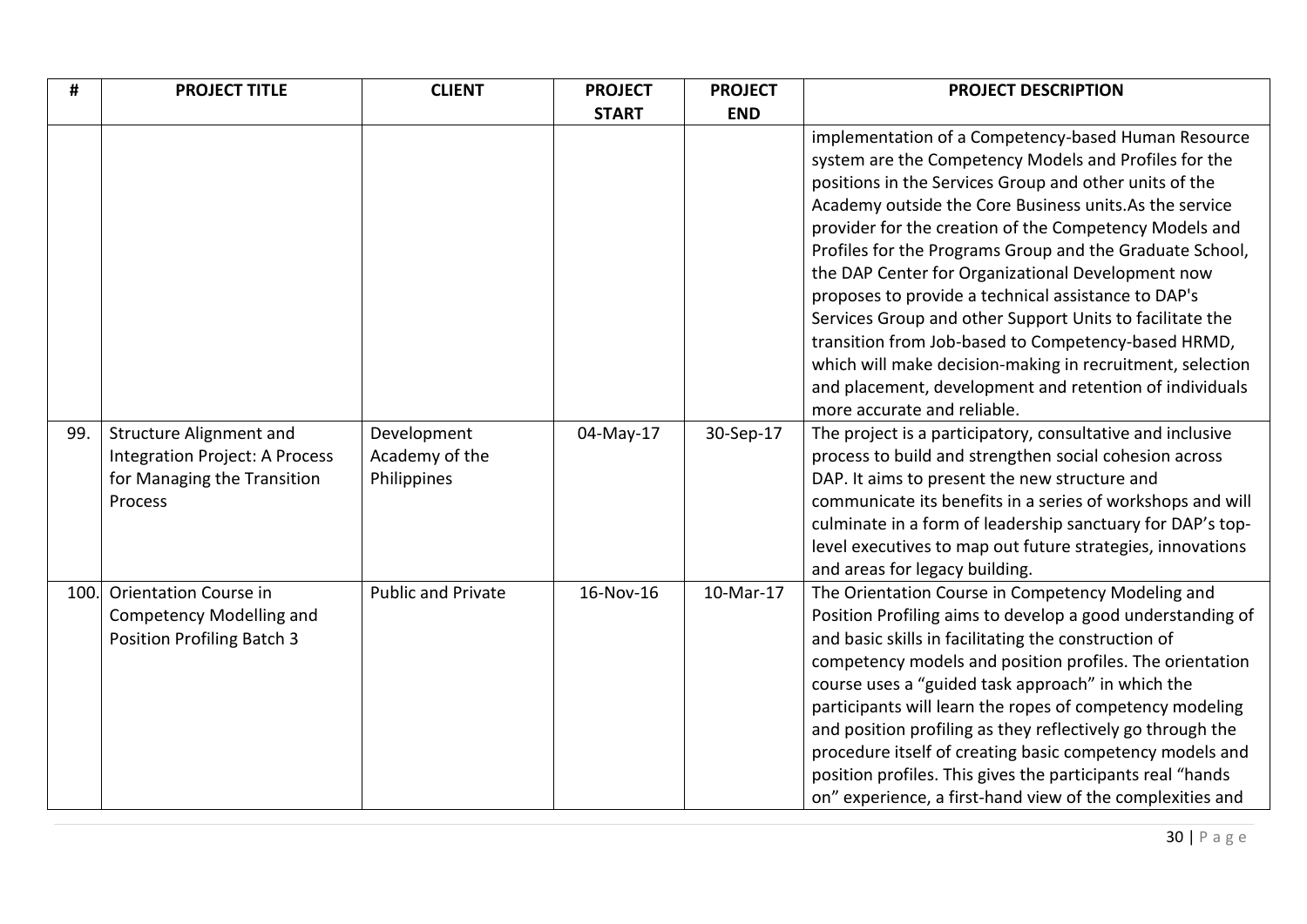| #    | <b>PROJECT TITLE</b>                                                 | <b>CLIENT</b>             | <b>PROJECT</b> | <b>PROJECT</b> | <b>PROJECT DESCRIPTION</b>                                                                                         |
|------|----------------------------------------------------------------------|---------------------------|----------------|----------------|--------------------------------------------------------------------------------------------------------------------|
|      |                                                                      |                           | <b>START</b>   | <b>END</b>     |                                                                                                                    |
|      |                                                                      |                           |                |                | challenges involved, and an "inside view" of the possible                                                          |
|      |                                                                      |                           |                |                | responses to these challenges.                                                                                     |
| 101. | <b>Orientation Course in</b>                                         | <b>Public and Private</b> | 15-Jan-17      | 30-Sep-17      | The Orientation Course in Competency Modeling and                                                                  |
|      | <b>Competency Modeling and</b>                                       |                           |                |                | Position Profiling aims to develop a good understanding of                                                         |
|      | Position Profiling Batch 4                                           |                           |                |                | and basic skills in facilitating the construction of                                                               |
|      |                                                                      |                           |                |                | competency models and position profiles. The orientation                                                           |
|      |                                                                      |                           |                |                | course uses a "guided task approach" in which the                                                                  |
|      |                                                                      |                           |                |                | participants will learn the ropes of competency modeling                                                           |
|      |                                                                      |                           |                |                | and position profiling as they reflectively go through the                                                         |
|      |                                                                      |                           |                |                | procedure itself of creating basic competency models and                                                           |
|      |                                                                      |                           |                |                | position profiles. This gives the participants real "hands                                                         |
|      |                                                                      |                           |                |                | on" experience, a first-hand view of the complexities and                                                          |
|      |                                                                      |                           |                |                | challenges involved, and an "inside view" of the possible                                                          |
|      |                                                                      |                           |                |                | responses to these challenges.                                                                                     |
| 102. | <b>Training Course for Managers</b><br>and Supervisors in the Public | <b>Public Sector</b>      | 06-Mar-17      | 31-Jul-17      | The Training Course for Managers and Supervisors in the<br>Public Sector (5Ps) seeks to provide the foundation for |
|      | Sector (5Ps-B4)                                                      |                           |                |                | developing competent supervisors and managers who are                                                              |
|      |                                                                      |                           |                |                | able to create and maintain a high-performance, service-                                                           |
|      |                                                                      |                           |                |                | oriented, and productive work place that enables                                                                   |
|      |                                                                      |                           |                |                | employee engagement. Premised on the framework of                                                                  |
|      |                                                                      |                           |                |                | Service Leader, the course highlights 5Ps of management                                                            |
|      |                                                                      |                           |                |                | and leadership: (1) Personality; (2) Purpose; (3) Processes;                                                       |
|      |                                                                      |                           |                |                | (4) People; and (5) Plans to help achieve quality service and                                                      |
|      |                                                                      |                           |                |                | results.                                                                                                           |
| 103. | <b>Training Course in Presentation</b>                               | <b>Public Sector</b>      | 15-Jun-17      | 15-Sep-17      | This 5-day training course is designed for government                                                              |
|      | Skills Development for the                                           |                           |                |                | employees and officers whose work involves learning and                                                            |
|      | Public Sector (4D Presenting)                                        |                           |                |                | development, public speaking, and presenting. It covers all                                                        |
|      | Batch 1                                                              |                           |                |                | the steps (from preparation to presentation) that every                                                            |
|      |                                                                      |                           |                |                | speaker undertakes in order to create and deliver a clear,                                                         |
|      |                                                                      |                           |                |                | informative, and persuasive presentation. The course is                                                            |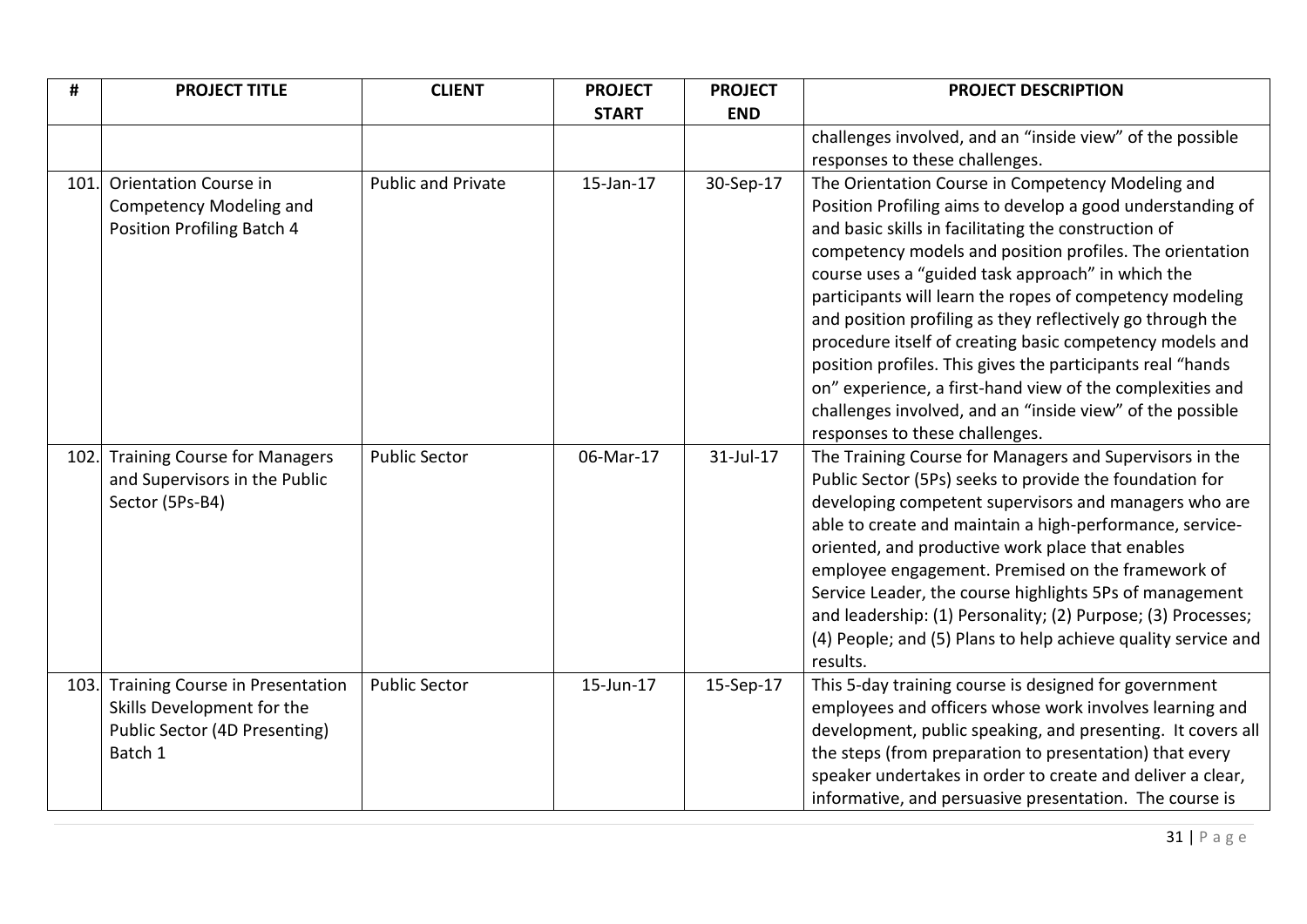| #    | <b>PROJECT TITLE</b>                                               | <b>CLIENT</b>          | <b>PROJECT</b> | <b>PROJECT</b> | <b>PROJECT DESCRIPTION</b>                                                |
|------|--------------------------------------------------------------------|------------------------|----------------|----------------|---------------------------------------------------------------------------|
|      |                                                                    |                        | <b>START</b>   | <b>END</b>     |                                                                           |
|      |                                                                    |                        |                |                | taught using a guided task approach that allows the                       |
|      |                                                                    |                        |                |                | learners to experience first-hand all the necessary steps,                |
|      |                                                                    |                        |                |                | while being guided, encouraged, and critiqued by an<br>experienced coach. |
| 104. | <b>Training Course for Managers</b>                                | <b>Public Sector</b>   | 16-Aug-17      | 31-Dec-17      | The Training Course for Managers and Supervisors in the                   |
|      | and Supervisors in the Public                                      |                        |                |                | Public Sector (5Ps) seeks to provide the foundation of                    |
|      | Sector (5Ps) - Batch 5                                             |                        |                |                | developing competent managers and supervisors who are                     |
|      |                                                                    |                        |                |                | able to create and maintain a high-performing, service-                   |
|      |                                                                    |                        |                |                | oriented, and productive workplace that enables employee                  |
|      |                                                                    |                        |                |                | engagement. Premised on the framework of Service                          |
|      |                                                                    |                        |                |                | Ladder, the course highlights 5Ps of management and                       |
|      |                                                                    |                        |                |                | leadership - Personality, Purpose, Processes, People and                  |
|      |                                                                    |                        |                |                | Plans - to achieve quality service and results.                           |
| 105. | Development of Bureau of                                           | Department of          | 01-Feb-17      | 15-Aug-17      | Planning design and facilitation assistance that would                    |
|      | Animal Industry Strategic HR                                       | Agriculture            |                |                | integrate various HRM assessments and organizational                      |
|      | Development Plan (BAI HRD                                          |                        |                |                | development recommendations into a doable plan of                         |
|      | Plan)                                                              |                        |                |                | action that would help BAI fulfil its mandate                             |
| 106. | <b>Competency Modeling and</b>                                     | Philippine Reclamation | 27-Apr-17      | 30-Mar-18      | A technical assistance for the Philippine Reclamation                     |
|      | <b>Position Profiling Technical</b>                                | Authority              |                |                | Authority (PRA) as it undertakes competency modelling                     |
|      | <b>Facilitation for Philippine</b><br><b>Reclamation Authority</b> |                        |                |                | and position profiling                                                    |
| 107. | <b>Training Course for Managers</b>                                | Department of Foreign  | 09-Aug-17      | 15-Nov-17      | The Training Course for Managers and Supervisors in the                   |
|      | and Supervisors in the Public                                      | <b>Affairs</b>         |                |                | Public Sector (5Ps) seeks to provide the foundation of                    |
|      | Sector (5Ps) for the Department                                    |                        |                |                | developing competent managers and supervisors who are                     |
|      | of Foreign Affairs                                                 |                        |                |                | able to create and maintain a high-performing, service-                   |
|      |                                                                    |                        |                |                | oriented, and productive workplace that enables employee                  |
|      |                                                                    |                        |                |                | engagement.                                                               |
|      |                                                                    |                        |                |                | Premised on the framework of Service Ladder, the course                   |
|      |                                                                    |                        |                |                | highlights 5Ps of management and leadership - Personality,                |
|      |                                                                    |                        |                |                | Purpose, Processes, People, and Plans - to achieve quality                |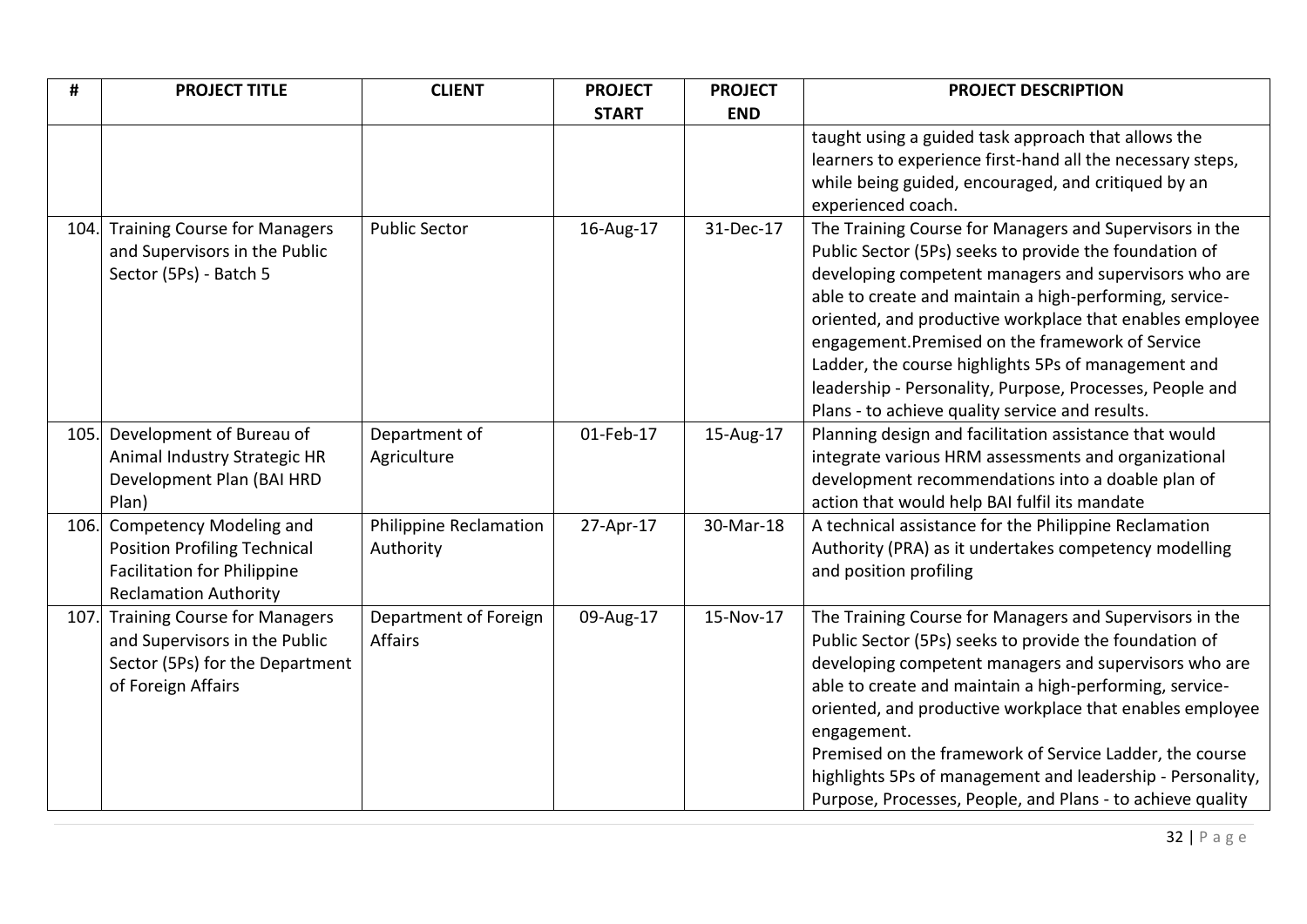| #    | <b>PROJECT TITLE</b>                 | <b>CLIENT</b>          | <b>PROJECT</b> | <b>PROJECT</b> | <b>PROJECT DESCRIPTION</b>                                    |
|------|--------------------------------------|------------------------|----------------|----------------|---------------------------------------------------------------|
|      |                                      |                        | <b>START</b>   | <b>END</b>     |                                                               |
|      |                                      |                        |                |                | service and results.                                          |
|      | 108. Creating a Competency           | Development Bank of    | 04-Mar-16      | 30-Apr-17      | To provide DLC technical assistance in formulating its        |
|      | Framework for the DBP Leasing        | thePhilippines Leasing |                |                | Competency Framework, as part of achieving its                |
|      | Corporation                          | Corporation            |                |                | performance commitment with the GCG for 2015                  |
| 109. | Competency Modeling and              | <b>DBP Leasing</b>     | 06-Nov-17      | 30-Jun-18      | After completing the Competency Framework project of          |
|      | <b>Position Profiling: Technical</b> | Corporation            |                |                | DLC, further development work needs to be done to come        |
|      | <b>Facilitation for DBP Leasing</b>  |                        |                |                | up with Competency Models and Position Profiles which         |
|      | Corporation                          |                        |                |                | will define, in more detail, the behavioural manifestations   |
|      |                                      |                        |                |                | that are characteristic of highly successful DLC performers.  |
|      |                                      |                        |                |                | It is likewise noted that competency modelling and            |
|      |                                      |                        |                |                | profiling are among DLC's 2016 performance commitment         |
|      |                                      |                        |                |                | with the Governance Commission for GOCCs (GCG).               |
|      | 110. Certificate Course on Personal  | Department of Health   | 01-Apr-16      | 31-Dec-17      | The Certificate Course on Personal Efficacy and Leadership    |
|      | Efficacy and Leadership (Change      |                        |                |                | (CCPEL-Change Management) a holistic change                   |
|      | Management)                          |                        |                |                | management package for executives and staff of DOH-RO         |
|      |                                      |                        |                |                | III intended to contribute to the broader and deeper          |
|      |                                      |                        |                |                | mastery of managing the ROs and transformation of the         |
|      |                                      |                        |                |                | health system.                                                |
|      | 111. Master in Public Management     | Department of Health   | 01-Aug-16      | 31-Dec-18      | MPM-HSD uses and includes adult and experience-based          |
|      | Major in Health Systems and          |                        |                |                | learning, interactive sessions with experts and               |
|      | Development Regular (Batch 1)        |                        |                |                | practitioners, field exposures, and an action oriented thesis |
|      |                                      |                        |                |                | scheme that combines scientific research with program         |
|      |                                      |                        |                |                | development and implementation. Its major learning areas      |
|      |                                      |                        |                |                | involve strengthening scientific and technical knowledge      |
|      |                                      |                        |                |                | and skills on one hand, and developing personal and           |
|      |                                      |                        |                |                | managerial efficacy on the other. These cover research,       |
|      |                                      |                        |                |                | planning and implementation of programs on health sector      |
|      |                                      |                        |                |                | reform and other related initiatives. Students are honed on   |
|      |                                      |                        |                |                | scientific as well as managerial approaches and tools for     |
|      |                                      |                        |                |                | pursuing reforms and proposing strategic solutions to         |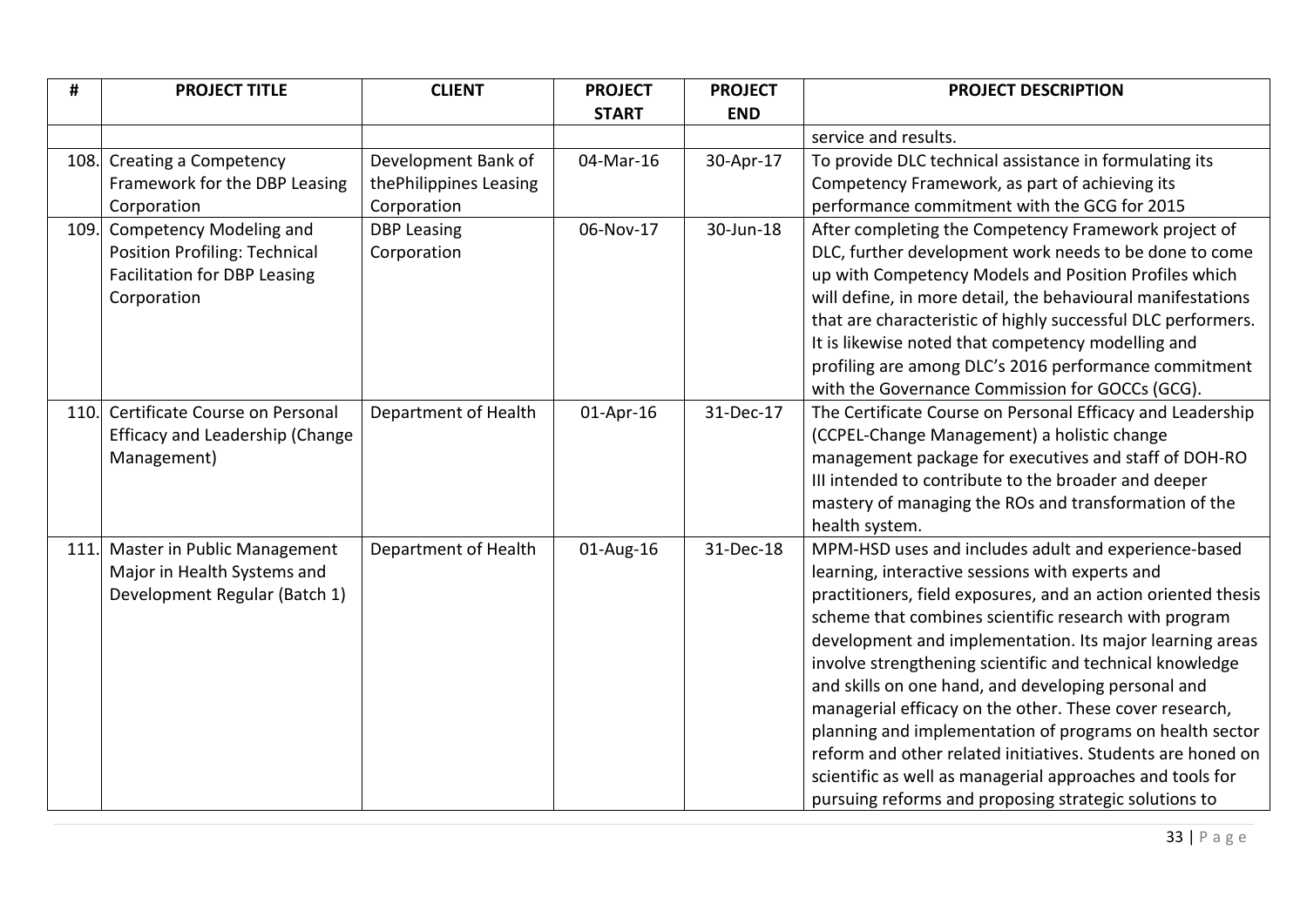| #    | <b>PROJECT TITLE</b>          | <b>CLIENT</b>        | <b>PROJECT</b> | <b>PROJECT</b> | <b>PROJECT DESCRIPTION</b>                                |
|------|-------------------------------|----------------------|----------------|----------------|-----------------------------------------------------------|
|      |                               |                      | <b>START</b>   | <b>END</b>     |                                                           |
|      |                               |                      |                |                | problems and concerns in the health sector.               |
| 112. | Municipal Leadership and      | Department of Health | $01$ -Jul-16   | 31-Dec-17      | MLGP is a one-year leadership program for LCEs and        |
|      | Governance Program Central    |                      |                |                | MHOs, which is supplemented by coaching and mentoring     |
|      | Luzon-Batch 4                 |                      |                |                | sessions from DOH-CHD during practicum. After             |
|      |                               |                      |                |                | undergoing Modules 1 and 2, students will then have their |
|      |                               |                      |                |                | colloquium. The Colloquium is a two-day activity that     |
|      |                               |                      |                |                | integrates students' one year experience under MLGP. To   |
|      |                               |                      |                |                | date, the Academy has graduated three batches for Central |
|      |                               |                      |                |                | Luzon in early 2016.                                      |
| 113. | Master in Public Management   | Department of Health | 01-Oct-16      | 31-Dec-18      | The Master in Public Management major in Health Systems   |
|      | Major in Health Systems and   |                      |                |                | and Development (MPM-HSD) is a 38-unit interdisciplinary  |
|      | Development Batch 8           |                      |                |                | graduate program for the Doctors to the Barrios (DTTBs)   |
|      |                               |                      |                |                | and health sector practitioners and professionals. It     |
|      |                               |                      |                |                | incorporates the Academy's distinctive features of        |
|      |                               |                      |                |                | combining both theoretical and practical cum functional   |
|      |                               |                      |                |                | competencies, as well as building stewardship values.     |
| 114. | Master in Public Management   | Department of Health | $01$ -Jan-17   | 31-Dec-17      | The Master in Public Management major in Health Systems   |
|      | Major in Health Systems and   |                      |                |                | and Development (MPM-HSD) is a 38-unit interdisciplinary  |
|      | Development Batch 7           |                      |                |                | graduate program for the Doctors to the Barrios (DTTBs)   |
|      |                               |                      |                |                | and health sector practitioners and professionals. It     |
|      |                               |                      |                |                | incorporates the Academy's distinctive features of        |
|      |                               |                      |                |                | combining both theoretical and practical cum functional   |
|      |                               |                      |                |                | competencies, as well as building stewardship values.     |
| 115. | Master in Public Management   | Department of Health | 01-Apr-17      | 31-Aug-19      | The Master in Public Management major in Health Systems   |
|      | Major in Health Systems and   |                      |                |                | and Development (MPM-HSD) is a 38-unit interdisciplinary  |
|      | Development Regular (Batch 2) |                      |                |                | graduate program for the Doctors to the Barrios (DTTBs)   |
|      |                               |                      |                |                | and health sector practitioners and professionals. It     |
|      |                               |                      |                |                | incorporates the Academy's distinctive features of        |
|      |                               |                      |                |                | combining both theoretical and practical cum functional   |
|      |                               |                      |                |                | competencies, as well as building stewardship values.     |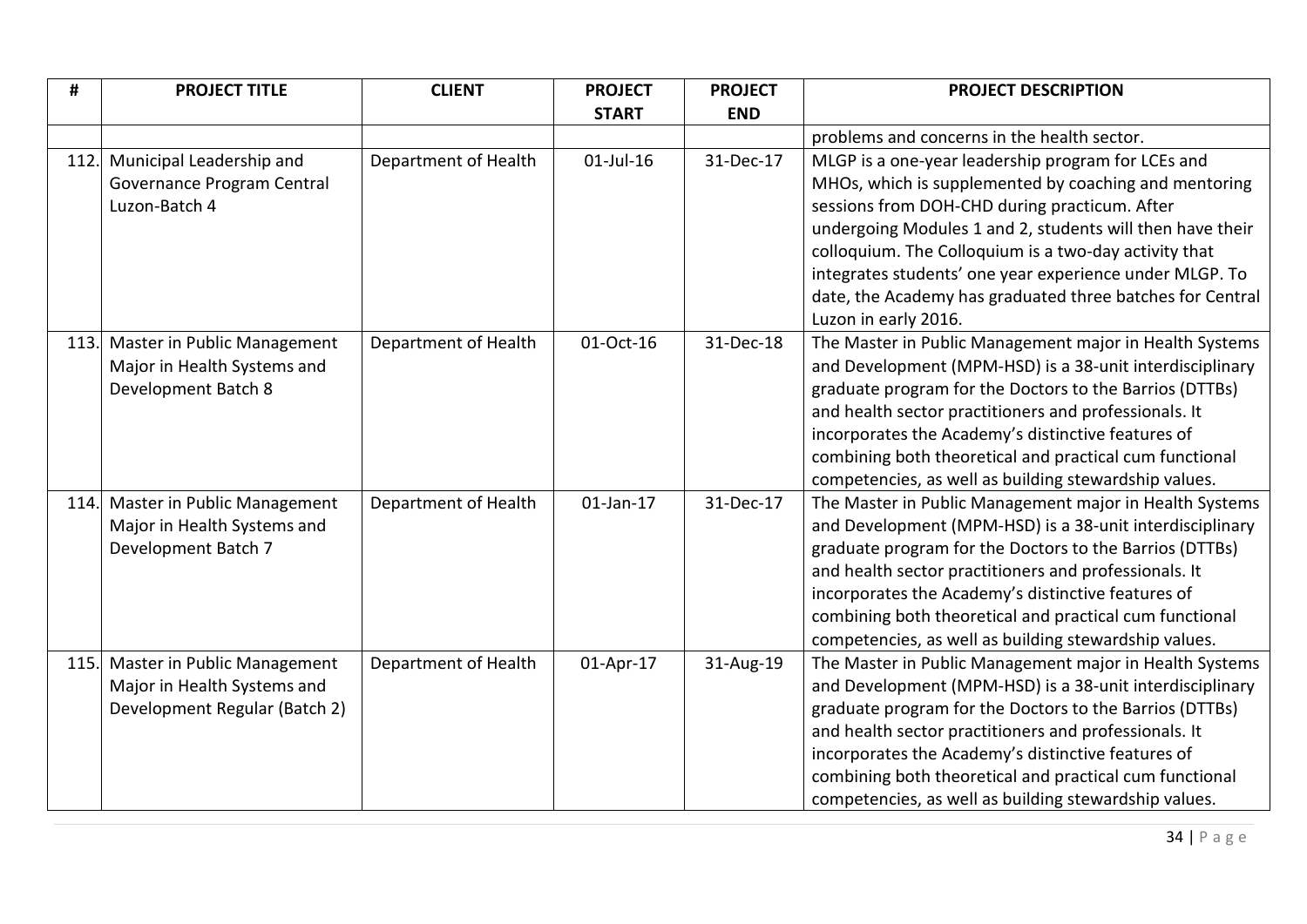| #    | <b>PROJECT TITLE</b>                                                                 | <b>CLIENT</b>                              | <b>PROJECT</b> | <b>PROJECT</b> | <b>PROJECT DESCRIPTION</b>                                                                                                                                                                                                                                                                                                                                                                                                                                                                                                                                                                                                                                                                                                                                                                                |
|------|--------------------------------------------------------------------------------------|--------------------------------------------|----------------|----------------|-----------------------------------------------------------------------------------------------------------------------------------------------------------------------------------------------------------------------------------------------------------------------------------------------------------------------------------------------------------------------------------------------------------------------------------------------------------------------------------------------------------------------------------------------------------------------------------------------------------------------------------------------------------------------------------------------------------------------------------------------------------------------------------------------------------|
|      |                                                                                      |                                            | <b>START</b>   | <b>END</b>     |                                                                                                                                                                                                                                                                                                                                                                                                                                                                                                                                                                                                                                                                                                                                                                                                           |
| 116. | Municipal Leadership and<br>Governance Program<br>MIMAROPA Batch 1 Cycle 2           | Department of Health                       | $01$ -Jun-17   | 30-Apr-18      | MLGP is a one-year leadership program for LCEs and<br>MHOs, which is supplemented by coaching and mentoring<br>sessions from DOH-CHD during practicum. After<br>undergoing Modules 1 and 2, students will then have their<br>colloquium. The Colloquium is a two-day activity that<br>integrates students' one year experience under MLGP. To<br>date, the Academy has graduated three batches for Central<br>Luzon in early 2016.                                                                                                                                                                                                                                                                                                                                                                        |
| 117. | Master in Public Management<br>Major in Health Systems and<br>Development Batch 9    | Department of Health                       | 01-Oct-17      | 31-Dec-19      | The Master in Public Management major in Health Systems<br>and Development (MPM-HSD) is a 38-unit interdisciplinary<br>graduate program for the Doctors to the Barrios (DTTBs)<br>and health sector practitioners and professionals. It<br>incorporates the Academy's distinctive features of<br>combining both theoretical and practical cum functional<br>competencies, as well as building stewardship values.                                                                                                                                                                                                                                                                                                                                                                                         |
| 118. | Master in Public Management<br>major in Development and<br>Security for PPSC Batch 3 | Philippine Public<br><b>Safety College</b> | $01$ -Jul-16   | 30-Jun-17      | The Master in Public Management major in Development<br>and Security for PPSC aims to deepen and strengthen the<br>executive leadership and management capability and<br>competence of the above-mentioned senior officers in the<br>context of institutional and sectoral development,<br>innovation, responsiveness, and modernization on public<br>safety. Furthermore, the intensive degree program seeks<br>to build the competencies of future leaders within the<br>overarching framework of development and security. The<br>program believes that enduring peace and prosperity can<br>be achieved only by melding and balancing the relevant<br>and key substantive subfields of national security and<br>national development into a focused, single-minded, and<br>reasonably coherent whole. |
|      | 119. Master in Public Management                                                     | Philippine Public                          | 01-Oct-16      | 31-Dec-17      | The Master in Public Management major in Development                                                                                                                                                                                                                                                                                                                                                                                                                                                                                                                                                                                                                                                                                                                                                      |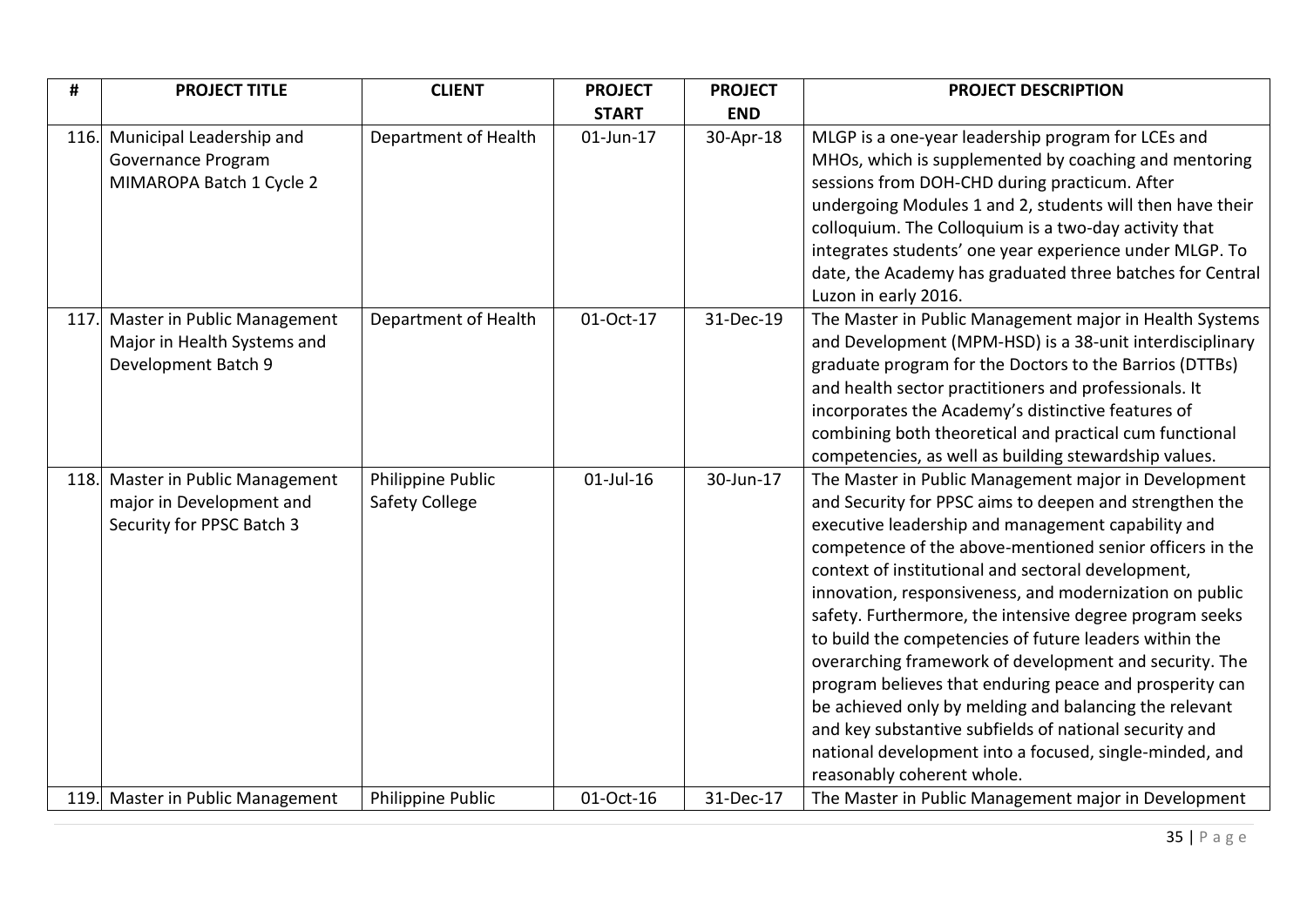| #    | <b>PROJECT TITLE</b>                                                                      | <b>CLIENT</b>                              | <b>PROJECT</b> | <b>PROJECT</b> | <b>PROJECT DESCRIPTION</b>                                                                                                                                                                                                                                                                                                                                                                                                                                                                                                                                                                                                                                                                                                                                                                                |
|------|-------------------------------------------------------------------------------------------|--------------------------------------------|----------------|----------------|-----------------------------------------------------------------------------------------------------------------------------------------------------------------------------------------------------------------------------------------------------------------------------------------------------------------------------------------------------------------------------------------------------------------------------------------------------------------------------------------------------------------------------------------------------------------------------------------------------------------------------------------------------------------------------------------------------------------------------------------------------------------------------------------------------------|
|      |                                                                                           |                                            | <b>START</b>   | <b>END</b>     |                                                                                                                                                                                                                                                                                                                                                                                                                                                                                                                                                                                                                                                                                                                                                                                                           |
|      | major in Development and<br>Security for PPSC Batch 4                                     | <b>Safety College</b>                      |                |                | and Security for PPSC aims to deepen and strengthen the<br>executive leadership and management capability and<br>competence of the above-mentioned senior officers in the<br>context of institutional and sectoral development,<br>innovation, responsiveness, and modernization on public<br>safety. Furthermore, the intensive degree program seeks<br>to build the competencies of future leaders within the<br>overarching framework of development and security. The<br>program believes that enduring peace and prosperity can<br>be achieved only by melding and balancing the relevant<br>and key substantive subfields of national security and<br>national development into a focused, single-minded, and<br>reasonably coherent whole.                                                         |
|      | 120. Master in Public Management<br>major in Development and<br>Security for PPSC Batch 5 | Philippine Public<br><b>Safety College</b> | 24-Jan-17      | 31-Jan-18      | The Master in Public Management major in Development<br>and Security for PPSC aims to deepen and strengthen the<br>executive leadership and management capability and<br>competence of the above-mentioned senior officers in the<br>context of institutional and sectoral development,<br>innovation, responsiveness, and modernization on public<br>safety. Furthermore, the intensive degree program seeks<br>to build the competencies of future leaders within the<br>overarching framework of development and security. The<br>program believes that enduring peace and prosperity can<br>be achieved only by melding and balancing the relevant<br>and key substantive subfields of national security and<br>national development into a focused, single-minded, and<br>reasonably coherent whole. |
| 121. | Master in Public Management<br>major in Development and<br>Security for PPSC Batch 6      | Philippine Public<br><b>Safety College</b> | 30-Jan-17      | 28-Feb-18      | The Master in Public Management major in Development<br>and Security for PPSC aims to deepen and strengthen the<br>executive leadership and management capability and                                                                                                                                                                                                                                                                                                                                                                                                                                                                                                                                                                                                                                     |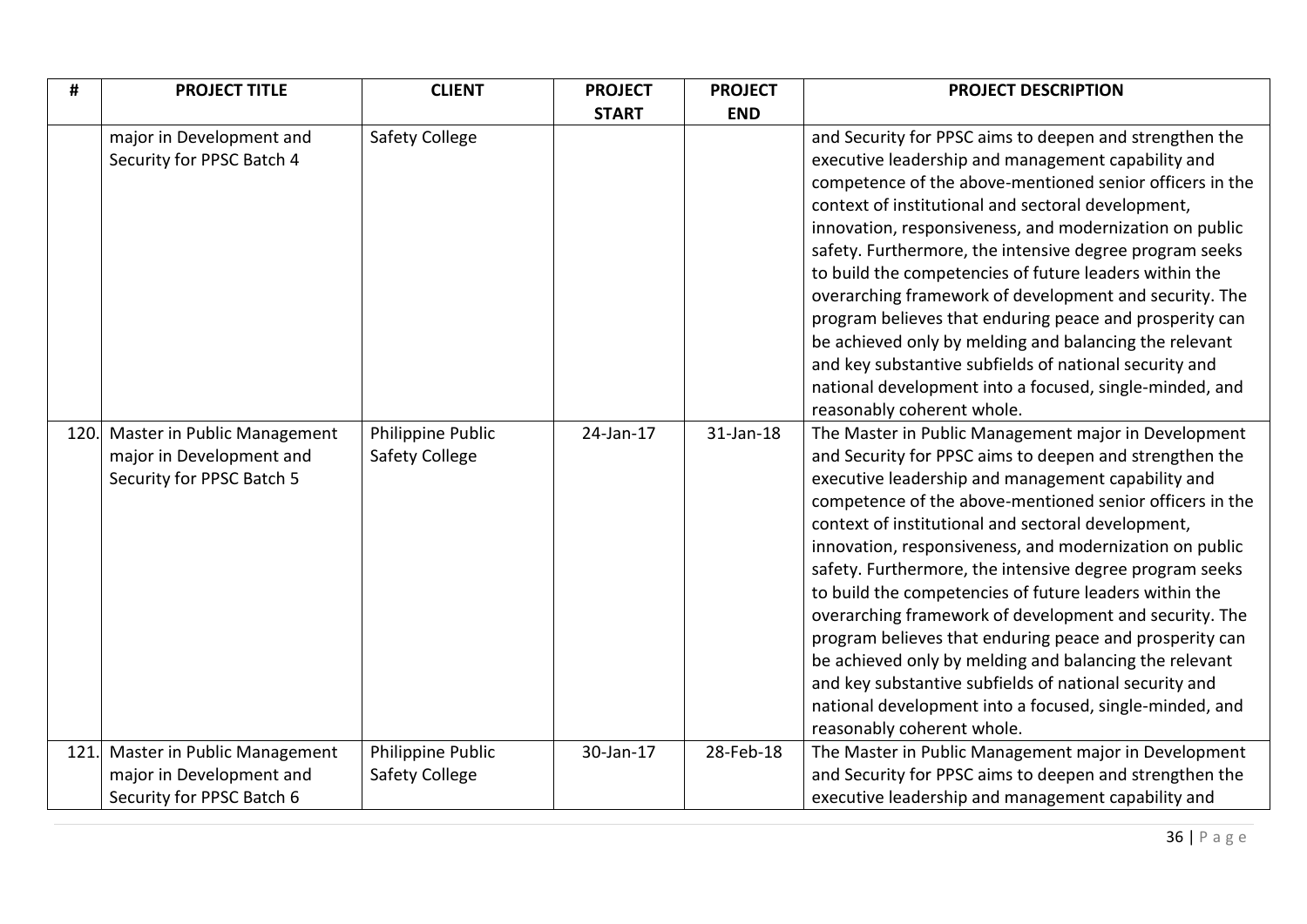| #    | <b>PROJECT TITLE</b>                                                        | <b>CLIENT</b>                                    | <b>PROJECT</b> | <b>PROJECT</b> | <b>PROJECT DESCRIPTION</b>                                                                                                                                                                                                                                                                                                                                                                                                                                                                                                                                                                                                                                                                                                                                                                                                                                                                                                               |
|------|-----------------------------------------------------------------------------|--------------------------------------------------|----------------|----------------|------------------------------------------------------------------------------------------------------------------------------------------------------------------------------------------------------------------------------------------------------------------------------------------------------------------------------------------------------------------------------------------------------------------------------------------------------------------------------------------------------------------------------------------------------------------------------------------------------------------------------------------------------------------------------------------------------------------------------------------------------------------------------------------------------------------------------------------------------------------------------------------------------------------------------------------|
|      |                                                                             |                                                  | <b>START</b>   | <b>END</b>     |                                                                                                                                                                                                                                                                                                                                                                                                                                                                                                                                                                                                                                                                                                                                                                                                                                                                                                                                          |
|      |                                                                             |                                                  |                |                | competence of the above-mentioned senior officers in the<br>context of institutional and sectoral development,<br>innovation, responsiveness, and modernization on public<br>safety. Furthermore, the intensive degree program seeks<br>to build the competencies of future leaders within the<br>overarching framework of development and security. The<br>program believes that enduring peace and prosperity can<br>be achieved only by melding and balancing the relevant<br>and key substantive subfields of national security and<br>national development into a focused, single-minded, and<br>reasonably coherent whole.                                                                                                                                                                                                                                                                                                         |
| 122. | Master in Public Management<br>Major in Development and<br>Security Batch 9 | AFP Command and<br><b>General Staff Colleges</b> | 22-Feb-16      | 28-Feb-17      | The Master in Public Management major in Development<br>and Security (MPM DevSec) and the Armed Forces of the<br>Philippines Command and General Staff College (AFPCGSC)<br>is a joint program of the Development Academy of the<br>Philippines (DAP) and the Armed Forces of the Philippines<br>(AFP) through the approval of the Department Circular Nr<br>5. It is crafted as a twinning program for the mandatory<br>mid-career course of AFP officers before they are<br>promoted to "06" position. The intensive degree programs<br>seek to build the competencies of future leaders within the<br>overarching framework of development and security. The<br>program believes that enduring peace and prosperity can<br>be achieved only by melding and balancing the relevant<br>and key substantive sub-fields of national security and<br>national development into a focused, single-minded, and<br>reasonably coherent whole. |
| 123. | Master in Public Management,<br>major in Development and                    | Armed Forces of the<br>Philippines               | 20-Feb-17      | 28-Feb-18      | The Master in Public Management major in Development<br>and Security (MPM DevSec) and the Armed Forces of the                                                                                                                                                                                                                                                                                                                                                                                                                                                                                                                                                                                                                                                                                                                                                                                                                            |
|      | Security (Batch 10)                                                         |                                                  |                |                | Philippines Command and General Staff College (AFPCGSC)                                                                                                                                                                                                                                                                                                                                                                                                                                                                                                                                                                                                                                                                                                                                                                                                                                                                                  |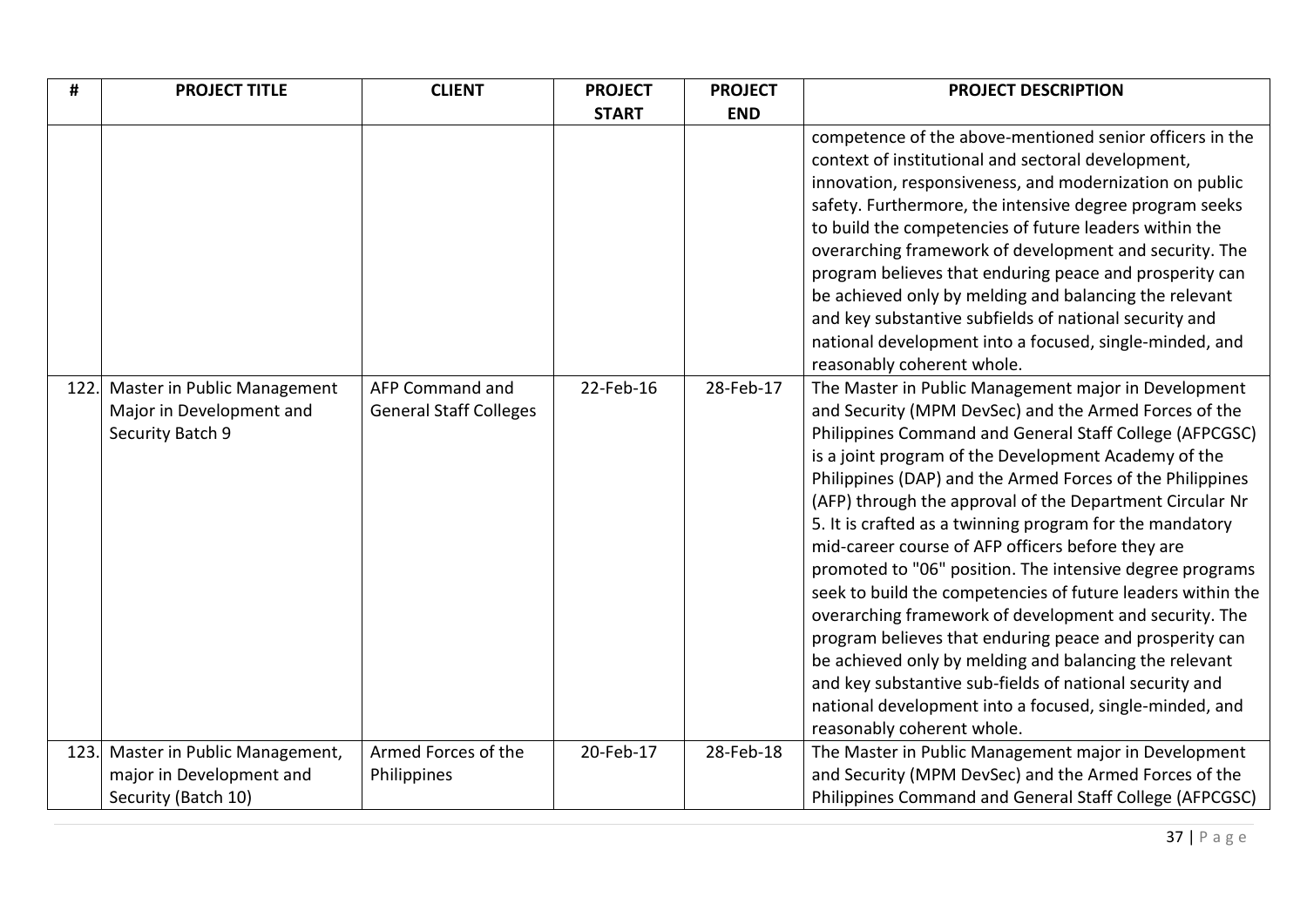| #    | <b>PROJECT TITLE</b>                                                                 | <b>CLIENT</b>                                                           | <b>PROJECT</b> | <b>PROJECT</b> | <b>PROJECT DESCRIPTION</b>                                                                                                                                                                                                                                                                                                                                                                                                                                                                                                                                                                                                                                                                                                                                                                                                                                                                                                                                                                                            |
|------|--------------------------------------------------------------------------------------|-------------------------------------------------------------------------|----------------|----------------|-----------------------------------------------------------------------------------------------------------------------------------------------------------------------------------------------------------------------------------------------------------------------------------------------------------------------------------------------------------------------------------------------------------------------------------------------------------------------------------------------------------------------------------------------------------------------------------------------------------------------------------------------------------------------------------------------------------------------------------------------------------------------------------------------------------------------------------------------------------------------------------------------------------------------------------------------------------------------------------------------------------------------|
|      |                                                                                      |                                                                         | <b>START</b>   | <b>END</b>     |                                                                                                                                                                                                                                                                                                                                                                                                                                                                                                                                                                                                                                                                                                                                                                                                                                                                                                                                                                                                                       |
|      |                                                                                      |                                                                         |                |                | is a joint program of the Development Academy of the<br>Philippines (DAP) and the Armed Forces of the Philippines<br>(AFP) through the approval of the Department Circular Nr<br>5. It is crafted as a twinning program for the mandatory<br>mid-career course of AFP officers before they are<br>promoted to "06" position. The intensive degree programs<br>seek to build the competencies of future leaders within the<br>overarching framework of development and security. The<br>program believes that enduring peace and prosperity can<br>be achieved only by melding and balancing the relevant<br>and key substantive sub-fields of national security and<br>national development into a focused, single-minded, and<br>reasonably coherent whole.                                                                                                                                                                                                                                                          |
| 124. | Certificate Course on Personal<br>Efficacy and Leadership - Region<br>$\overline{2}$ | Department of Social<br>Welfare and<br>Development - Field<br>office II | 01-Feb-16      | 31-Mar-17      | This is a three (3) units academic course focused on<br>leadership, which moves and steers organizations, groups<br>and programs to perform successfully and with relevance.<br>A leader is similar to a ship captain or an airplane pilot who<br>consciously takes the vessel safely to its destination and<br>sustains the trust and confidence of his passengers. The<br>ship captain and the airline pilot normally reach their<br>levels/positions over time, through continuous learning<br>both formal and non-formal, development of personal<br>strengths, improvement of personal character and<br>integrity, and actual experiences involving crises and<br>development opportunities and challenges in the<br>environment. This course can be credited into three-unit<br>Core subject of the Master of Public Management, major<br>in Health Systems and Development, provided that the<br>participant has: (1) complete attendance in the program,<br>and (2) submitted all needed course requirements. |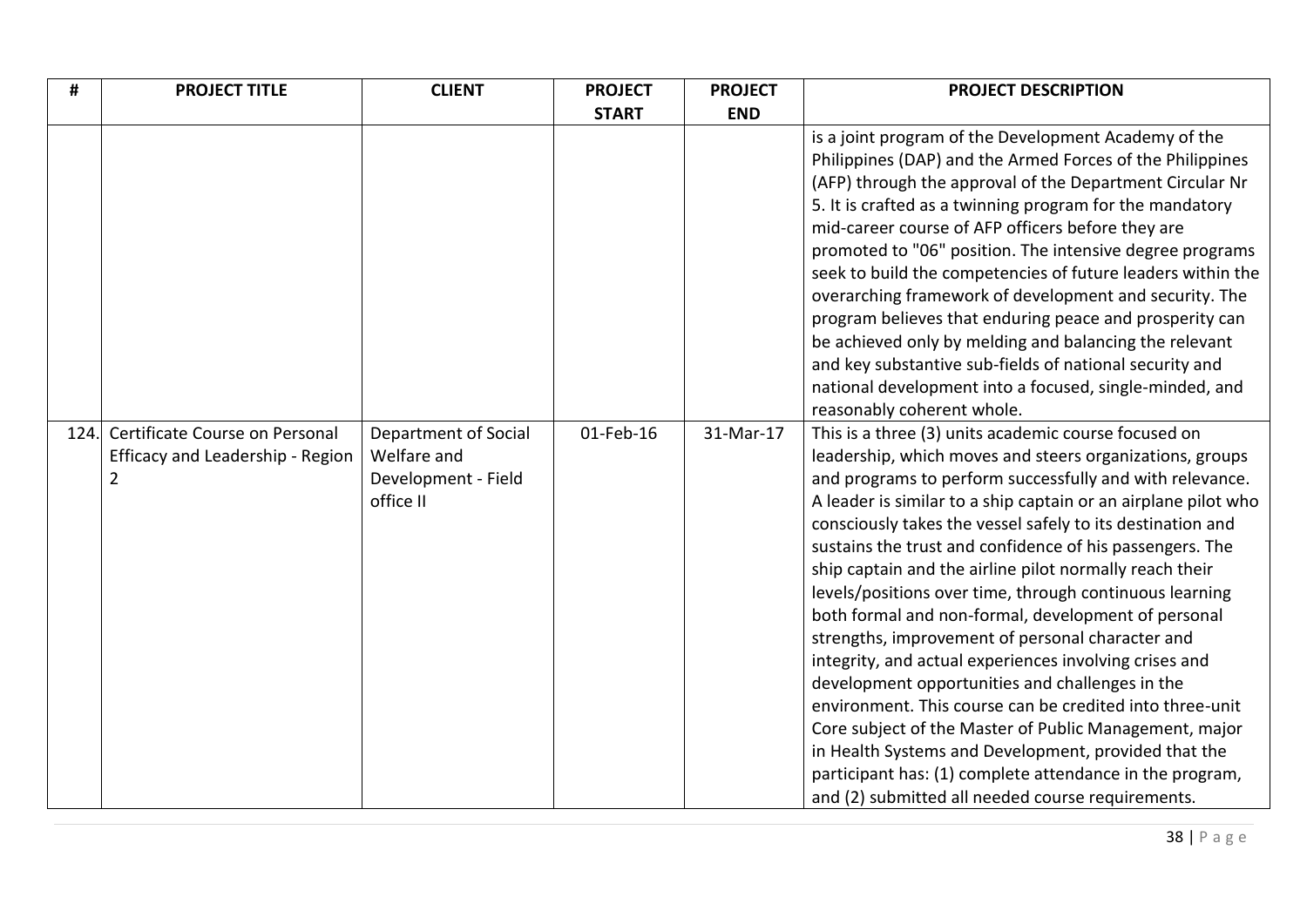| #    | <b>PROJECT TITLE</b>                                                               | <b>CLIENT</b>                                                            | <b>PROJECT</b> | <b>PROJECT</b> | <b>PROJECT DESCRIPTION</b>                                                                                                                                                                                                                                                                                                                                                                                                                                                                                                                                                                                                                                                                                                                                                                                                                                                                                                                                                                                                                                                               |
|------|------------------------------------------------------------------------------------|--------------------------------------------------------------------------|----------------|----------------|------------------------------------------------------------------------------------------------------------------------------------------------------------------------------------------------------------------------------------------------------------------------------------------------------------------------------------------------------------------------------------------------------------------------------------------------------------------------------------------------------------------------------------------------------------------------------------------------------------------------------------------------------------------------------------------------------------------------------------------------------------------------------------------------------------------------------------------------------------------------------------------------------------------------------------------------------------------------------------------------------------------------------------------------------------------------------------------|
|      |                                                                                    |                                                                          | <b>START</b>   | <b>END</b>     |                                                                                                                                                                                                                                                                                                                                                                                                                                                                                                                                                                                                                                                                                                                                                                                                                                                                                                                                                                                                                                                                                          |
| 125. | Certificate Course on Personal<br>Efficacy and Leadership - Region<br>$\mathbf{3}$ | Department of Social<br>Welfare and<br>Development - Field<br>office III | 01-Feb-16      | 31-Jan-17      | Certificate Course on Personal Efficacy and Leadership<br>(CCPEL). This is a three (3) units academic course focused<br>on leadership, which moves and steers organizations,<br>groups and programs to perform successfully and with<br>relevance. A leader is similar to a ship captain or an<br>airplane pilot who consciously takes the vessel safely to its<br>destination and sustains the trust and confidence of his<br>passengers. The ship captain and the airline pilot normally<br>reach their levels/positions over time, through continuous<br>learning both formal and non-formal, development of<br>personal strengths, improvement of personal character<br>and integrity, and actual experiences involving crises and<br>development opportunities and challenges in the<br>environment. This course can be credited into three-unit<br>Core subject of the Master of Public Management, major<br>in Health Systems and Development, provided that the<br>participant has: (1) complete attendance in the program,<br>and (2) submitted all needed course requirements. |
|      | 126. NICA-Certificate Course in<br>National Intelligence (CCNI)                    | National Intelligence<br><b>Coordinating Agency</b>                      | 15-Dec-16      | 28-Feb-17      | The Certificate Course in National Intelligence (CCNI) can<br>be credited into a 3-unit Major Course of the Master in<br>Public Management, major in International Development<br>and Security (MPM-IDevSec) provided that the student<br>has: (1) complete attendance on the program; and (2)<br>submitted all needed requirements. This module discusses<br>the context, nature, concepts, and aspects of National<br>Intelligence.                                                                                                                                                                                                                                                                                                                                                                                                                                                                                                                                                                                                                                                    |
| 127. | Masters in Public Management<br>Major in Rural Development<br>Batch 4              | <b>National Convergence</b><br>Initiative - DAR, DENR,<br>DA             | 09-Jan-17      | 30-Dec-18      | A strategic way of enhancing the convergence is to roll out<br>a formal academic program at the field supervisors,<br>technical/program staff and administrators of the three<br>rural oriented line agencies so that they can acquire the                                                                                                                                                                                                                                                                                                                                                                                                                                                                                                                                                                                                                                                                                                                                                                                                                                               |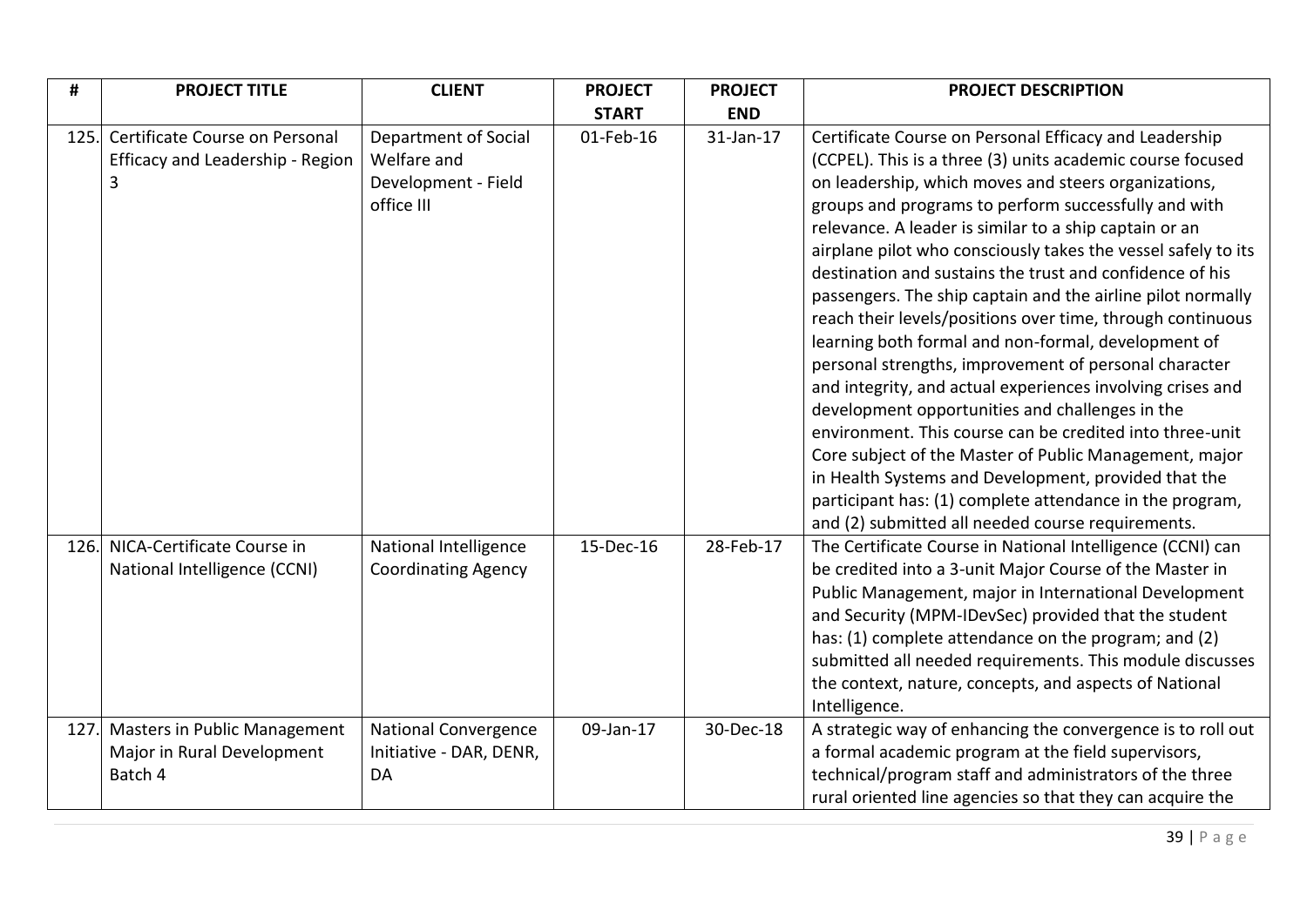| #    | <b>PROJECT TITLE</b>                 | <b>CLIENT</b>             | <b>PROJECT</b> | <b>PROJECT</b> | <b>PROJECT DESCRIPTION</b>                                    |
|------|--------------------------------------|---------------------------|----------------|----------------|---------------------------------------------------------------|
|      |                                      |                           | <b>START</b>   | <b>END</b>     |                                                               |
|      |                                      |                           |                |                | relevant enterprise, political, managerial and technical      |
|      |                                      |                           |                |                | skills for an ISRD. This program is called the Masters of     |
|      |                                      |                           |                |                | Public Management, major in Rural Development (MPM-           |
|      |                                      |                           |                |                | RD)                                                           |
| 128. | Master in Public Management          | Card - Mri                | $01$ -Jan-16   | 30-Sep-17      | The program intends to assess and strengthen the              |
|      | Major in Micro Finance - Batch       | Development               |                |                | leadership and managerial acumen of the designated            |
|      | 4                                    | Institute, Inc (Cmdi)     |                |                | personnel of CARD MRI as well as other Microfinance           |
|      |                                      |                           |                |                | practitioners like SEDP, Inc., reinforcing their knowledge in |
|      |                                      |                           |                |                | microfinance practices.                                       |
| 129. | Certificate Course with              | CBCP-NASSA/CARITAS        | 01-Aug-16      | 31-Oct-17      | The Certificate Course with Specialization in Community       |
|      | Specialization in Community          | Filipinas Foundation,     |                |                | and Area Development, Resilience and Sustainability           |
|      | and Area Development,                | Inc.                      |                |                | leading to Masters in Productivity and Quality                |
|      | <b>Resilience and Sustainability</b> |                           |                |                | Management seeks to cultivate development managers            |
|      | leading to Masters in                |                           |                |                | and leaders who can help communities become more              |
|      | <b>Productivity and Quality</b>      |                           |                |                | resilient in a way that they are inspired to co-determine,    |
|      | Management                           |                           |                |                | with other stakeholders, a future of inclusive growth and     |
|      |                                      |                           |                |                | development of the people, the economy and                    |
|      |                                      |                           |                |                | environment. The program combines Productivity and            |
|      |                                      |                           |                |                | Quality management concepts frameworks and tools, as          |
|      |                                      |                           |                |                | epitomized in the Philippine Quality Award or Baldridge       |
|      |                                      |                           |                |                | Framework, alongside the application of the framework in      |
|      |                                      |                           |                |                | Transformative Leadership in a Learning Community.            |
| 130. | DON/BCBN/TES/OSM/STM/APO             | APO/DAP/Government        | $01$ -Jan-17   | 31-Dec-17      | Implementation of APO sponsored in-country project            |
|      | <b>Research and Publication</b>      | and Private Institution   |                |                | activities in support to NPO productivity programs.           |
| 131. | <b>Localizing Asian Productivity</b> | <b>Public and Private</b> | 15-Feb-17      | 30-Dec-17      | For the 20th Cycle of the Philippine Quality Award (PQA),     |
|      | Organization Center of               |                           |                |                | as the Award Administrator for the public sector, the         |
|      | Excellence (APO-COE) 2017            |                           |                |                | Academy will strengthen and enhance efforts to heighten       |
|      |                                      |                           |                |                | awareness and build organizational and individual             |
|      |                                      |                           |                |                | capacities of public sector organizations through the         |
|      |                                      |                           |                |                | adoption of the BE framework to promote and localize a        |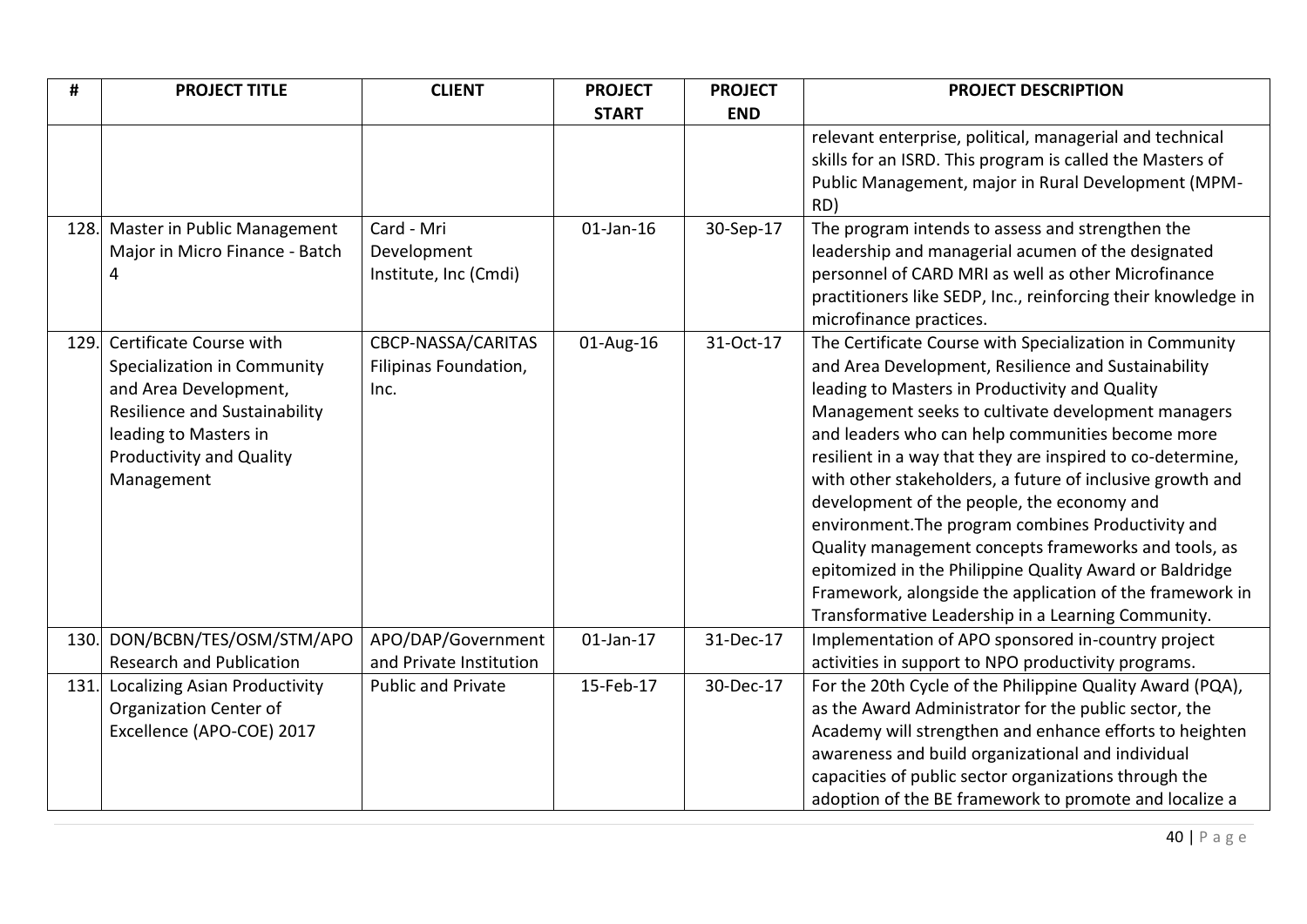| #    | <b>PROJECT TITLE</b>                                                                     | <b>CLIENT</b>                             | <b>PROJECT</b> | <b>PROJECT</b> | <b>PROJECT DESCRIPTION</b>                                                                                                                                                                                                                                                                                                                                                                                                                                                                                                                                                                                                                                                                                                                                                                                                                                                                              |
|------|------------------------------------------------------------------------------------------|-------------------------------------------|----------------|----------------|---------------------------------------------------------------------------------------------------------------------------------------------------------------------------------------------------------------------------------------------------------------------------------------------------------------------------------------------------------------------------------------------------------------------------------------------------------------------------------------------------------------------------------------------------------------------------------------------------------------------------------------------------------------------------------------------------------------------------------------------------------------------------------------------------------------------------------------------------------------------------------------------------------|
|      |                                                                                          |                                           | <b>START</b>   | <b>END</b>     |                                                                                                                                                                                                                                                                                                                                                                                                                                                                                                                                                                                                                                                                                                                                                                                                                                                                                                         |
|      |                                                                                          |                                           |                |                | culture of excellence, to create better and quality public<br>service delivery.                                                                                                                                                                                                                                                                                                                                                                                                                                                                                                                                                                                                                                                                                                                                                                                                                         |
| 132. | APO-Development of<br><b>Productivity Practitioners -</b><br><b>Basic Course</b>         | <b>Asian Productivity</b><br>Organization | 15-Mar-17      | 15-Aug-17      | APO-Development of Productivity Practitioners - Basic<br>Course                                                                                                                                                                                                                                                                                                                                                                                                                                                                                                                                                                                                                                                                                                                                                                                                                                         |
| 133. | e-Learning Course on Customer<br>Satisfaction Management for<br>the Service Sector       | <b>Asian Productivity</b><br>Organization | 25-Apr-17      | 25-Aug-17      | As part of the APO's strategic direction of strengthening<br>the service sector in member countries, it has been<br>conducting courses on service-sector innovation, customer<br>relationship management, ICT, and knowledge<br>management in the service sector through e-learning<br>courses and face-to-face projects. This course will focus on<br>how to manage CS strategies to meet the specific needs of<br>customers and share the best practices of CS management<br>and innovation in the service sector, especially in the era of<br>Industry 4.0.                                                                                                                                                                                                                                                                                                                                          |
|      | 134. e-Learning Course on Food<br>Safety Risk Management in<br><b>Food Supply Chains</b> | <b>Asian Productivity</b><br>Organization | 15-Sep-17      | 31-Dec-17      | Consumers are increasingly concerned about food safety,<br>how food is produced, and how it is handled within the<br>food supply chain. Incidences of food contamination have<br>recently increased, affecting company reputations and<br>finances due to product recalls. For expanding food<br>exports and increasing profitability, the Asian food industry<br>clearly needs effective approaches to manage food safety<br>risks. Foodborne risks to human health can arise from<br>biological, chemical, physical hazards. Foodborne<br>pathogens, i.e., microorganisms found in food such as<br>bacteria, are the main causes of foodborne illness. The<br>food chain has many stages where food is susceptible to<br>contamination by pathogens. The application of the risk<br>analysis approach to assess food safety risks can contribute<br>significantly to reducing foodborne illnesses and |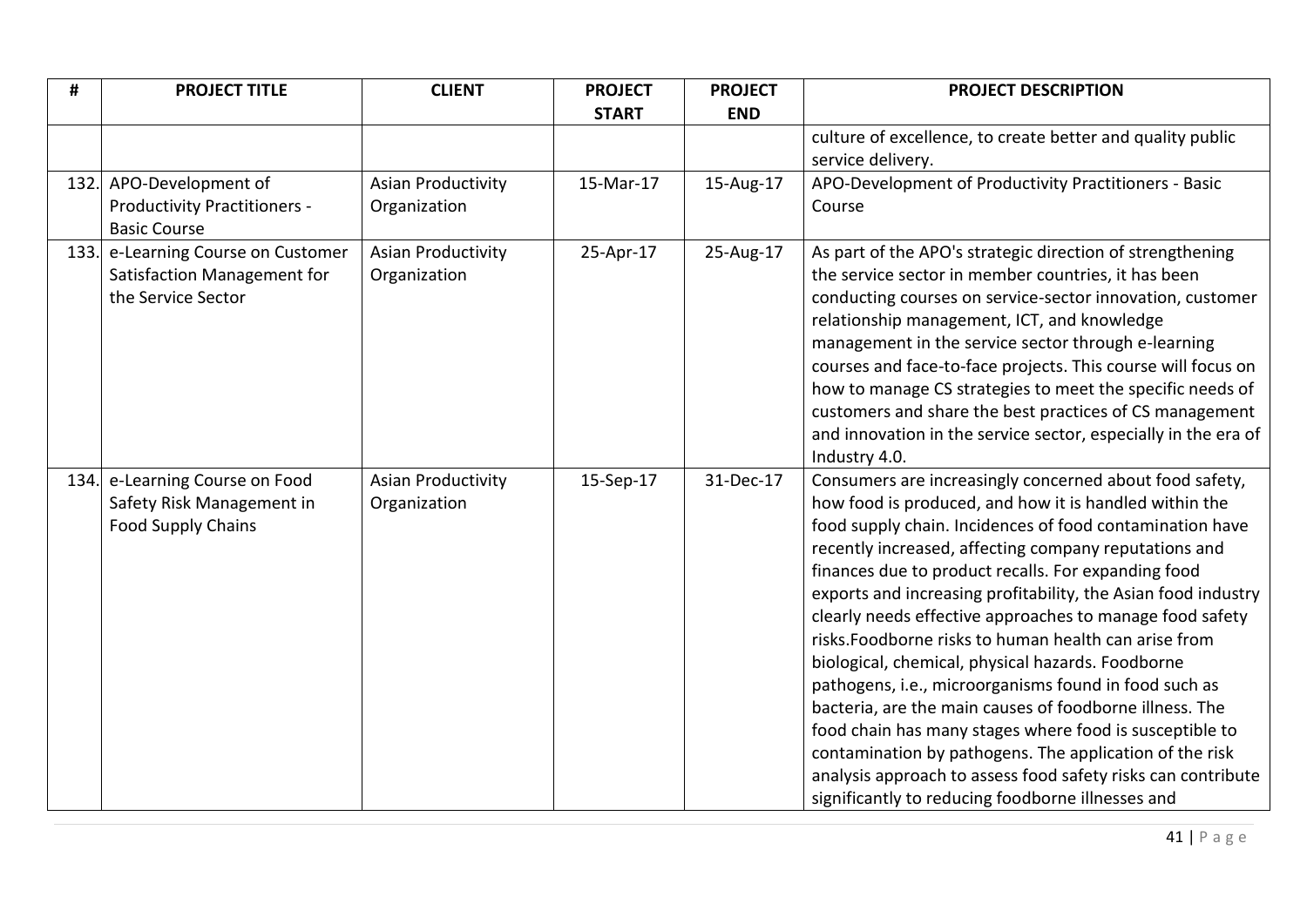| #    | <b>PROJECT TITLE</b>                                                                                                                                 | <b>CLIENT</b>              | <b>PROJECT</b> | <b>PROJECT</b> | <b>PROJECT DESCRIPTION</b>                                                                                                                                                                                                                                                                                                                                                                                                                                                                                                                                                                                  |
|------|------------------------------------------------------------------------------------------------------------------------------------------------------|----------------------------|----------------|----------------|-------------------------------------------------------------------------------------------------------------------------------------------------------------------------------------------------------------------------------------------------------------------------------------------------------------------------------------------------------------------------------------------------------------------------------------------------------------------------------------------------------------------------------------------------------------------------------------------------------------|
|      |                                                                                                                                                      |                            | <b>START</b>   | <b>END</b>     |                                                                                                                                                                                                                                                                                                                                                                                                                                                                                                                                                                                                             |
|      |                                                                                                                                                      |                            |                |                | strengthening food safety system.                                                                                                                                                                                                                                                                                                                                                                                                                                                                                                                                                                           |
| 135. | Public Offering on Quality<br>Management System (QMS),<br>Productivity Measurement and<br>other ISO Standards                                        | <b>National Government</b> | 01-Feb-17      | 30-Dec-17      | The training courses are aimed at:1. Orienting SMEs and<br>government units/entities about the Quality Management<br>System, productivity measurement tools and techniques<br>and other ISO standards; 2. Capacitating SMEs and<br>government units/entities to become quality-oriented and<br>ISO-certified;3. Training key officials and employees of<br>public and private organizations on productivity<br>measurement tools to improve and streamline processes;<br>and, 4. Informing SMEs and government units/entities<br>about other course offerings of DAP related to QMS                         |
|      | 136. Public Offering on Basic<br>Productivity and Quality (P&Q)<br>Tools and Techniques and Total<br><b>Factor Productivity (TFP)</b><br>Measurement | <b>Public and Private</b>  | 01-Feb-17      | 31-Dec-17      | In line with DAP's role and commitment as the National<br>productivity Organization (NPO) and as the implementing<br>arm of the Philippines' designation as Center of Excellence<br>in Public Sector Productivity (COE-PSP), it offers training<br>courses on basic P&Q tools and techniques and measuring<br>TFP at the firm level. Also, this is in support to the<br>government's initiative to strengthen both the public and<br>private institutions in order for them to produce and<br>provide products and services that are more globally-<br>competitive and at par with international standards. |
|      | 137. Public Offering for Advanced P<br>& Q Courses                                                                                                   | <b>Public and Private</b>  | 23-Jan-17      | 29-Dec-17      | DAP, as the National Productivity Organization fulfils its<br>role by offering public training courses according to its<br>expertise in advance productivity and quality tools and<br>techniques. This is in line with the current administration<br>towards boosting public sector productivity and<br>responsiveness.                                                                                                                                                                                                                                                                                     |
| 138. | <b>Government Best Practice</b><br>Recognition 2017                                                                                                  | <b>Public Sector</b>       | 15-May-17      | 31-Dec-17      | GBPR seeks to recognize successful and validated practices<br>demonstrated by all public sector organizations. It provides<br>a platform to showcase and promote best practices as a                                                                                                                                                                                                                                                                                                                                                                                                                        |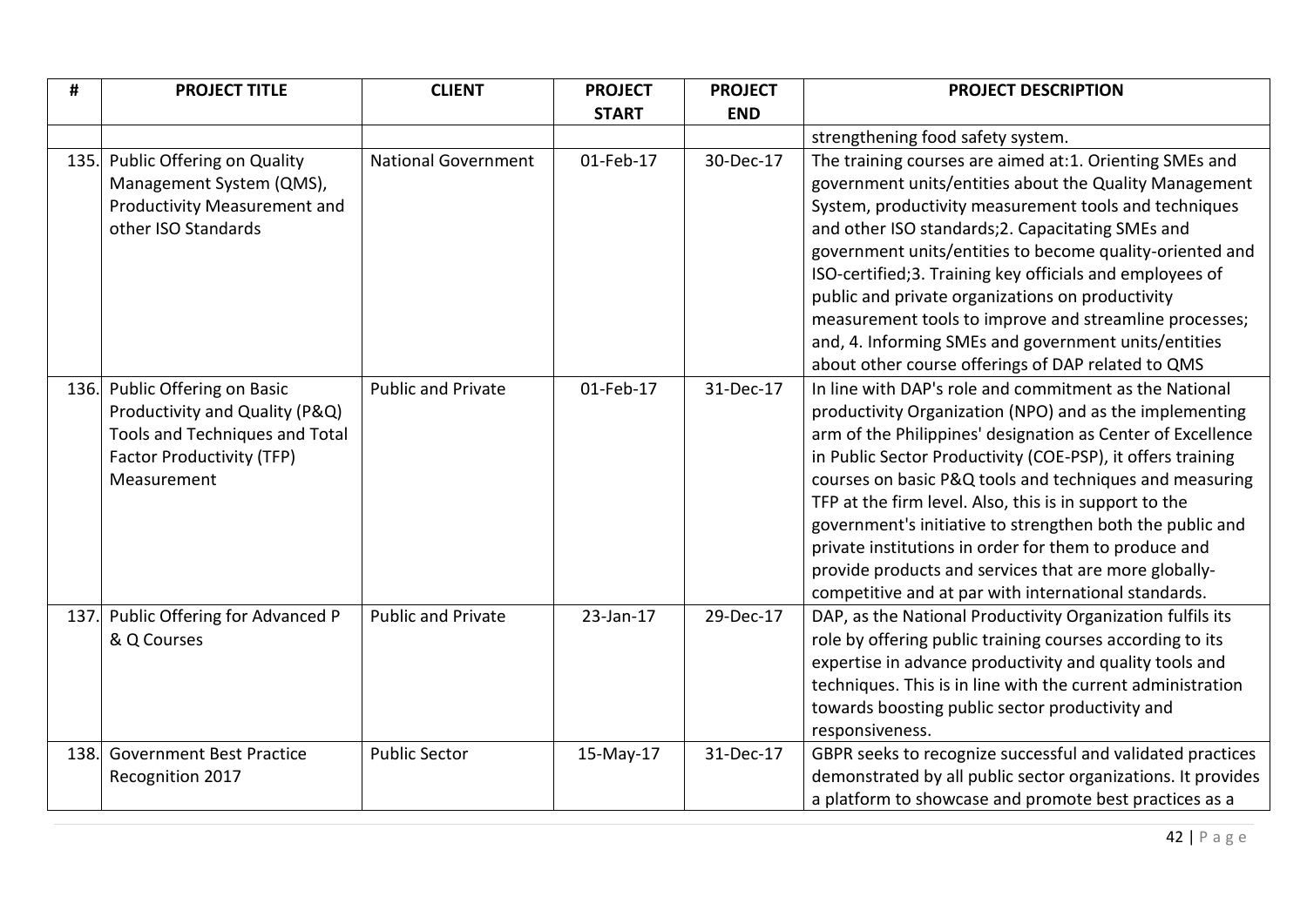| #    | <b>PROJECT TITLE</b>               | <b>CLIENT</b>                | <b>PROJECT</b> | <b>PROJECT</b> | <b>PROJECT DESCRIPTION</b>                                    |
|------|------------------------------------|------------------------------|----------------|----------------|---------------------------------------------------------------|
|      |                                    |                              | <b>START</b>   | <b>END</b>     |                                                               |
|      |                                    |                              |                |                | way to foster knowledge sharing and to contribute in          |
|      |                                    |                              |                |                | sustaining performance results in the entire bureaucracy.     |
|      |                                    |                              |                |                | Ultimately, this collaborative learning mechanism             |
|      |                                    |                              |                |                | envisions improving the quality of service and                |
|      |                                    |                              |                |                | competitiveness of government institutions.                   |
| 139. | <b>Government Excellence Class</b> | Department of Budget         | 02-Nov-16      | 31-Dec-17      | The GEC aims to promote BE self-assessment for                |
|      |                                    | and Management               |                |                | performance improvement; broaden the sharing and              |
|      |                                    |                              |                |                | adoption of best practices among government                   |
|      |                                    |                              |                |                | organizations; and recognize commendable public sector        |
|      |                                    |                              |                |                | organizations on the bases of validated improvement           |
|      |                                    |                              |                |                | action plan and self-assessment results.                      |
| 140. | <b>GQMP: Development and</b>       | Metropolitan Manila          | 25-Jul-17      | 30-Mar-18      | The project aims to facilitate the establishment and          |
|      | Certification of ISO 9001:2015     | Development                  |                |                | certification of the ISO 9001:2015 QMS for the MMDA's         |
|      | <b>Quality Management System</b>   | Authority                    |                |                | management, operations and support processes.                 |
|      | for the Metropolitan Manila        |                              |                |                |                                                               |
|      | Development Authority              |                              |                |                |                                                               |
| 141. | GQMP: Development and              | <b>Bureau of Corrections</b> | 26-Jul-17      | 26-Mar-18      | The project aims to facilitate the establishment and          |
|      | Certification of ISO 9001:2015     |                              |                |                | certification of the ISO 9001:2015 QMS for the BUCOR          |
|      | <b>Quality Management System</b>   |                              |                |                | covering its management, operations and support               |
|      | for the Bureau of Corrections      |                              |                |                | processes.                                                    |
| 142. | Development of a Quality           | North Luzon                  | 10-Oct-17      | 30-Apr-18      | To help government agencies, particularly the North Luzon     |
|      | Management System Certifiable      | <b>Philippines State</b>     |                |                | Philippines State College (NLPSC) to improve quality in       |
|      | to ISO 9001:2015 for the North     | College                      |                |                | their operations and service delivery through the             |
|      | Luzon Philippines State College    |                              |                |                | establishment of a Quality Management System certifiable      |
|      |                                    |                              |                |                | to ISO 9001:2015 standard. To be able to achieve this, the    |
|      |                                    |                              |                |                | NLPSC will have to undergo a series capability building       |
|      |                                    |                              |                |                | initiatives and technical guidance sessions.                  |
| 143. | Scope Expansion of the Quality     | Quezon City                  | 17-Nov-17      | 15-Jun-18      | a. Provide technical guidance in establishing the quality     |
|      | Management System (QMS)            | Government                   |                |                | documented information, quality objectives and plans, and     |
|      | Certifiable to ISO 9001:2015 for   |                              |                |                | quality procedures. Specifically, the said technical guidance |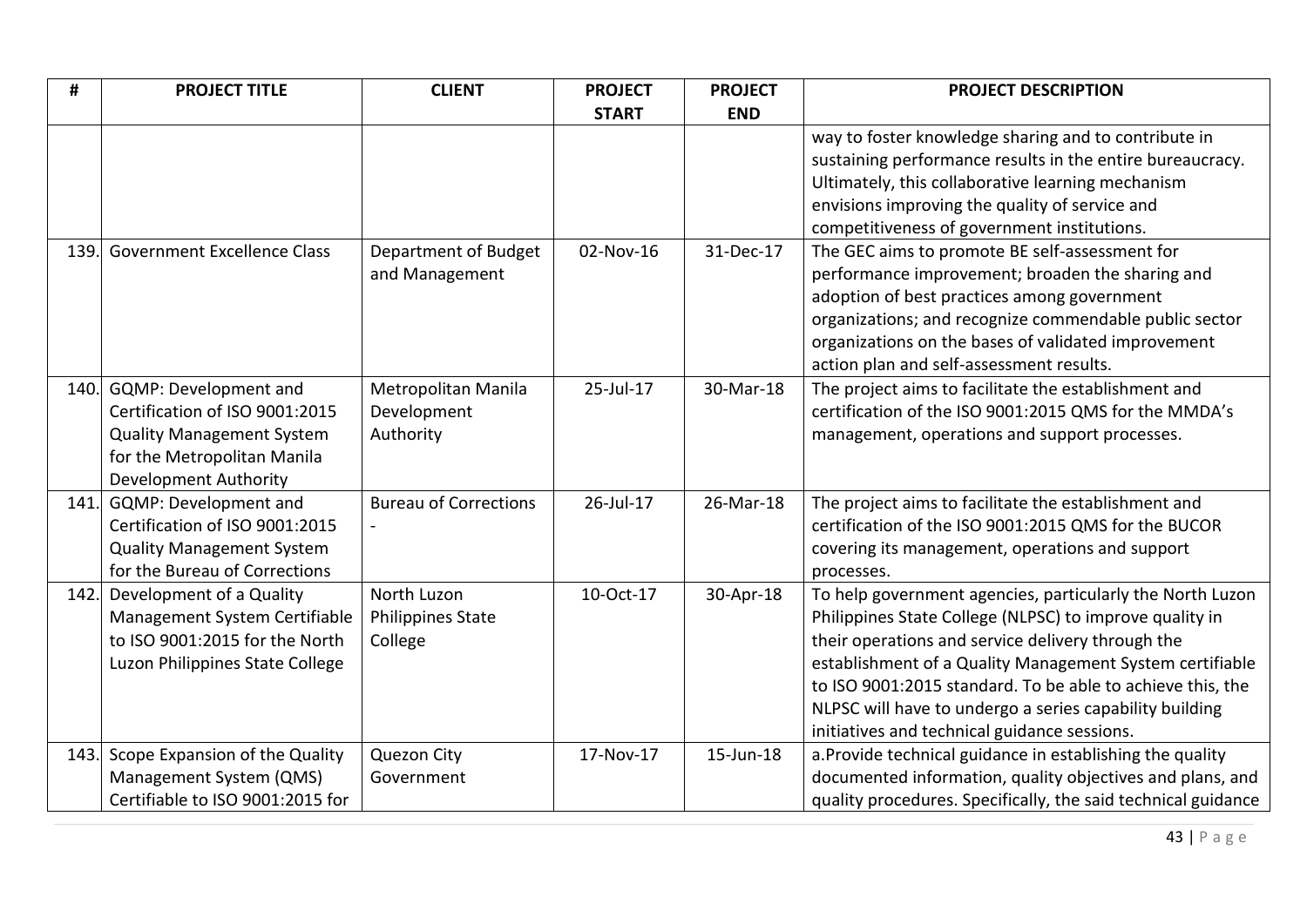| #    | <b>PROJECT TITLE</b>             | <b>CLIENT</b>                | <b>PROJECT</b> | <b>PROJECT</b> | <b>PROJECT DESCRIPTION</b>                                  |
|------|----------------------------------|------------------------------|----------------|----------------|-------------------------------------------------------------|
|      |                                  |                              | <b>START</b>   | <b>END</b>     |                                                             |
|      | the Quezon City Government       |                              |                |                | covers the following: (1) conduct of workshops and write    |
|      |                                  |                              |                |                | shop sessions; (2) review of the workshop and write shop    |
|      |                                  |                              |                |                | outputs; (3) provision of recommendations for               |
|      |                                  |                              |                |                | improvements; and, (4) review of final documents to         |
|      |                                  |                              |                |                | ensure their alignment with ISO 9001:2015 QMS               |
|      |                                  |                              |                |                | standards.b.Provide technical guidance in cascading and     |
|      |                                  |                              |                |                | implementing the QMS in the selected clusters and           |
|      |                                  |                              |                |                | hospitals of QCG; and, c. Conduct readiness review of the   |
|      |                                  |                              |                |                | QMS and recommend final preparations for the ISO            |
|      |                                  |                              |                |                | 9001:2015 certification processes.                          |
| 144. | Preparatory Courses for the      | <b>Toll Regulatory Board</b> | 07-Nov-16      | 31-Mar-17      | In support of the ongoing efforts of the TRB in             |
|      | Development of ISO 9001:2015     |                              |                |                | documenting and preparing its processes and systems for     |
|      | <b>Quality Management System</b> |                              |                |                | ISO certification and in defining its strategic thrusts and |
|      | for the Toll Regulatory Board    |                              |                |                | direction, the Academy is proposing the project,            |
|      |                                  |                              |                |                | Preparatory Courses for the Development of ISO              |
|      |                                  |                              |                |                | 9001:2015 Quality Management System for the Toll            |
|      |                                  |                              |                |                | Regulatory Board (TRB).                                     |
| 145. | Capability Building on QMS       | <b>Public Sector</b>         | $01$ -Jan-17   | 31-Jan-18      | The project aims to provide the necessary knowledge and     |
|      | Improvement Approaches for       |                              |                |                | skills to various government agencies (GOCCs, NLAs, SUCs,   |
|      | 2017                             |                              |                |                | etc) to equip them in establishing a Quality Management     |
|      |                                  |                              |                |                | System that is Certifiable to ISO 9001:2015 Standard.       |
| 146. | Public Offering on the           | Various NLAs, GOCCs,         | $01$ -Jan-16   | 31-Jan-17      | The project aims to provide the necessary knowledge and     |
|      | Development of Quality           | GFIs, SUCs                   |                |                | skills to various GOCCs, NLAs and SUCs to equip them in     |
|      | Management System Certifiable    |                              |                |                | establishing a Quality Management System that is            |
|      | to ISO 9001 for 2016             |                              |                |                | Certifiable to the ISO 9001:2008 Standard.                  |
| 147. | Development of a Quality         | <b>Bureau of Treasury</b>    | $01$ -Jan-16   | 31-Aug-17      | The project aims to provide the necessary interventions to  |
|      | Management System Certifiable    |                              |                |                | facilitate the establishment of ISO 9001:2015 QMS for the   |
|      | to ISO 9001:2015 for Bureau of   |                              |                |                | BTr.                                                        |
|      | Treasury                         |                              |                |                |                                                             |
|      | 148. Development of a Quality    | National                     | 26-Sep-16      | 31-Dec-17      | The project aims to facilitate the establishment of ISO     |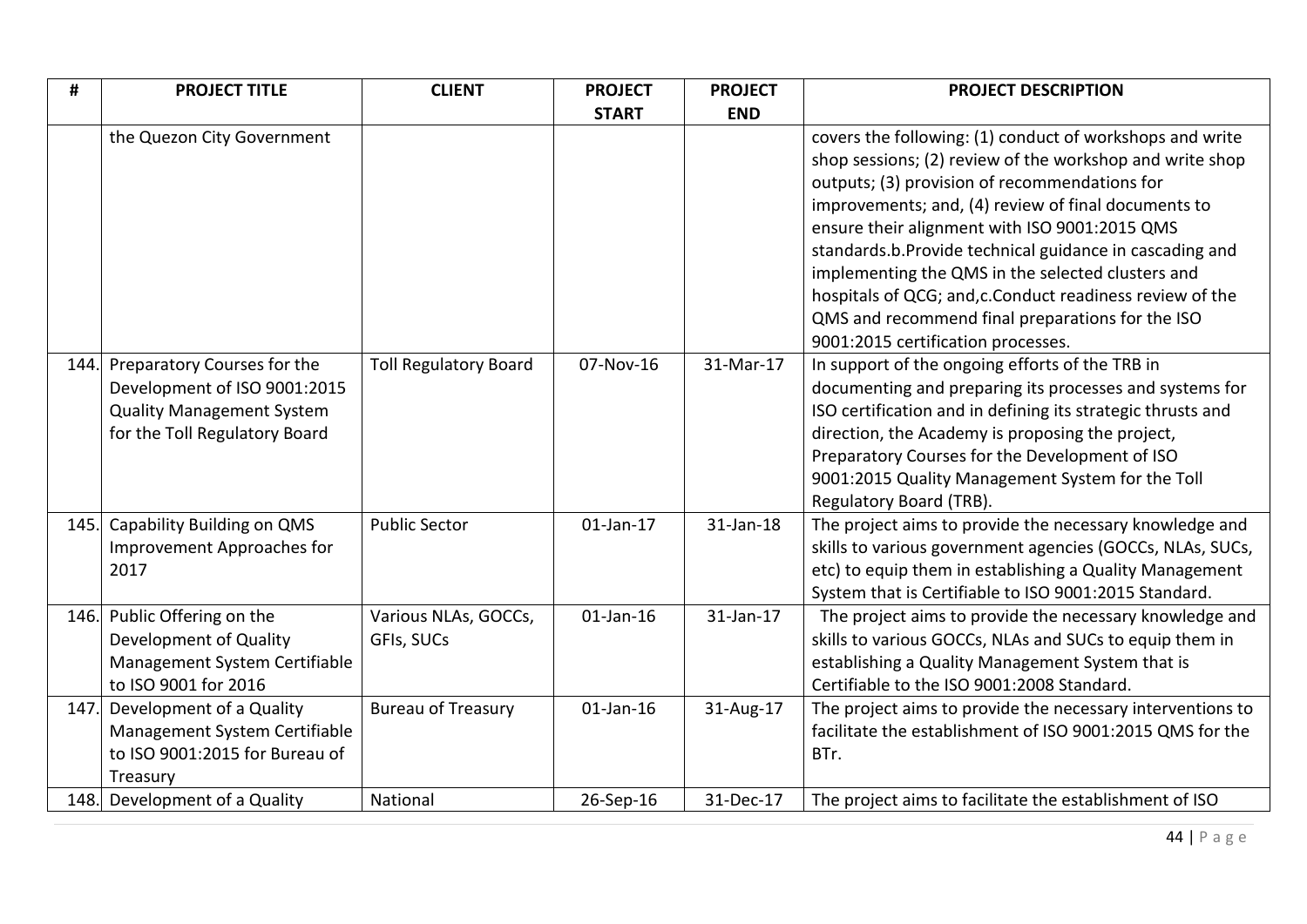| #    | <b>PROJECT TITLE</b>                  | <b>CLIENT</b>                  | <b>PROJECT</b> | <b>PROJECT</b> | <b>PROJECT DESCRIPTION</b>                                   |
|------|---------------------------------------|--------------------------------|----------------|----------------|--------------------------------------------------------------|
|      |                                       |                                | <b>START</b>   | <b>END</b>     |                                                              |
|      | Management System Certifiable         | Telecommunications             |                |                | 9001:2015 QMS covering the processes: Issuance of Type-      |
|      | to ISO 9001:2015 for the              | Commission                     |                |                | Approval/Acceptance Certificate by the Equipment             |
|      | <b>National Telecommunications</b>    |                                |                |                | Standard Division, Issuance of New Radio Station License     |
|      | Commission                            |                                |                |                | of Public Telecom Carrier by the Network and Facilities      |
|      |                                       |                                |                |                | Division and Issuance of Renewal of Radio Station License    |
|      |                                       |                                |                |                | of Public Telecom Carrier by the Regional Offices.           |
| 149. | Development of a Quality              | Eastern Samar State            | 03-Aug-17      | 30-Apr-18      | The Eastern Samar State University will undertake the        |
|      | Management System Certifiable         | University                     |                |                | development of a QMS certifiable to ISO 9001:2015            |
|      | to ISO 9001:2015 for the              |                                |                |                | standard to comply with EO No. 605 and to deliver its        |
|      | <b>Eastern Samar State University</b> |                                |                |                | vision of being a synergistic multi campus university        |
|      |                                       |                                |                |                | producing competent, value-laden and globally                |
|      |                                       |                                |                |                | competitive graduates who are proactive in promoting the     |
|      |                                       |                                |                |                | economic prosperity of the country.                          |
| 150. | Development of a Quality              | <b>Cavite State University</b> | 01-Dec-17      | 30-Jun-18      | The project aims to facilitate the establishment of ISO      |
|      | Management System Certifiable         |                                |                |                | 9001:2015 QMS for the CvSU covering the provision of         |
|      | to ISO 9001:2015 for the Cavite       |                                |                |                | instruction, research, and extension services, including its |
|      | <b>State University</b>               |                                |                |                | management and support processes in its main campus at       |
|      |                                       |                                |                |                | Indang, Cavite.                                              |
| 151. | Development of a QMS                  | Zamboanga City                 | 01-Mar-17      | 30-Nov-17      | The project aims to facilitate the establishment of ISO      |
|      | Certifiable to ISO 9001:2015 for      | Special Economic Zone          |                |                | 9001:2015 QMS for the ZAMBOECOZONE covering all its          |
|      | the Zamboanga City Special            | Authority                      |                |                | processes within its principal office in Zamboanga City.     |
|      | <b>Economic Zone Authority</b>        |                                |                |                |                                                              |
| 152. | Development of a Quality              | Philippine Reclamation         | 04-Aug-17      | 04-Aug-18      | In line with its vision to contribute and promote economic   |
|      | Management System (QMS)               | Authority                      |                |                | and social progress through environmentally sustainable      |
|      | Certifiable to ISO 9001:2015 for      |                                |                |                | land reclamation and effective public estates development    |
|      | the Philippine Reclamation            |                                |                |                | and management by 2020, the PRA has requested the            |
|      | Authority (PRA)                       |                                |                |                | assistance of the Development Academy of the Philippines     |
|      |                                       |                                |                |                | (DAP) for the project, Development of a Quality              |
|      |                                       |                                |                |                | Management System (QMS) Certifiable to ISO 9001:2015         |
|      |                                       |                                |                |                | for the Philippine Reclamation Authority (PRA).              |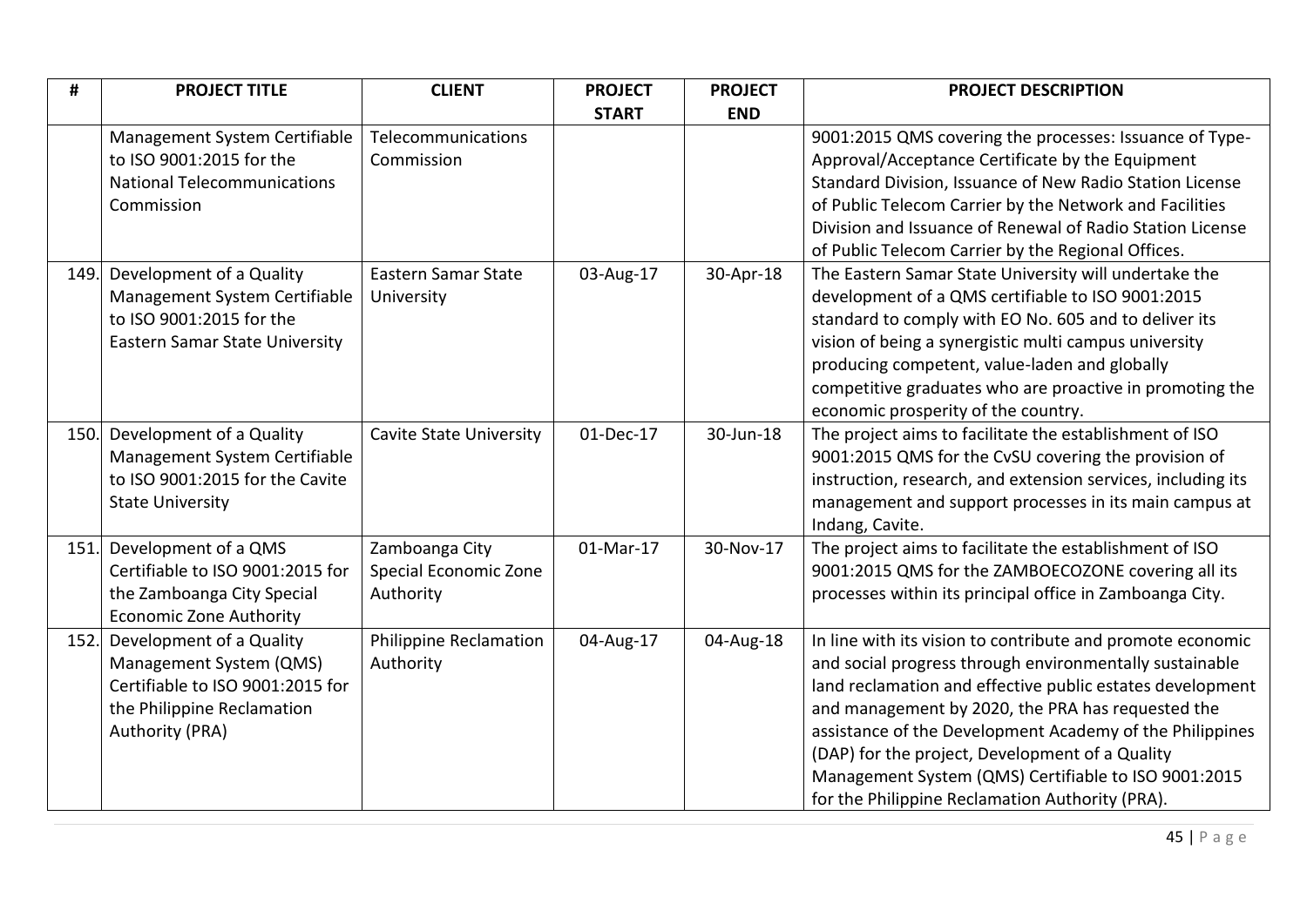| #    | <b>PROJECT TITLE</b>                                                                                                                                | <b>CLIENT</b>                                                | <b>PROJECT</b>  | <b>PROJECT</b> | <b>PROJECT DESCRIPTION</b>                                                                                                                                                                                                                                                                                                                                       |
|------|-----------------------------------------------------------------------------------------------------------------------------------------------------|--------------------------------------------------------------|-----------------|----------------|------------------------------------------------------------------------------------------------------------------------------------------------------------------------------------------------------------------------------------------------------------------------------------------------------------------------------------------------------------------|
|      |                                                                                                                                                     |                                                              | <b>START</b>    | <b>END</b>     |                                                                                                                                                                                                                                                                                                                                                                  |
| 153. | Development of a Quality<br>Management System (QMS)<br>Certifiable to ISO 9001:2015 for<br>the Palawan Council for<br>Sustainable Development Staff | Palawan Council for<br>Sustainable<br>Development Staff      | 25-Jul-17       | 28-Feb-18      | The project aims to facilitate the establishment of ISO<br>9001:2015 QMS for the PCSDS covering its core process on<br>environment and natural resources management of<br>Palawan.                                                                                                                                                                               |
| 154. | Development of a Quality<br>Management System (QMS)<br>Certifiable to ISO 9001:2015 for<br>the Department of Environment<br>and Natural Resources   | Department of<br>Environment and<br><b>Natural Resources</b> | 25-Jul-17       | 31-May-18      | The project aims to facilitate the establishment of ISO<br>9001:2015 QMS for the DENR covering its management,<br>operation and support processes.                                                                                                                                                                                                               |
| 155. | Development of a Quality<br>Management (QMS) Certifiable<br>to ISO 9001:2015 for the<br>University of Northern<br>Philippines                       | University of Northern<br>Philippines                        | 15-Aug-16       | 31-Oct-17      | The project aims to provide the necessary interventions to<br>facilitate the establishment of ISO 9001:2015 QMS<br>covering the processes such as curriculum development,<br>admission, management of learning, and graduation of<br>UNP's College of Business Administration and<br>Accountancy.                                                                |
| 156. | Development of A Quality<br>Management System Certifiable<br>to ISO 9001:2008 for the<br>Department of Finance                                      | Department of<br>Finance                                     | $26$ -Jan-16    | 30-Jan-17      | The project aims to provide the necessary interventions to<br>facilitate the establishment of ISO 9001:2008 QMS for the<br>DOF.                                                                                                                                                                                                                                  |
| 157. | Development of a Quality<br>Management System Certifiable<br>to ISO 9001:2015 for the Office<br>of the Army Adjutant                                | Philippine Army -<br>Office of the Army<br>Adjutant          | 08-Mar-17       | 31-Mar-18      | The project aims to facilitate the establishment of ISO<br>9001:2015 QMS for the OAA covering its frontline services<br>at the Fort Bonifacio, Taguig City.                                                                                                                                                                                                      |
| 158. | <b>Quality Management System</b><br>Expansion and Transition to ISO<br>9001:2015 for the Department<br>of Public Works and Highways                 | Department of Public<br>Works and Highways                   | $10$ -Jan- $17$ | 30-Sep-17      | The DPWH has successfully obtained ISO 9001:2008<br>certification for its Quality Management System (QMS) for<br>the provision of infrastructure development services in the<br>Central Office, all seventeen (17) Regional Offices (ROs),<br>seventeen (17) District Engineering Offices (DEOs) and five<br>(5) Unified Project Management Offices (UPMOs). The |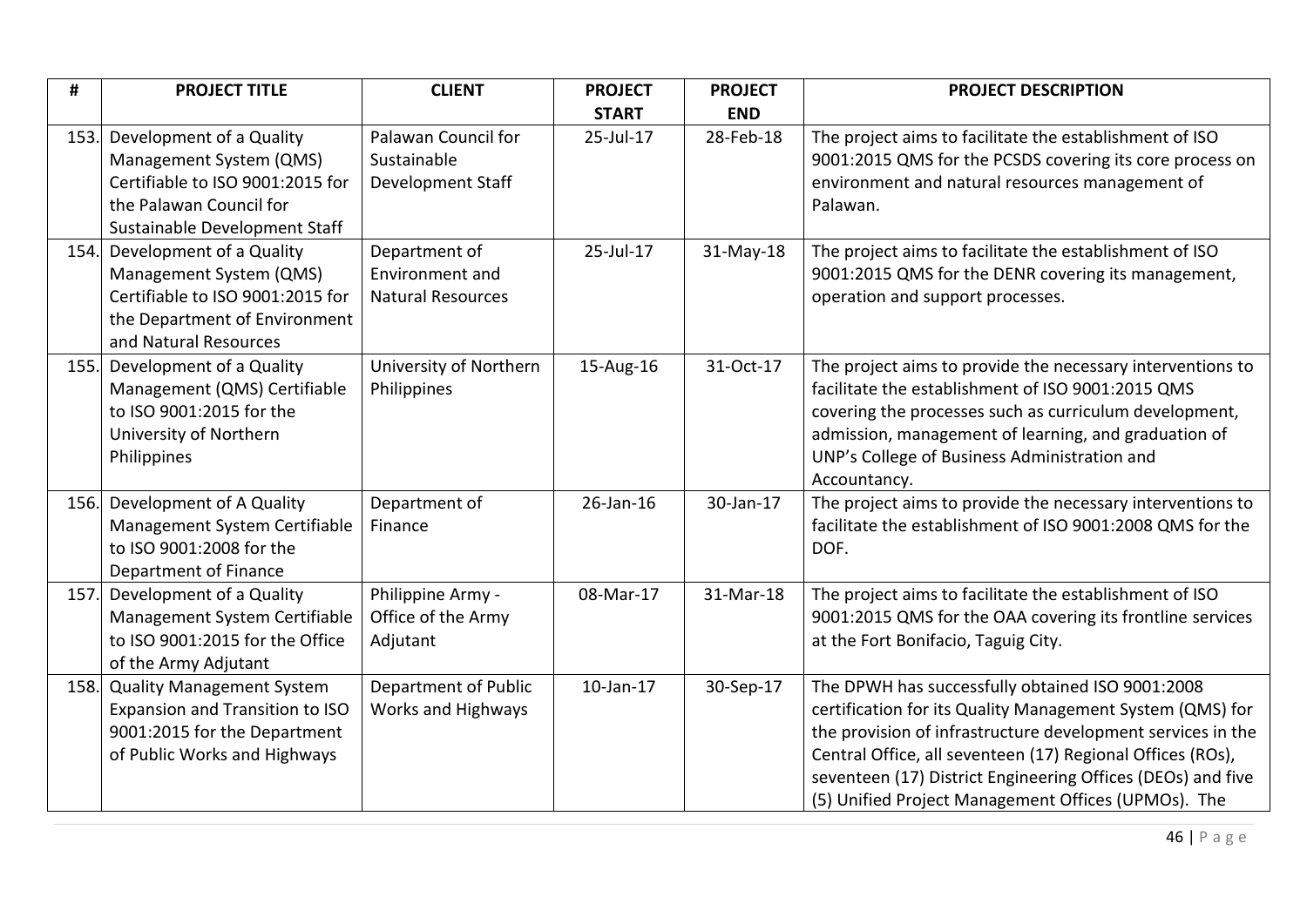| #    | <b>PROJECT TITLE</b>                  | <b>CLIENT</b>               | <b>PROJECT</b> | <b>PROJECT</b> | <b>PROJECT DESCRIPTION</b>                               |
|------|---------------------------------------|-----------------------------|----------------|----------------|----------------------------------------------------------|
|      |                                       |                             | <b>START</b>   | <b>END</b>     |                                                          |
|      |                                       |                             |                |                | DPWH aims to expand the scope of its QMS to include all  |
|      |                                       |                             |                |                | the DEOs and transition from ISO 9001:2008 to ISO        |
|      |                                       |                             |                |                | 9001:2015 standard. In this regard, the DPWH has         |
|      |                                       |                             |                |                | requested the Academy's Productivity and Development     |
|      |                                       |                             |                |                | Center to provide assistance for the project, Quality    |
|      |                                       |                             |                |                | Management System Expansion and Transition to ISO        |
|      |                                       |                             |                |                | 9001:2015 for the Department of Public Works and         |
|      |                                       |                             |                |                | Highways.                                                |
| 159. | Development of a Quality              | <b>Mabalacat City Water</b> | 14-Dec-17      | 30-Jun-18      | The project aims to facilitate the establishment of ISO  |
|      | Management System Certifiable         | <b>District</b>             |                |                | 9001:2015 QMS for the MCWD covering the provision of     |
|      | to ISO 9001:2015 for the              |                             |                |                | water resource development and water supply              |
|      | <b>Mabalacat City Water District</b>  |                             |                |                | distribution, including its management and support       |
|      |                                       |                             |                |                | processes, implemented at the MCWD Main Office,          |
|      |                                       |                             |                |                | Madapdap Resettlement Center, Mauaque Resettlement       |
|      |                                       |                             |                |                | Center and Camachile Resettlement Center in Mabalacat,   |
|      |                                       |                             |                |                | Pampanga.                                                |
| 160. | Development of a Quality              | <b>National Historical</b>  | 15-Feb-17      | 31-Dec-17      | The project aims to facilitate the establishment of ISO  |
|      | Management System Certifiable         | Commission of the           |                |                | 9001:2015 QMS for the National Historical Commission of  |
|      | to ISO 9001:2015 for the              | Philippines                 |                |                | the Philippines covering its management, operation and   |
|      | <b>National Historical Commission</b> |                             |                |                | support processes.                                       |
|      | of the Philippines                    |                             |                |                |                                                          |
| 161. | Development of a Quality              | Pasig River                 | 21-Feb-17      | 30-Sep-17      | The project aims to facilitate the establishment of ISO  |
|      | Management System Certifiable         | Rehabilitation              |                |                | 9001:2015 QMS for the PRRC covering its core processes,  |
|      | to ISO 9001:2015 for the Pasig        | Commission                  |                |                | namely, coordination of programs relative to the Pasig   |
|      | <b>River Rehabilitation</b>           |                             |                |                | River Rehabilitation Commission being implemented in     |
|      | Commission                            |                             |                |                | Diliman, Quezon City and in their resettlement office in |
|      |                                       |                             |                |                | Punta, Sta. Ana Manila.                                  |
| 162. | Development of a Quality              | Bataan Peninsula State      | 06-Dec-16      | 30-Dec-17      | In line with its mission to provide quality and relevant |
|      | Management System Certifiable         | University                  |                |                | education that will develop highly qualified and         |
|      | to ISO 9001:2015 for Bataan           |                             |                |                | competitive human resources responsive to national and   |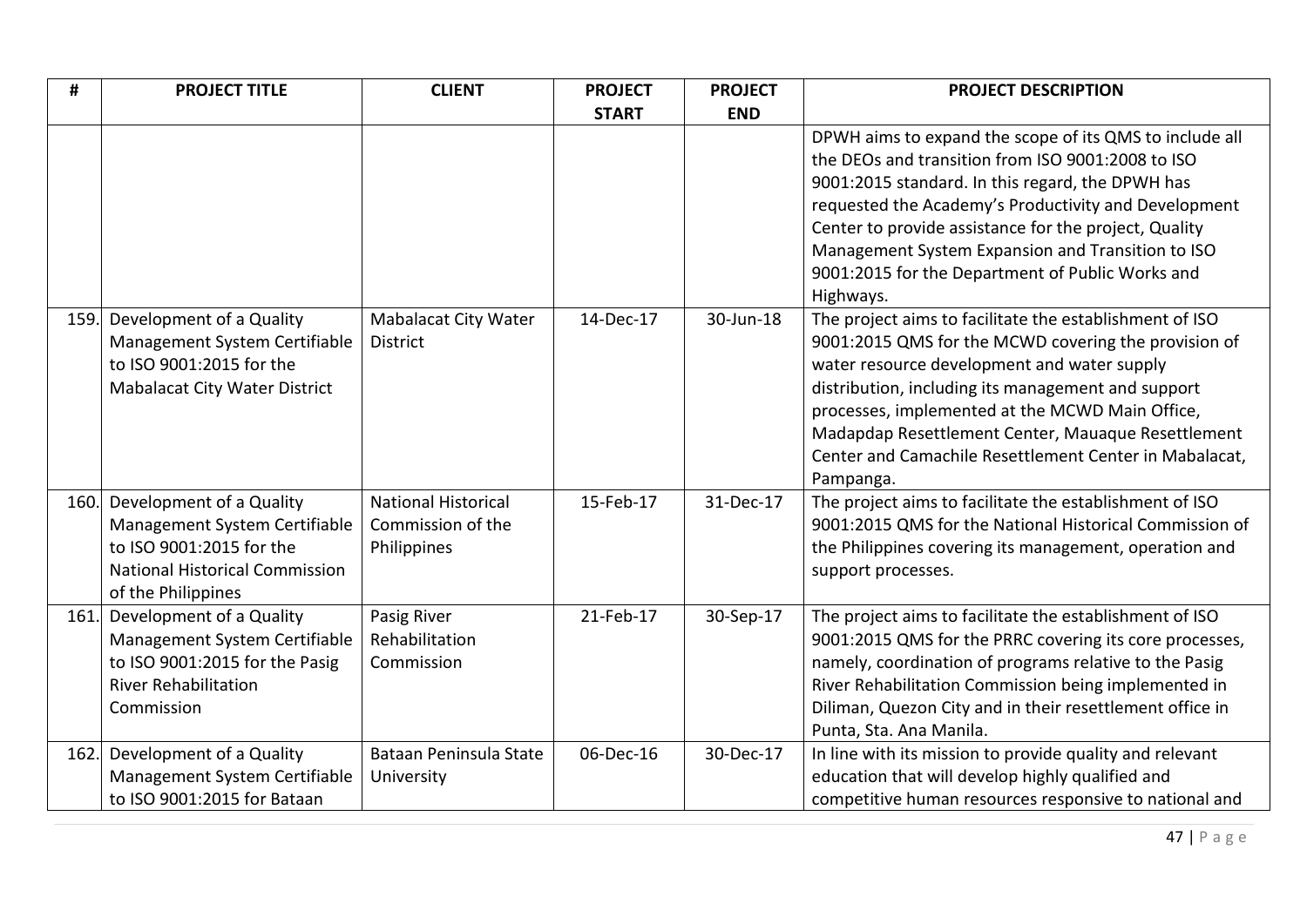| #    | <b>PROJECT TITLE</b>                                             | <b>CLIENT</b>                                  | <b>PROJECT</b> | <b>PROJECT</b> | <b>PROJECT DESCRIPTION</b>                                                                                              |
|------|------------------------------------------------------------------|------------------------------------------------|----------------|----------------|-------------------------------------------------------------------------------------------------------------------------|
|      |                                                                  |                                                | <b>START</b>   | <b>END</b>     |                                                                                                                         |
|      | Peninsula State University                                       |                                                |                |                | regional development, the BPSU has requested the                                                                        |
|      |                                                                  |                                                |                |                | assistance of the DAP in adopting an ISO 9001:2015 QMS                                                                  |
|      |                                                                  |                                                |                |                | that will cover all its processes.                                                                                      |
| 163. | Development of a Quality                                         | <b>Tariff Commission</b>                       | 04-Oct-17      | 04-Mar-18      | The project aims to facilitate the establishment of ISO                                                                 |
|      | Management System Certifiable<br>to ISO 9001:2015 for the Tariff |                                                |                |                | 9001:2015 QMS for the TC covering the provision of tariff<br>and trade services, including its management and support   |
|      | Commission (TC)                                                  |                                                |                |                | processes.                                                                                                              |
| 164. | Development of a Quality                                         | Inter-Country                                  | 24-Aug-17      | 31-Aug-18      | The project aims to facilitate the establishment of ISO                                                                 |
|      | Management System Certifiable                                    | <b>Adoption Board</b>                          |                |                | 9001:2015 QMS for the ICAB covering the provision of                                                                    |
|      | to ISO 9001:2015 for the Inter-                                  |                                                |                |                | inter-country adoption services, including its management                                                               |
|      | <b>Country Adoption Board</b>                                    |                                                |                |                | and support processes.                                                                                                  |
| 165. | Development of a Quality                                         | <b>Cultural Center of the</b>                  | 22-Sep-17      | 30-Sep-18      | The project aims to facilitate the establishment of ISO                                                                 |
|      | Management System Certifiable                                    | Philippines                                    |                |                | 9001:2015 QMS for the CCP covering its core processes,                                                                  |
|      | to ISO 9001:2015 for the<br><b>Cultural Center of the</b>        |                                                |                |                | namely: arts education, cultural exchange, production and<br>exhibition, cultural content and assets development.       |
|      | Philippines                                                      |                                                |                |                |                                                                                                                         |
| 166. | Development of a Quality                                         | Parole and Probation                           | 24-Oct-17      | 30-Apr-18      | The project aims to facilitate the establishment of a QMS                                                               |
|      | Management System (QMS)                                          | Administration                                 |                |                | certifiable to ISO 9001:2015 Standard covering the                                                                      |
|      | Certifiable to ISO 9001:2015 for                                 |                                                |                |                | provision of quality service in the rehabilitation of                                                                   |
|      | the Parole and Probation                                         |                                                |                |                | probationers, parolees, and pardonees in the Central                                                                    |
|      | Administration                                                   |                                                |                |                | Office, and two (2) pilot regional offices, namely: NCR and                                                             |
|      |                                                                  |                                                |                |                | 7.                                                                                                                      |
| 167. | Development of a Quality<br>Management System (QMS)              | <b>Local Water Utilities</b><br>Administration | 22-Jun-16      | 30-Jun-18      | The project aims to provide the necessary interventions to<br>facilitate the establishment of ISO 9001:2015 QMS for the |
|      | Certifiable to ISO 9001:2008 for                                 |                                                |                |                | LWUA. Specifically, it shall (a) Develop the capabilities of                                                            |
|      | the Local Water Utilities                                        |                                                |                |                | key officers and staff of the LWUA in preparing for and                                                                 |
|      | Administration (LWUA)                                            |                                                |                |                | sustaining ISO 9001:2015 certification; and (b) Assist in                                                               |
|      |                                                                  |                                                |                |                | finalizing the documentation and in preparing the                                                                       |
|      |                                                                  |                                                |                |                | implementation requirements for the certification and for                                                               |
|      |                                                                  |                                                |                |                | maintaining and sustaining the established QMS of LWUA.                                                                 |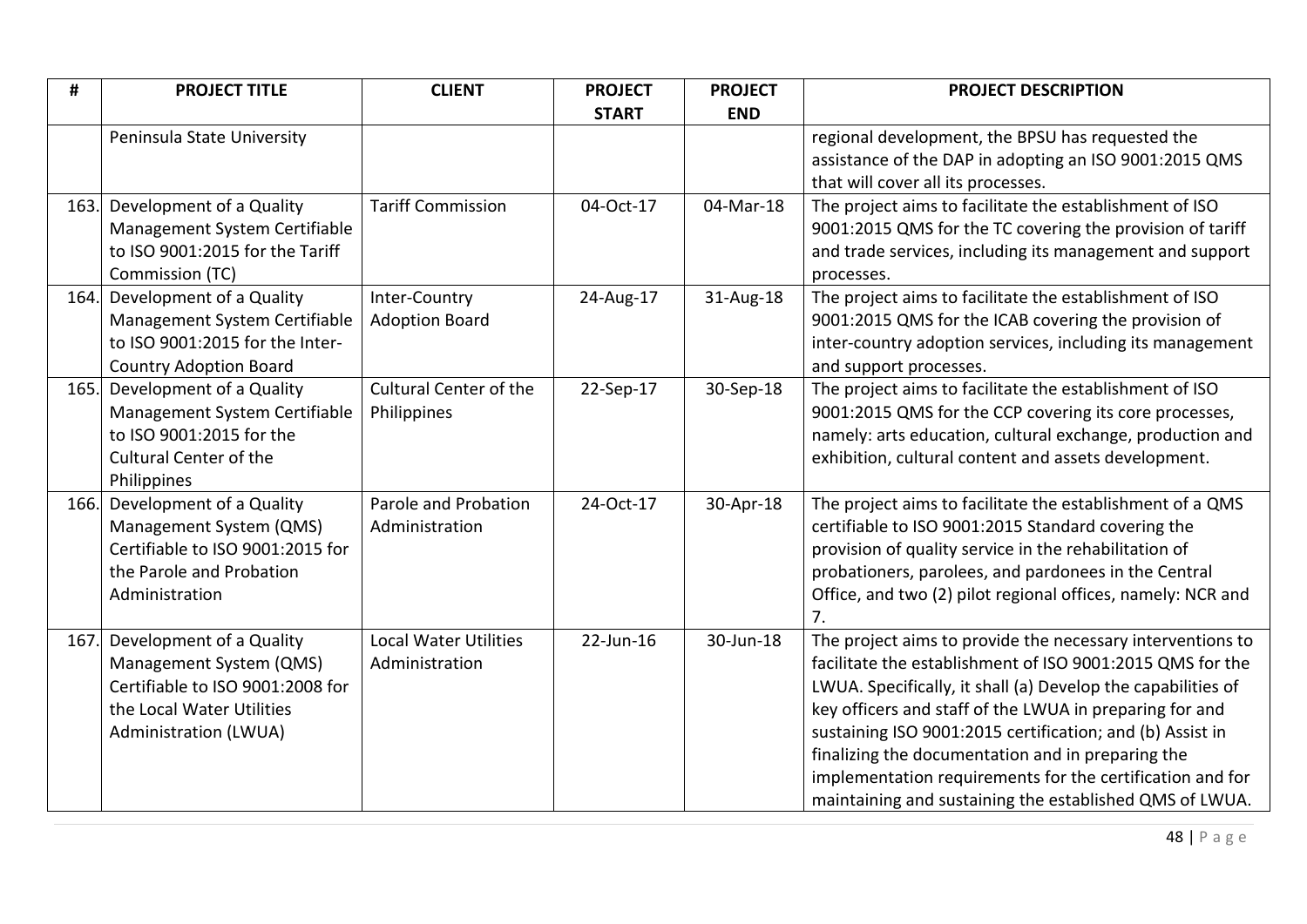| #    | <b>PROJECT TITLE</b>                 | <b>CLIENT</b>               | <b>PROJECT</b> | <b>PROJECT</b> | <b>PROJECT DESCRIPTION</b>                                   |
|------|--------------------------------------|-----------------------------|----------------|----------------|--------------------------------------------------------------|
|      |                                      |                             | <b>START</b>   | <b>END</b>     |                                                              |
| 168. | <b>Technical Guidance on Quality</b> | <b>Bases Conversion and</b> | 23-Oct-17      | 30-Apr-18      | The project aims to facilitate the transition of BCDA's ISO  |
|      | <b>Management System Transition</b>  | Development                 |                |                | 9001:2008 certified QMS to ISO 9001:2015 certifiable QMS     |
|      | to ISO 9001:2015 Standard for        | Authority                   |                |                | for the provision of conversion and development services     |
|      | the Bases Conversion and             |                             |                |                | for land and assets under the jurisdiction and control of    |
|      | Development Authority                |                             |                |                | BCDA.                                                        |
| 169. | Development of a Quality             | <b>National Water</b>       | 17-Nov-17      | 30-Sep-18      | The project aims to facilitate the establishment and         |
|      | Management System Certifiable        | Resources Board             |                |                | implementation of an ISO 9001:2015 QMS for the NWRB          |
|      | to ISO 9001:2015 for the             |                             |                |                | covering its management, operation and support               |
|      | <b>National Water Resources</b>      |                             |                |                | processes in its main office located at 8th Floor, NIA       |
|      | Board (NWRB)                         |                             |                |                | Building, EDSA, Diliman, Quezon City.                        |
| 170. | Development of a Quality             | LGUs                        | 21-Oct-16      | 31-Dec-17      | In consideration of the LGU Bacnotan's organizational        |
|      | Management System (QMS)              |                             |                |                | needs, the project aims to facilitate the establishment of a |
|      | Certifiable to ISO 9001:2015 for     |                             |                |                | QMS certifiable to ISO 9001:2015 Standard.                   |
|      | the LGU Bacnotan                     |                             |                |                |                                                              |
| 171. | Development of a Quality             | Metropolitan Naga           | 28-Oct-16      | 31-Dec-17      | To comply with EO No. 605 and to deliver the vision of the   |
|      | Management System Certifiable        | <b>Water District</b>       |                |                | Metropolitan Naga Water District (MNWD) to be a              |
|      | to ISO 9001:2015 for the             |                             |                |                | dynamic water district that can sustain abundant supply of   |
|      | Metropolitan Naga Water              |                             |                |                | safe and potable water at adequate pressure and at           |
|      | <b>District</b>                      |                             |                |                | reasonable cost geared towards contributing to the           |
|      |                                      |                             |                |                | improvement of the living standard of the people, the        |
|      |                                      |                             |                |                | MNWD will undertake the establishment of a QMS               |
|      |                                      |                             |                |                | certifiable to ISO 9001:2015 standard.                       |
| 172. | Development of a Quality             | Philippine Coconut          | 15-Nov-16      | 15-Oct-17      | The project aims to provide the necessary interventions to   |
|      | Management System Certifiable        | Authority                   |                |                | facilitate the establishment of ISO 9001:2015 QMS for the    |
|      | to ISO 9001:2015 for the             |                             |                |                | PCA covering the full scope of PCA's service processes such  |
|      | Philippine Coconut Authority         |                             |                |                | as production, research and development, market              |
|      |                                      |                             |                |                | development, and regulatory services within the PCA's        |
|      |                                      |                             |                |                | central office.                                              |
| 173. | Development of a Quality             | National Archives of        | 01-Dec-16      | 30-Sep-17      | The project aims to facilitate the establishment of ISO      |
|      | Management System Certifiable        | the Philippines             |                |                | 9001:2015 QMS for the NAP's management, operations           |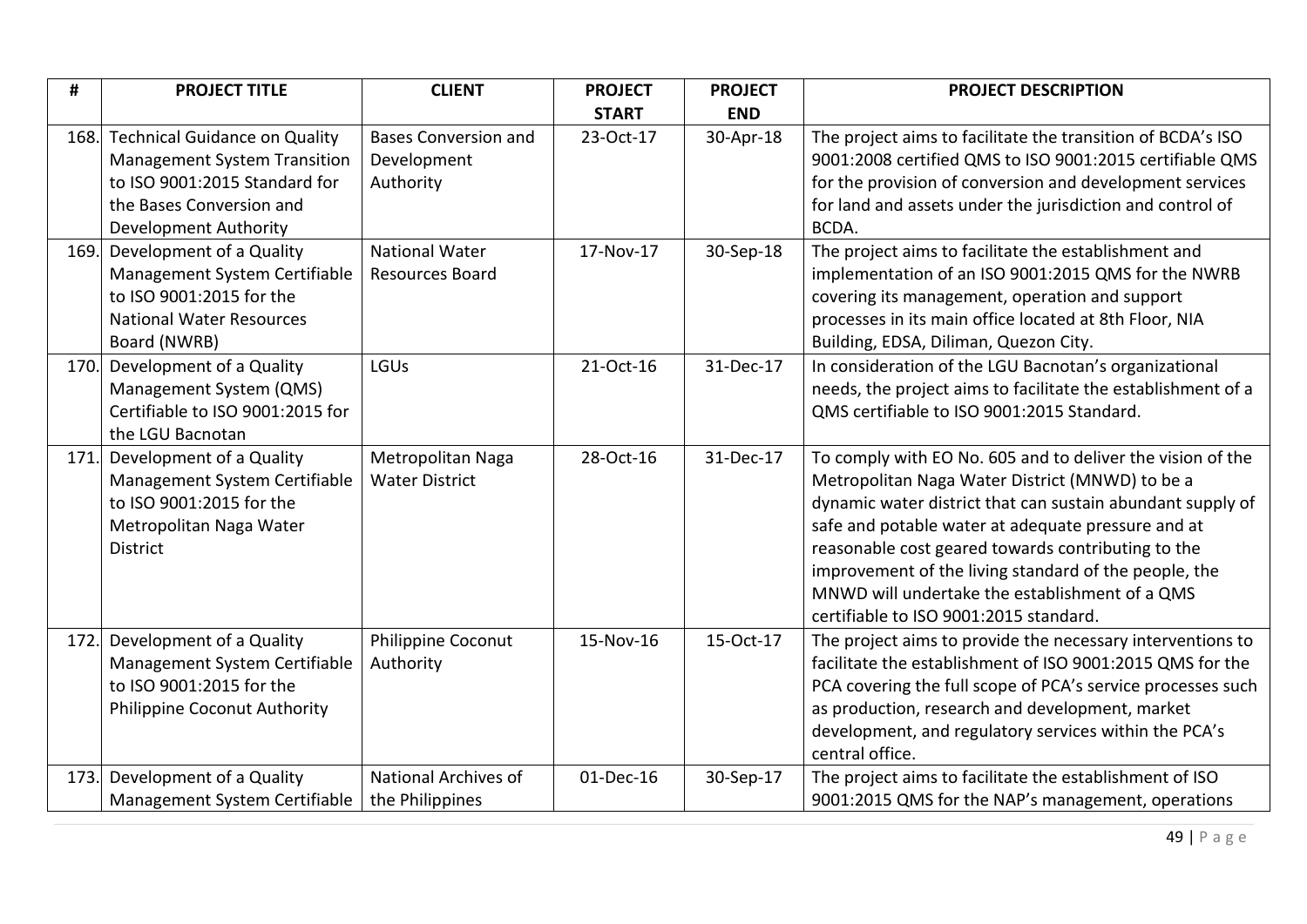| #    | <b>PROJECT TITLE</b>                                                     | <b>CLIENT</b>                             | <b>PROJECT</b> | <b>PROJECT</b> | <b>PROJECT DESCRIPTION</b>                                                                                    |
|------|--------------------------------------------------------------------------|-------------------------------------------|----------------|----------------|---------------------------------------------------------------------------------------------------------------|
|      |                                                                          |                                           | <b>START</b>   | <b>END</b>     |                                                                                                               |
|      | to ISO 9001:2015 for the                                                 |                                           |                |                | and support processes.                                                                                        |
|      | National Archives of the                                                 |                                           |                |                |                                                                                                               |
|      | Philippines                                                              |                                           |                |                |                                                                                                               |
| 174. | Development of a Quality                                                 | <b>National Commission</b>                | 01-Oct-16      | 31-Mar-18      | The project aims to provide the necessary interventions to                                                    |
|      | Management System Certifiable                                            | for Culture and the                       |                |                | facilitate the establishment of ISO 9001:2015 QMS for the                                                     |
|      | to ISO 9001:2015 for the                                                 | Arts                                      |                |                | NCCA covering its core processes, namely: policy                                                              |
|      | <b>National Commission for</b>                                           |                                           |                |                | development, coordination, and grant processing and                                                           |
|      | Culture and the Arts                                                     |                                           |                |                | releasing.                                                                                                    |
| 175. | Development of a Quality                                                 | <b>Philippine Sports</b>                  | 24-Jul-17      | 28-Feb-18      | In line with its vision to become a Commission with a                                                         |
|      | Management System Certifiable                                            | Commission                                |                |                | unified sports program which will enhance the quality of                                                      |
|      | to ISO 9001:2015 for the                                                 |                                           |                |                | life of the Filipinos, instil national pride and attain                                                       |
|      | Philippine Sports Commission                                             |                                           |                |                | international prestige through excellence in sports, the PSC                                                  |
|      |                                                                          |                                           |                |                | has requested the assistance of the Development Academy                                                       |
|      |                                                                          |                                           |                |                | of the Philippines (DAP) in adopting an ISO 9001:2015 QMS                                                     |
|      |                                                                          |                                           | 01-Jun-17      | 31-Dec-17      | that will cover all its processes.                                                                            |
|      | 176. Asian Food and Agribusiness<br><b>Conference: Enhancing Exports</b> | <b>Asian Productivity</b><br>Organization |                |                | Management of a three-day conference entitled Asian<br>Food and Agribusiness Conference: Enhancing Exports of |
|      | of Organic Products                                                      |                                           |                |                | Organic Products with the aim of providing a unique                                                           |
|      |                                                                          |                                           |                |                | platform to leaders from the organic sectors to deliberate                                                    |
|      |                                                                          |                                           |                |                | emerging trends, as well as issues and challenges, and                                                        |
|      |                                                                          |                                           |                |                | have a common agenda for enhancing exports of organic                                                         |
|      |                                                                          |                                           |                |                | products to enrich the productivity and sustainability of                                                     |
|      |                                                                          |                                           |                |                | Asian organic agrifood SMEs.                                                                                  |
| 177. | Development of a Quality                                                 | <b>Bureau of Animal</b>                   | 02-Jan-17      | 31-Dec-17      | The project aims to facilitate the establishment of ISO                                                       |
|      | Management System Certifiable                                            | Industry                                  |                |                | 9001:2015 QMS for the BAI covering its regulatory,                                                            |
|      | to ISO 9001:2015 and ISO/IEC                                             |                                           |                |                | research, and extension services at the central office and                                                    |
|      | 17020:2012 Specific to the                                               |                                           |                |                | ISO/IEC 17020:2012 covering its inspection system.                                                            |
|      | Inspection System of the                                                 |                                           |                |                |                                                                                                               |
|      | <b>Bureau of Animal Industry</b>                                         |                                           |                |                |                                                                                                               |
|      | 178. Conduct of Pre-Feasibility Study                                    | Department of                             | 01-Apr-16      | 30-Jun-17      | The RDIDP's primary goal is to contribute in increasing the                                                   |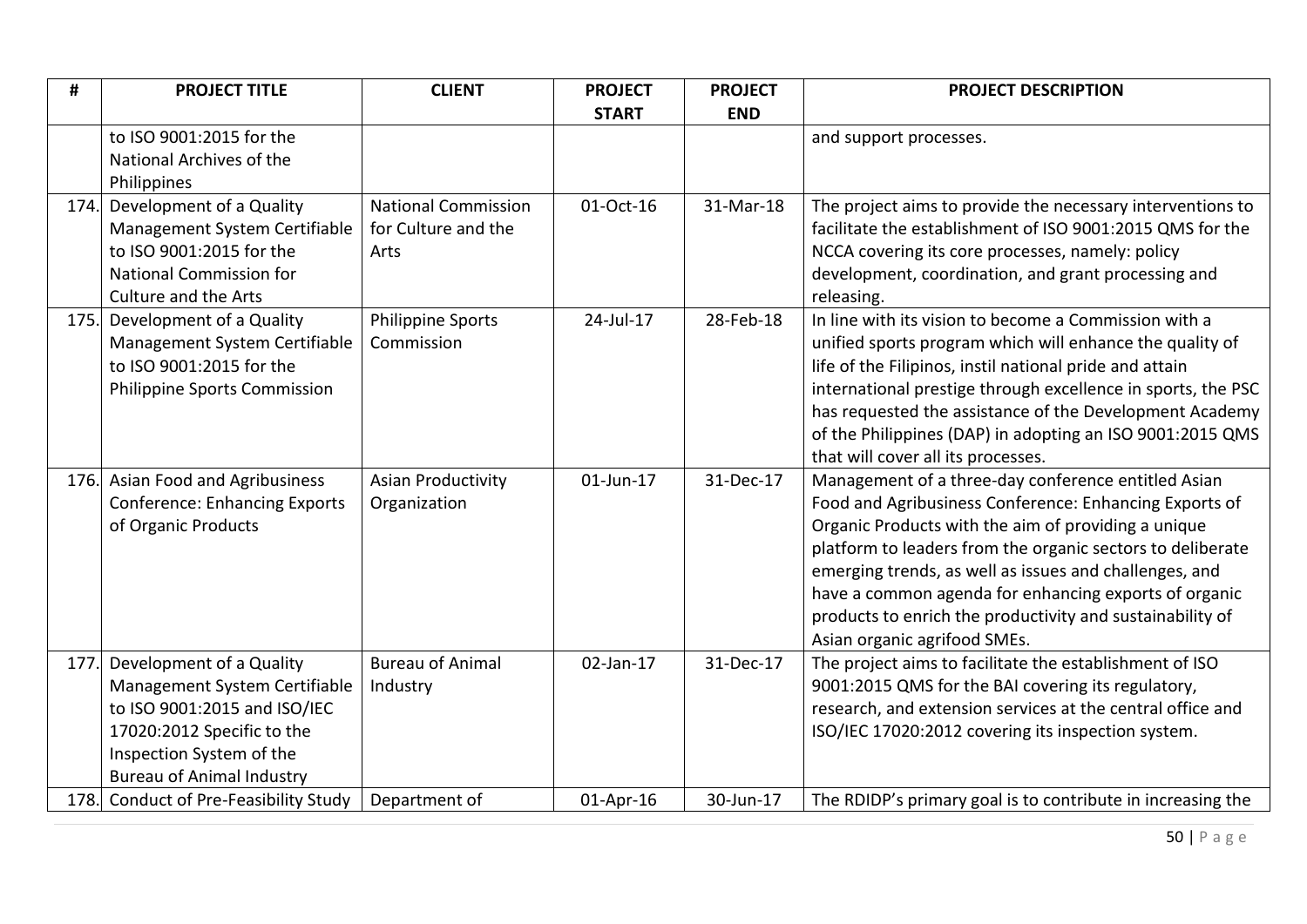| #    | <b>PROJECT TITLE</b>                                                                                                                                                                                  | <b>CLIENT</b>                                                 | <b>PROJECT</b> | <b>PROJECT</b> | <b>PROJECT DESCRIPTION</b>                                                                                                                                                                                                                                                                                                                                                                                                                                                                                                                                                                                                                                                                                       |
|------|-------------------------------------------------------------------------------------------------------------------------------------------------------------------------------------------------------|---------------------------------------------------------------|----------------|----------------|------------------------------------------------------------------------------------------------------------------------------------------------------------------------------------------------------------------------------------------------------------------------------------------------------------------------------------------------------------------------------------------------------------------------------------------------------------------------------------------------------------------------------------------------------------------------------------------------------------------------------------------------------------------------------------------------------------------|
|      |                                                                                                                                                                                                       |                                                               | <b>START</b>   | <b>END</b>     |                                                                                                                                                                                                                                                                                                                                                                                                                                                                                                                                                                                                                                                                                                                  |
|      | on the Rural Dairy Industry<br>Development Project (RDIDP): A<br><b>Business Case Study of Selected</b><br><b>RDIDP Site</b>                                                                          | Agriculture                                                   |                |                | productivity of the agriculture sector particularly the<br>livestock-dairy sub-sector and by doing so accelerate the<br>development of the Philippine dairy industry. This is in line<br>with the thrust of the National Dairy Authority (NDA) to<br>improve food security through the availability of locally<br>produced milk in the market and increase rural income of<br>farmers.                                                                                                                                                                                                                                                                                                                           |
| 179. | Review of Laws and Regulations<br>to Enhance Policy Environment<br>towards Agriculture and<br><b>Fisheries Modernization</b>                                                                          | Philippine Council for<br>Agriculture and<br><b>Fisheries</b> | 01-Jun-16      | 30-Sep-17      | The project was commissioned by the Philippine Council<br>for Agirculture and Fisheries in line with its mandate to: a)<br>Coordinate the crafting and implementation of agriculture<br>and fisheries-focused policies and programs toward<br>integrating and harmonizing into whole; b) Identify policy<br>contradictions and gaps, program and function overlaps<br>between and among institutions, program and policy<br>implementation weaknesses; c) Bring policy contradictions<br>and gaps, program and function overlaps to the attention<br>of authorities, and with the agency stakeholders in both<br>private sector and government to formulate and<br>recommend measures to address these problems. |
| 180. | Development of the Program<br>"Professionalizing and<br>Enhancing the Leadership of the<br><b>Agriculture Extension Workers</b><br>(AEWs) for Increased<br>Productivity of the Agriculture<br>Sector" | <b>Agricultural Training</b><br>Institute                     | 01-Dec-16      | 30-Dec-17      | A program proposal for the Agriculture Extension Workers<br>(AEWS) similar to the "Public Managers Development<br>Program" (PMDP) entitled Professionalizing and Enhancing<br>the Leadership of the Agriculture Extension Workers<br>(AEWs) for Increased Productivity of the Agriculture<br>Sector <sup>•</sup>                                                                                                                                                                                                                                                                                                                                                                                                 |
| 181. | <b>Technical Guidance on Quality</b><br><b>Management System Transition</b><br>from ISO 9001:2008 to ISO<br>9001:2015 Standard for the                                                                | Philippine Carabao<br>Center                                  | 23-Feb-17      | 31-Oct-17      | The project aims to facilitate the transition of PCC-UPLB's<br>ISO 9001:2008 certified QMS to ISO 9001:2015 certifiable<br>QMS.                                                                                                                                                                                                                                                                                                                                                                                                                                                                                                                                                                                  |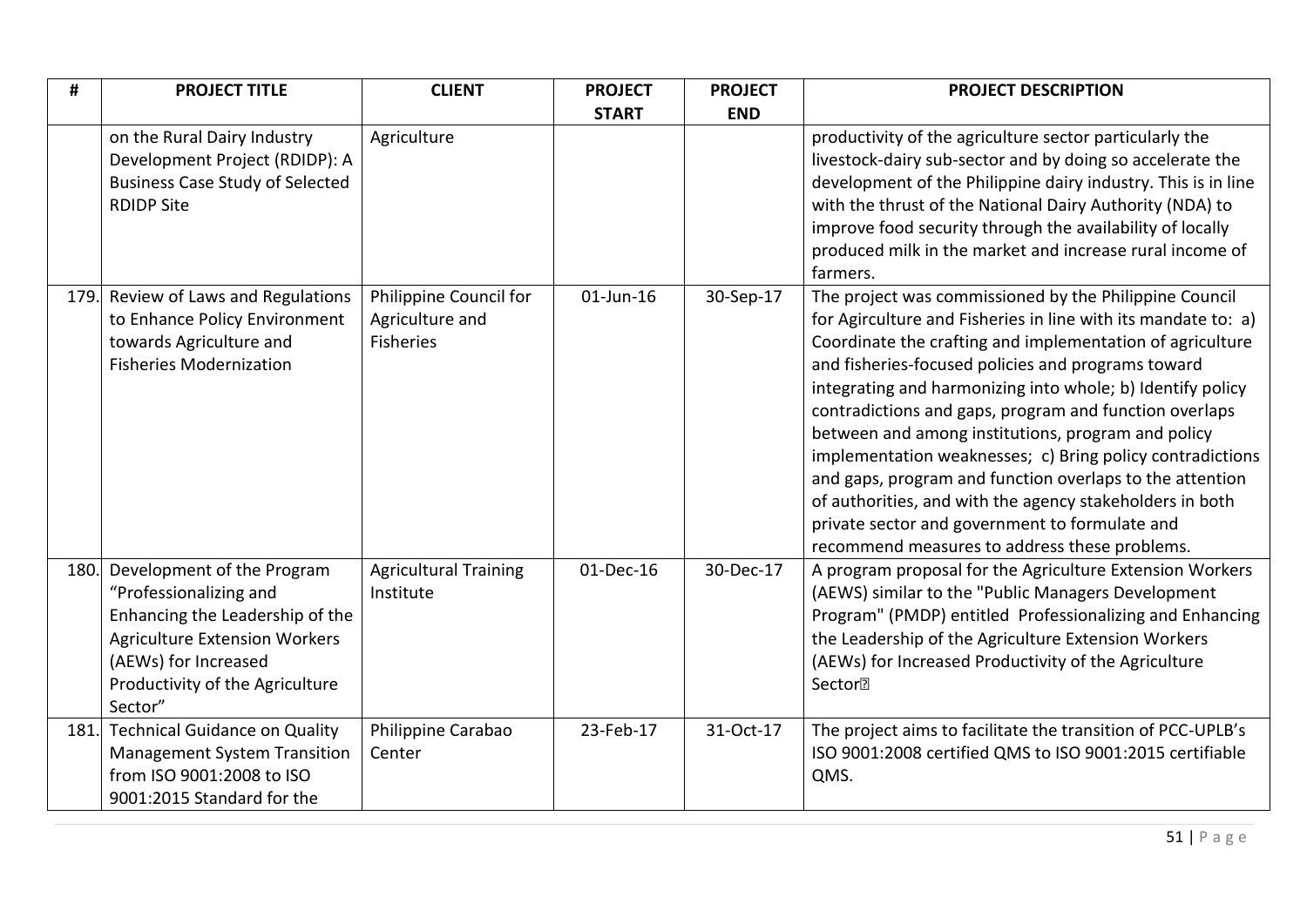| #    | <b>PROJECT TITLE</b>                                                                                                                                                                              | <b>CLIENT</b>                                     | <b>PROJECT</b> | <b>PROJECT</b> | <b>PROJECT DESCRIPTION</b>                                                                                                                                                                                                                                                                                                                                                                                                                                                                |
|------|---------------------------------------------------------------------------------------------------------------------------------------------------------------------------------------------------|---------------------------------------------------|----------------|----------------|-------------------------------------------------------------------------------------------------------------------------------------------------------------------------------------------------------------------------------------------------------------------------------------------------------------------------------------------------------------------------------------------------------------------------------------------------------------------------------------------|
|      |                                                                                                                                                                                                   |                                                   | <b>START</b>   | <b>END</b>     |                                                                                                                                                                                                                                                                                                                                                                                                                                                                                           |
|      | Philippine Carabao Center-<br>University of the Philippines Los<br><b>Banos</b>                                                                                                                   |                                                   |                |                |                                                                                                                                                                                                                                                                                                                                                                                                                                                                                           |
| 182. | Development of a Quality<br>Management System Certifiable<br>to ISO 9001:2015 for the<br><b>Bureau of Fisheries and Aquatic</b><br>Resources                                                      | Bureau of Fisheries &<br><b>Aquatic Resources</b> | 15-May-17      | 31-May-18      | In line with its mandate and mission to improve fisheries<br>productivity within ecological limits and empower<br>stakeholders towards food security, inclusive growth,<br>global competitiveness and climate change adaptation, the<br>BFAR has requested the assistance of Development<br>Academy of the Philippines (DAP) in establishing a QMS<br>certifiable to ISO 9001:2015 covering all its processes in<br>the Central Office and its Regional Fisheries Office (RFO)<br>No. 4A. |
| 183. | Development of a Quality<br>Management System Certifiable<br>to ISO 9001:2015 and ISO/IEC<br>17020:2012 Specific to the<br>Inspection System of the<br><b>National Meat Inspection</b><br>Service | <b>National Meat</b><br><b>Inspection Service</b> | 01-Mar-17      | 31-Dec-17      | The project aims to facilitate the establishment of ISO<br>9001:2015 QMS for the NMIS covering its regulatory,<br>research, and extension services at the central office and<br>ISO/IEC 17020:2012 covering its inspection system.                                                                                                                                                                                                                                                        |
|      | 184. e-Learning Course on<br>Management Innovation in<br><b>SMEs</b>                                                                                                                              | <b>Asian Productivity</b><br>Organization         | 02-Nov-17      | 15-Feb-18      | The four-day course will simultaneously be done with<br>participants from Cambodia, Fiji, Japan, Malaysia,<br>Mongolia and Thailand through videoconferencing.                                                                                                                                                                                                                                                                                                                            |
| 185. | Development and Certification<br>of ISO 9001:2015 Quality<br>Management System for the<br><b>Light Rail Transit Authority</b>                                                                     | <b>Light Rail Transit</b><br>Autority             | 28-Jul-17      | 30-Apr-18      | The project aims to facilitate the establishment and<br>certification of the ISO 9001:2015 QMS for the LRTA<br>covering its management, operations and support<br>processes.                                                                                                                                                                                                                                                                                                              |
| 186. | Development and Certification<br>of an ISO 9001:2015 Quality<br>Management System for the<br><b>Office for Transportation</b>                                                                     | Office for<br>Transportation<br>Security          | 02-Aug-17      | 31-Mar-18      | The project aims to facilitate the establishment and<br>certification of the ISO 9001:2015 QMS for the OTS'<br>management, operations and support processes.                                                                                                                                                                                                                                                                                                                              |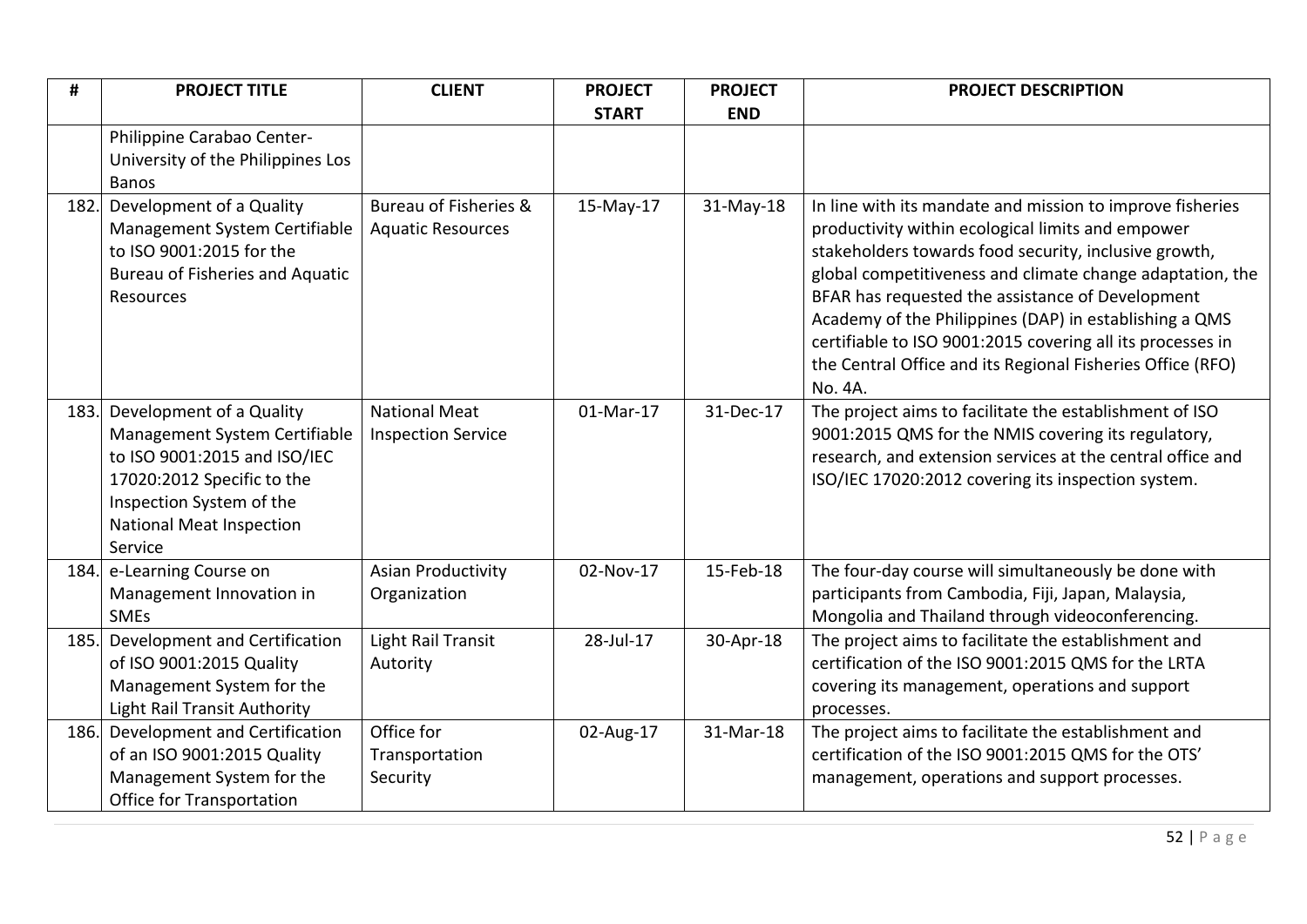| #    | <b>PROJECT TITLE</b>              | <b>CLIENT</b>              | <b>PROJECT</b> | <b>PROJECT</b> | PROJECT DESCRIPTION                                            |
|------|-----------------------------------|----------------------------|----------------|----------------|----------------------------------------------------------------|
|      |                                   |                            | <b>START</b>   | <b>END</b>     |                                                                |
|      | Security                          |                            |                |                |                                                                |
| 187. | Development of a Knowledge        | <b>Technical Education</b> | 28-Jul-17      | 31-Jan-18      | The project aims to facilitate the establishment of a          |
|      | Management System for TESDA       | and Skills                 |                |                | Knowledge Management System (KMS) for the TESDA.               |
|      |                                   | Development                |                |                |                                                                |
|      |                                   | Authority                  |                |                |                                                                |
| 188. | Development of a Quality          | <b>National Defense</b>    | 01-Aug-17      | 31-Mar-18      | The NDCP requested assistance from the DAP, which              |
|      | Management System Certifiable     | College of the             |                |                | delivers training and technical guidance on ISO 9001:2015      |
|      | to ISO 9001:2015 for the          | Philippines                |                |                | QMS. In response, the DAP proposes the implementation          |
|      | National Defense College of the   |                            |                |                | of a project entitled, Development of a Quality                |
|      | Philippines                       |                            |                |                | Management System Certifiable to ISO 9001:2015 for the         |
|      |                                   |                            |                |                | National Defense College of the Philippines.                   |
| 189. | Developing the MSMED Plan for     | Department of Trade        | 03-Oct-16      | 31-Mar-17      | The project involves the development of the successor          |
|      | 2017 - 2022                       | and Industry               |                |                | Micro, Small, and Medium Enterprise Development                |
|      |                                   |                            |                |                | (MSMED) Plan for 2017-2022 and the enhancement of the          |
|      |                                   |                            |                |                | MSMED Plan Monitoring and Evaluation (M & E) system.           |
|      |                                   |                            |                |                | This will be based on the results of the previous MSMED        |
|      |                                   |                            |                |                | Plan of 2011-2016 and consideration of other relevant          |
|      |                                   |                            |                |                | issues and initiatives for Micro, Small, and Medium            |
|      |                                   |                            |                |                | Enterprise (MSME) participation in regional and global         |
|      |                                   |                            |                |                | markets.                                                       |
| 190. | Development of a Quality          | National Library of the    | 20-Nov-17      | 20-Jul-18      | The NLP requested assistance from the DAP, which delivers      |
|      | Management System Certifiable     | Philippines                |                |                | training and technical guidance on ISO 9001:2015 QMS. In       |
|      | to ISO 9001:2015 for the          |                            |                |                | response, the DAP proposes the implementation of a             |
|      | National Library of the           |                            |                |                | project entitled, Development of a Quality Management          |
|      | Philippines (NLP)                 |                            |                |                | System Certifiable to ISO 9001:2015 for the National           |
|      |                                   |                            |                |                | Library of the Philippines.                                    |
| 191. | <b>Public Sector Productivity</b> | Department of Budget       | 01-Feb-17      | 31-Dec-17      | The Philippine government has been facing challenges that      |
|      | <b>Innovation Laboratory</b>      | and Management             |                |                | potentially need new ideas to resolve the issues. Changing     |
|      |                                   |                            |                |                | citizen expectations, policy challenges, global trends, fiscal |
|      |                                   |                            |                |                | pressure and technological changes are just some of the        |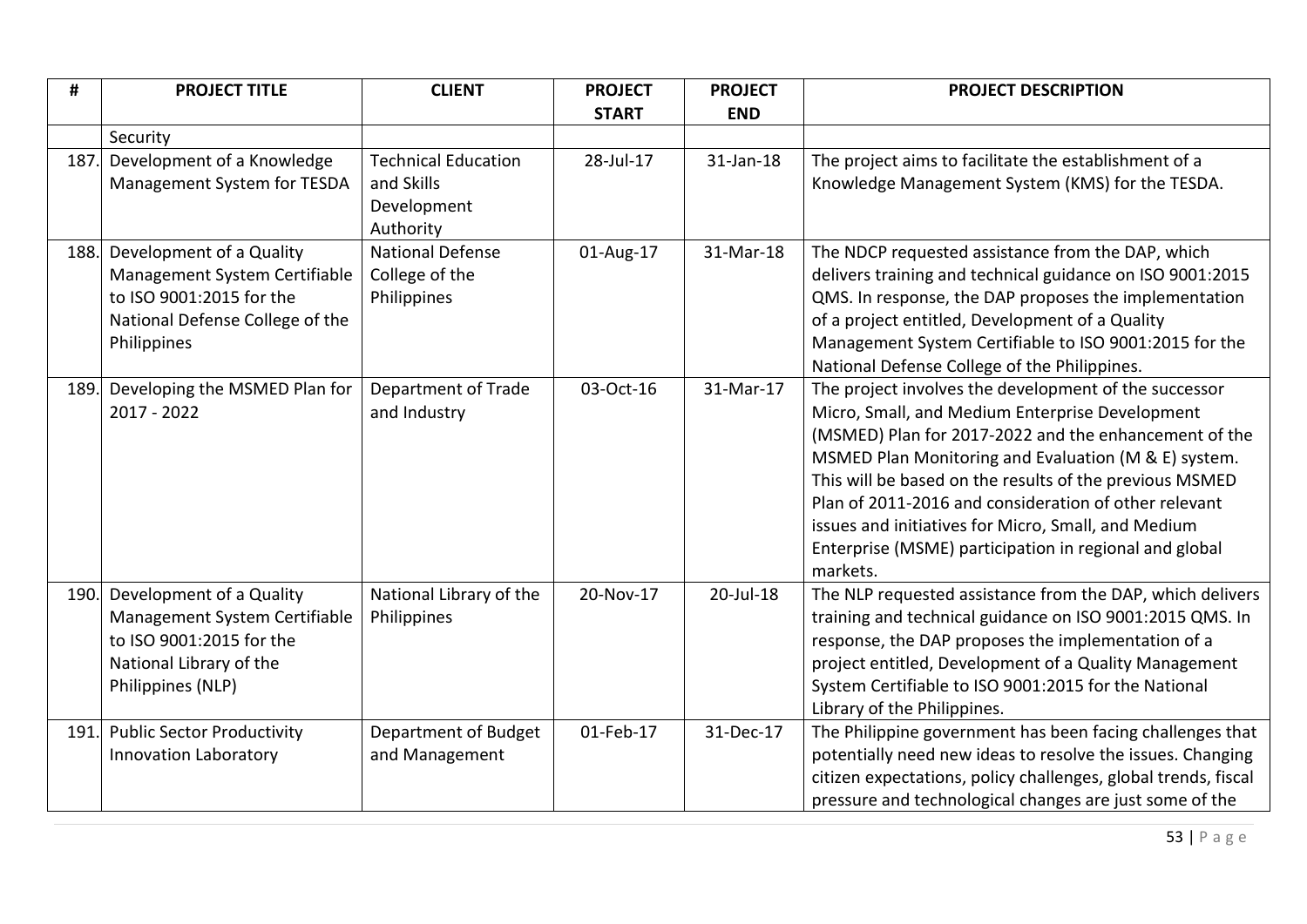| #    | <b>PROJECT TITLE</b>                                                                                                          | <b>CLIENT</b>                          | <b>PROJECT</b> | <b>PROJECT</b> | PROJECT DESCRIPTION                                                                                                                                                                                                                                                                                                                                                                                                                                                                                                                                                                                     |
|------|-------------------------------------------------------------------------------------------------------------------------------|----------------------------------------|----------------|----------------|---------------------------------------------------------------------------------------------------------------------------------------------------------------------------------------------------------------------------------------------------------------------------------------------------------------------------------------------------------------------------------------------------------------------------------------------------------------------------------------------------------------------------------------------------------------------------------------------------------|
|      |                                                                                                                               |                                        | <b>START</b>   | <b>END</b>     |                                                                                                                                                                                                                                                                                                                                                                                                                                                                                                                                                                                                         |
|      |                                                                                                                               |                                        |                |                | issues that should drive the government sector to extract<br>and apply innovative ideas in its existing system. In most<br>cases, many approaches have already been applied to<br>resolve prevalent issues but a new idea has the potential<br>to resolve them. Thus, it is high time to introduce the<br>innovation laboratory. Through the program, innovation<br>thinking will be promoted and encouraged among<br>government agencies. Innovation is the generation and<br>application of new ideas. It is not simply coming up with<br>ideas, but also integrating them with the existing system   |
|      |                                                                                                                               |                                        |                |                | and processes, and monitoring the results.                                                                                                                                                                                                                                                                                                                                                                                                                                                                                                                                                              |
| 192. | <b>Government Quality</b><br><b>Management Program</b><br><b>Advocacy and Capability</b><br><b>Building Projects for 2016</b> | Department of Budget<br>and Management | 02-Nov-16      | 30-Oct-18      | Executive Order (EO) No. 605 dated 23 February 2007<br>directs all Departments and Agencies of the Executive<br>Branch, including Government-Owned or -Controlled<br>Corporations, Government Financial Institutions, and State<br>Universities and Colleges, to adopt ISO 9001:2000, now<br>9001:2015, Quality Management Systems (QMS) as part of<br>the implementation of a Government-wide Quality<br>Management Program (GQMP). EO No. 605 mandated the<br>creation of a Government Quality Management Committee<br>(GQMC) to formulate policies on and oversee the<br>implementation of the GQMP. |
| 193. | <b>GQMP Component: Updating of</b><br>the Government QMS<br><b>Standards (GQMSS)</b>                                          | Department of Budget<br>and Management | 01-Feb-17      | 31-Dec-17      | The Government Quality Management Committee<br>(GQMC), in coordination with the Development Academy<br>of the Philippines, is updating the Government Quality<br>Management System Standards (GQMSS) which was<br>published in 2007. The current version of the GQMSS<br>translates the ISO 9001:2000 requirements into the<br>context of the Philippine Government. With the release of<br>the ISO 9001:2015 and to provide guidance to public sector                                                                                                                                                  |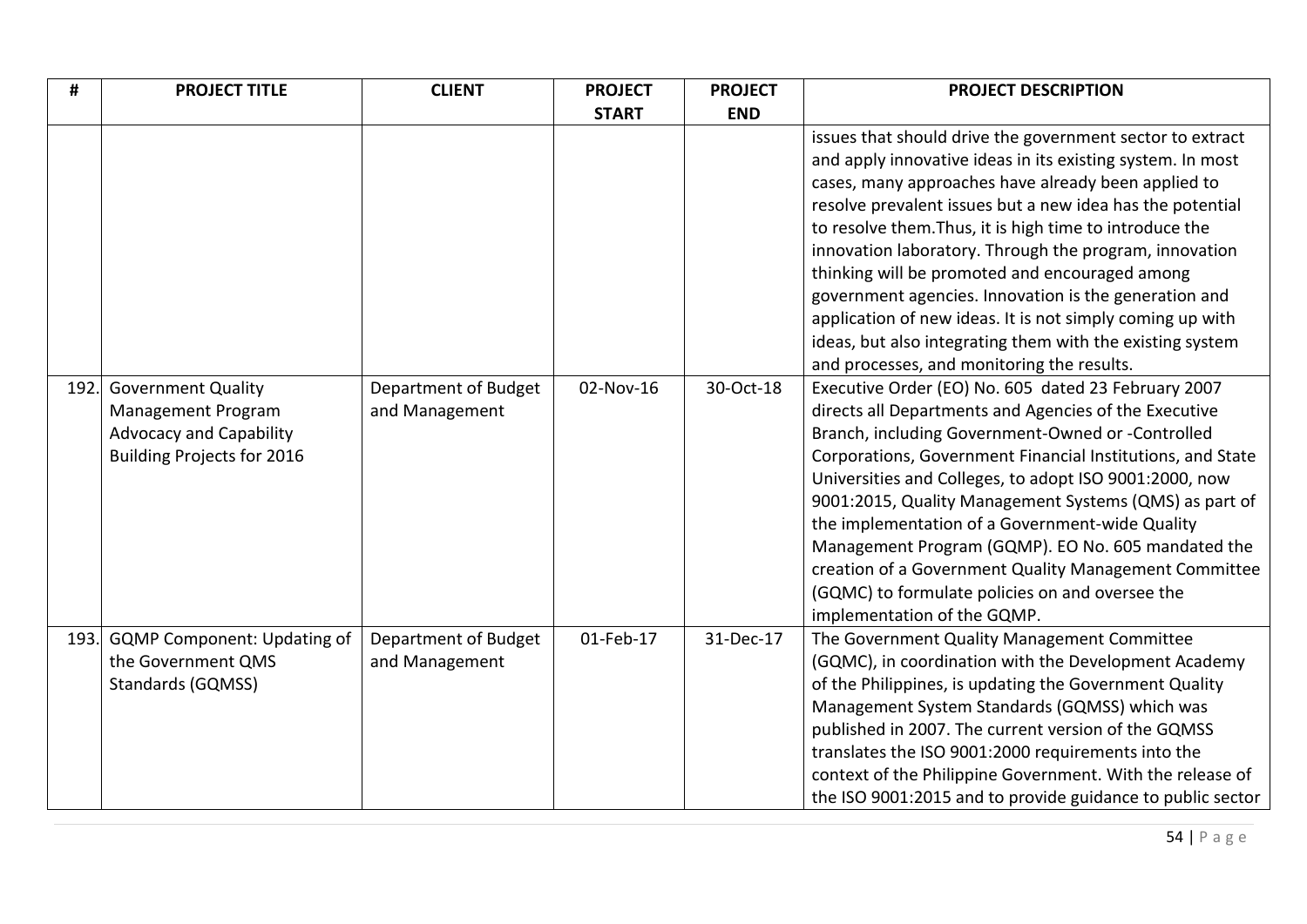| #    | <b>PROJECT TITLE</b>                                            | <b>CLIENT</b>                | <b>PROJECT</b> | <b>PROJECT</b> | <b>PROJECT DESCRIPTION</b>                                    |
|------|-----------------------------------------------------------------|------------------------------|----------------|----------------|---------------------------------------------------------------|
|      |                                                                 |                              | <b>START</b>   | <b>END</b>     |                                                               |
|      |                                                                 |                              |                |                | organizations pursuing ISO 9001 certification, the GQMC       |
|      |                                                                 |                              |                |                | deemed it necessary to update the said standard.              |
| 194. | <b>GQMP Component: National</b>                                 | Department of Budget         | 01-Mar-17      | 15-Dec-17      | In celebration of the National Quality and Productivity       |
|      | <b>Quality and Productivity</b>                                 | and Management               |                |                | Improvement Month, the Government Quality                     |
|      | <b>Improvement Month</b>                                        |                              |                |                | Management Program (GQMP) will showcase the best              |
|      |                                                                 |                              |                |                | practices in public sector productivity and recognize the     |
|      |                                                                 |                              |                |                | public sector's initiatives towards quality enhancement,      |
|      |                                                                 |                              |                |                | productivity improvement and innovation as integral to        |
|      |                                                                 |                              |                |                | competitive efficiency. This initiative aims to raise         |
|      |                                                                 |                              |                |                | consciousness in the government's drive for productivity,     |
|      |                                                                 |                              |                |                | competitiveness and economic growth.                          |
| 195. | GQMP: Development and                                           | Philippine National          | 16-Aug-17      | 15-Jun-18      | The project aims to facilitate the establishment and          |
|      | Certification of ISO 9001:2015                                  | Railways                     |                |                | certification of the ISO 9001:2015 QMS for the PNR's          |
|      | <b>Quality Management System</b><br>for the Philippine National |                              |                |                | management, operations and support processes.                 |
|      | Railways                                                        |                              |                |                |                                                               |
| 196. | <b>GQMP: Quality Management</b>                                 | Philippine Health            | 29-Aug-17      | 29-Apr-18      | To strengthen the implementation of the EO No. 605, the       |
|      | System Expansion and                                            | <b>Insurance Corporation</b> |                |                | establishment and certification of ISO 9001:2015 Quality      |
|      | Transition to ISO 9001:2015 for                                 |                              |                |                | Management System of identified priority agencies are to      |
|      | the Philippine Health Insurance                                 |                              |                |                | be financed by the GQMP. Thus, the PHIC, established to       |
|      | Corporation                                                     |                              |                |                | provide health insurance coverage and ensure affordable,      |
|      |                                                                 |                              |                |                | acceptable, available and accessible health care services     |
|      |                                                                 |                              |                |                | for all citizens of the Philippines, has been selected as one |
|      |                                                                 |                              |                |                | of the GQMP priority agencies. In this regard, the Academy    |
|      |                                                                 |                              |                |                | is implementing the project, Quality Management System        |
|      |                                                                 |                              |                |                | Expansion and Transition to ISO 9001:2015 for the             |
|      |                                                                 |                              |                |                | Philippine Health Insurance Corporation.                      |
| 197. | <b>GQMP: Quality Management</b>                                 | Department of Foreign        | 05-Sep-17      | 30-Apr-18      | The project aims to facilitate the transition of the current  |
|      | System Expansion and                                            | Affairs                      |                |                | QMS of the DFA to ISO 9001:2015 and expand its scope to       |
|      | Transition to ISO 9001:2015 for                                 |                              |                |                | cover passport service.                                       |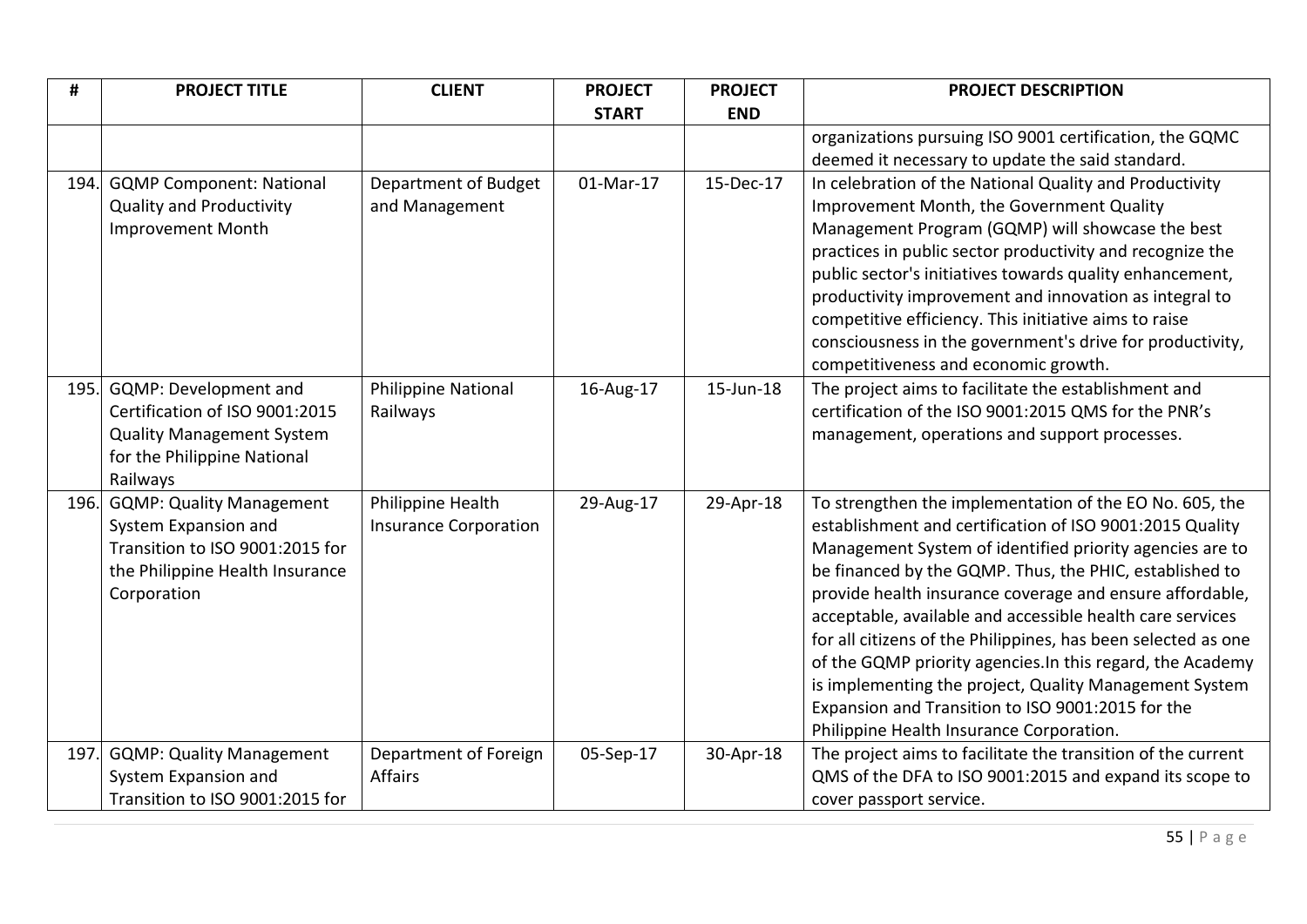| #    | <b>PROJECT TITLE</b>                                                                                                                        | <b>CLIENT</b>                             | <b>PROJECT</b> | <b>PROJECT</b> | <b>PROJECT DESCRIPTION</b>                                                                                                                                                                                                                                                                                                                                                                                                                                                                                                                                                                                                             |
|------|---------------------------------------------------------------------------------------------------------------------------------------------|-------------------------------------------|----------------|----------------|----------------------------------------------------------------------------------------------------------------------------------------------------------------------------------------------------------------------------------------------------------------------------------------------------------------------------------------------------------------------------------------------------------------------------------------------------------------------------------------------------------------------------------------------------------------------------------------------------------------------------------------|
|      |                                                                                                                                             |                                           | <b>START</b>   | <b>END</b>     |                                                                                                                                                                                                                                                                                                                                                                                                                                                                                                                                                                                                                                        |
|      | the Department of Foreign<br><b>Affairs</b>                                                                                                 |                                           |                |                |                                                                                                                                                                                                                                                                                                                                                                                                                                                                                                                                                                                                                                        |
|      | 198. GQMP: Development and<br>Certification of ISO 9001:2015<br><b>Quality Management System</b><br>for the National Tax Research<br>Center | National Tax and<br>Research Center       | 27-Jul-17      | 27-Feb-18      | The project aims to facilitate the establishment and<br>certification of the ISO 9001:2015 QMS for the NTRC's<br>management, operations and support processes.                                                                                                                                                                                                                                                                                                                                                                                                                                                                         |
| 199. | Development of a Quality<br>Management System Certifiable<br>to ISO 9001:2015 for the<br><b>Philippine Statistics Authority</b>             | <b>Philippine Statistics</b><br>Authority | 05-Oct-16      | 31-Oct-17      | To comply with EO No. 605 and to deliver the vision of the<br>Philippine Statistics Authority (PSA) to be a solid,<br>responsive, and world-class authority on quality statistics<br>and civil registration, the PSA will undertake the<br>establishment of a QMS certifiable to ISO 9001:2015<br>Standard.<br>In this regard, the Academy is proposing the project<br>Development of a Quality Management System Certifiable<br>to ISO 9001:2015 for the Philippine Statistics Authority.<br>The ISO 9001 shall provide a globally recognized standard<br>that would transform PSA's current management system<br>to a certified QMS. |
| 200. | <b>Modernizing Government</b><br>Regulations Program - Industry<br>Regulatory Review / P2                                                   | Department of Budget<br>and Management    | $01$ -Jan-17   | 31-Dec-17      | The Modernizing Government Regulations (MGR) Program<br>is a comprehensive national regulatory reform program<br>being implemented by the Development Academy of the<br>Philippines (DAP) in cooperation with the National<br>Economic and Development Authority (NEDA). The MGR<br>Program is among the different government initiatives that<br>aim to improve the regulatory environment in the<br>Philippines.                                                                                                                                                                                                                     |
| 201. | MGR Program - Program and<br>Regulatory Management and<br><b>Information System</b>                                                         | Department of Budget<br>and Management    | $01$ -Jan-17   | 31-Dec-17      | The Modernizing Government Regulations (MGR) Program<br>is a comprehensive national regulatory reform program<br>being implemented by the Development Academy of the                                                                                                                                                                                                                                                                                                                                                                                                                                                                   |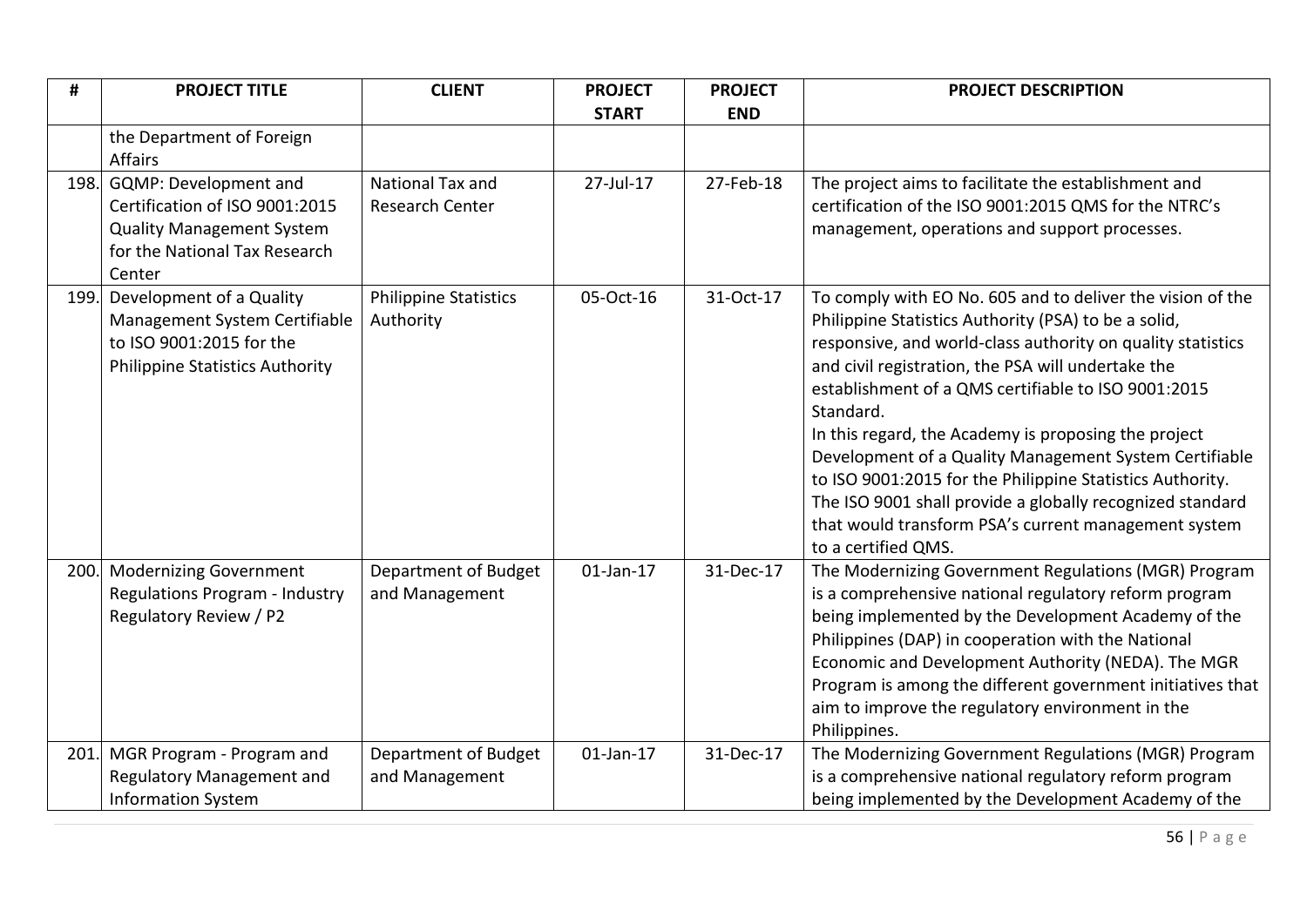| #    | <b>PROJECT TITLE</b>                                                                                                                         | <b>CLIENT</b>                                                          | <b>PROJECT</b> | <b>PROJECT</b> | <b>PROJECT DESCRIPTION</b>                                                                                                                                                                                                                                                                                                                                                                                                                                                                                                                                                                                                                                                                                                                                                                                                                                  |
|------|----------------------------------------------------------------------------------------------------------------------------------------------|------------------------------------------------------------------------|----------------|----------------|-------------------------------------------------------------------------------------------------------------------------------------------------------------------------------------------------------------------------------------------------------------------------------------------------------------------------------------------------------------------------------------------------------------------------------------------------------------------------------------------------------------------------------------------------------------------------------------------------------------------------------------------------------------------------------------------------------------------------------------------------------------------------------------------------------------------------------------------------------------|
|      |                                                                                                                                              |                                                                        | <b>START</b>   | <b>END</b>     |                                                                                                                                                                                                                                                                                                                                                                                                                                                                                                                                                                                                                                                                                                                                                                                                                                                             |
|      | Component, P1                                                                                                                                |                                                                        |                |                | Philippines (DAP) in cooperation with the National<br>Economic and Development Authority (NEDA). The MGR<br>Program is among the different government initiatives that<br>aim to improve the regulatory environment in the<br>Philippines.                                                                                                                                                                                                                                                                                                                                                                                                                                                                                                                                                                                                                  |
| 202. | <b>Modernizing Government</b><br><b>Regulations Program - Capacity</b><br><b>Building Component, P3</b>                                      | Department of Budget<br>and Management                                 | $01$ -Jan-17   | 31-Dec-17      | The Modernizing Government Regulations (MGR) Program<br>aims to contribute to the improvement of the<br>competitiveness of the Philippines by examining existing<br>regulations with the end goal of streamlining unnecessary<br>rules and reducing compliance costs borne by government<br>(from administering and enforcing regulations) and<br>businesses. Crucial to the success of the MGR Program is to<br>contribute to the strengthening of the institutional<br>capacity of government regulatory bodies in creating,<br>implementing, and managing regulations. It is with this<br>goal in mind that the Capacity Building Component of the<br>MGR Program is established. This component will focus on<br>capacitating regulators to create smart regulations through<br>the use of effective analytical tools and good regulatory<br>practices. |
| 203. | <b>Modernizing Government</b><br>Regulations Program - Advocacy<br>and Public Consultation<br>Component, P4                                  | Department of Budget<br>and Management                                 | $01$ -Jan-17   | 31-Dec-17      | Public Consultation and Advocacy are components of the<br>Modernizing Government Regulations Program funded by<br>the DBM.                                                                                                                                                                                                                                                                                                                                                                                                                                                                                                                                                                                                                                                                                                                                  |
| 204. | Technical Assistance -<br><b>Improving Training Centre</b><br>Management for the<br>Bangsamoro Leadership and<br>Management Institute (BLMI) | Philippines Australia<br>Human Resource<br><b>Development Facility</b> | 06-Feb-17      | 07-Apr-17      | This project is a technical assistance on improving training<br>centre management of the Bangsamoro Leadership and<br>Management Institute (BLMI). It consists of two<br>components which are 1) 2 - day Training Session and 2) 5 -<br>day Benchmarking Visits. Generally, the project aims to<br>improve knowledge and skills of the BLMI key officers on                                                                                                                                                                                                                                                                                                                                                                                                                                                                                                 |